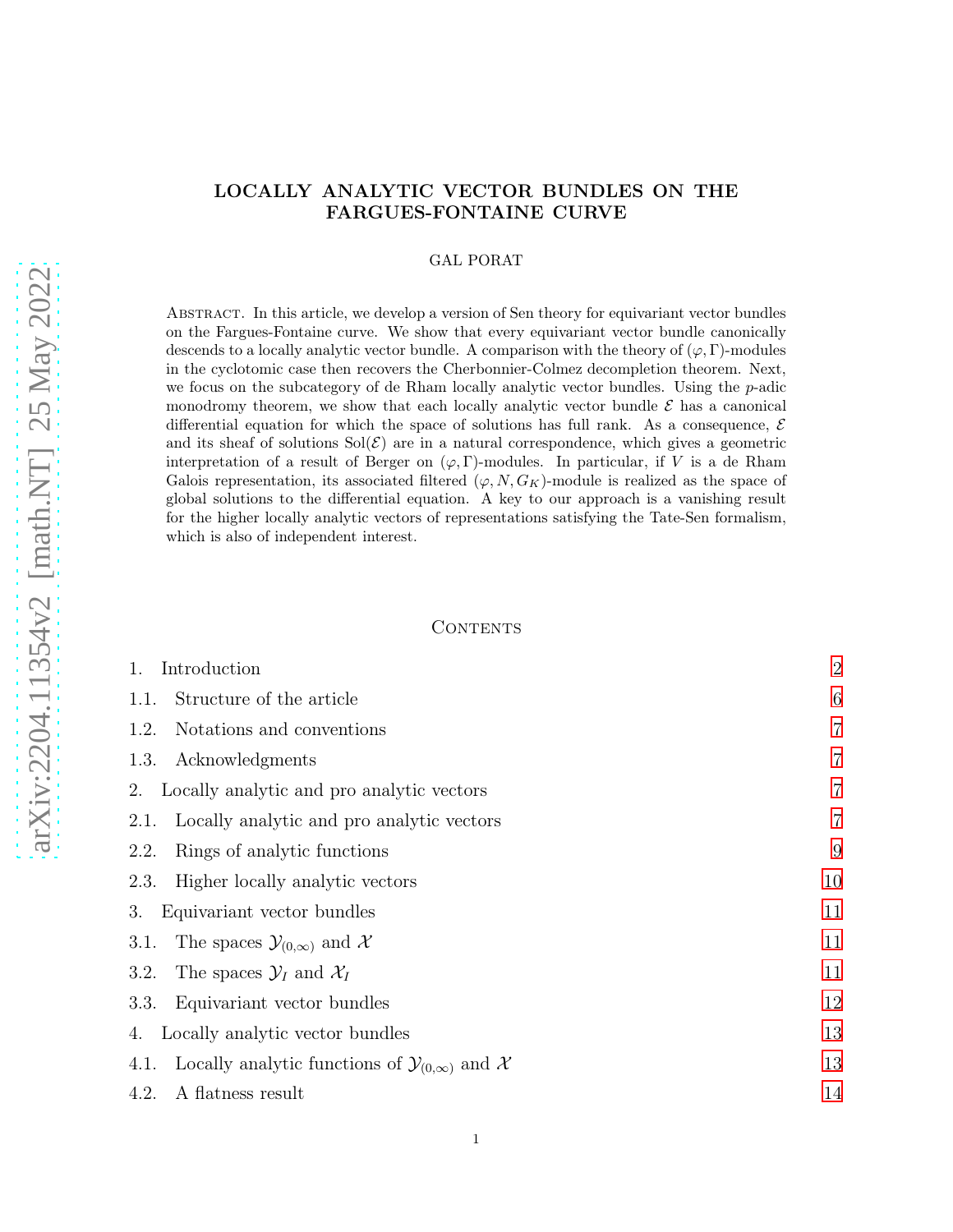| Locally analytic vector bundles<br>4.3.                                            | 14 |
|------------------------------------------------------------------------------------|----|
| Acyclicity of locally analytic vectors for semilinear representations<br>5.        | 18 |
| Statement of the results<br>5.1.                                                   | 18 |
| Vanishing of $H$ -cohomology<br>5.2.                                               | 20 |
| Descent of semilinear representations<br>5.3.                                      | 22 |
| Descent of $\mathcal{C}^{\rm an}(G_0,M)$<br>5.4.                                   | 23 |
| 5.5.<br>Computation of higher locally analytic vectors I                           | 25 |
| 5.6.<br>Computation of higher locally analytic vectors II                          | 26 |
| Computation of higher locally analytic vectors III<br>5.7.                         | 28 |
| Descent to locally analytic vectors<br>6.                                          | 30 |
| 6.1.<br>Computations at the stalk                                                  | 30 |
| 6.2.<br>Descent to locally analytic vectors                                        | 32 |
| The comparison with $(\varphi, \Gamma)$ -modules<br>7.                             | 33 |
| Galois representations and $(\varphi, \Gamma)$ -modules<br>7.1.                    | 33 |
| The comparison with locally analytic vector bundles<br>7.2.                        | 35 |
| Locally analytic vector bundles and $p$ -adic differential equations<br>8.         | 36 |
| Modifications of locally analytic vector bundles<br>8.1.                           | 36 |
| de Rham and $C_p$ -admissible locally analytic vector bundles<br>8.2.              | 37 |
| The surfaces $\mathcal{Y}_{\text{log},L}$ and $\mathcal{X}_{\text{log},L}$<br>8.3. | 37 |
| Sheaves of smooth functions<br>8.4.                                                | 39 |
| The solution functor<br>8.5.                                                       | 40 |
| References                                                                         | 44 |

### 1. INTRODUCTION

<span id="page-1-0"></span>The study of p-adic Galois representations has been conditioned to an extent by two dogmas. One is the *analytic* dogma; its main idea is to associate to every such representation a  $(\varphi, \Gamma)$ module over the Robba ring and to study these objects using  $p$ -adic analysis. The other dogma is *geometric*: to every *p*-adic Galois representation one associates an equivariant vector bundle over the Fargues-Fontaine curve. The aim of this article is, roughly speaking, to find a framework where both analysis and geometry can be carried out. In recent years, much of the theory of p-adic Galois representations has been understood in terms of the geometry of the Fargues-Fontaine curve. A notable exception has been the p-adic Langlands program, where the analyic approach has been dominant. Thus we are motivated to reduce this discrepancy by introducing corresponding objects on the Fargues-Fontaine curve which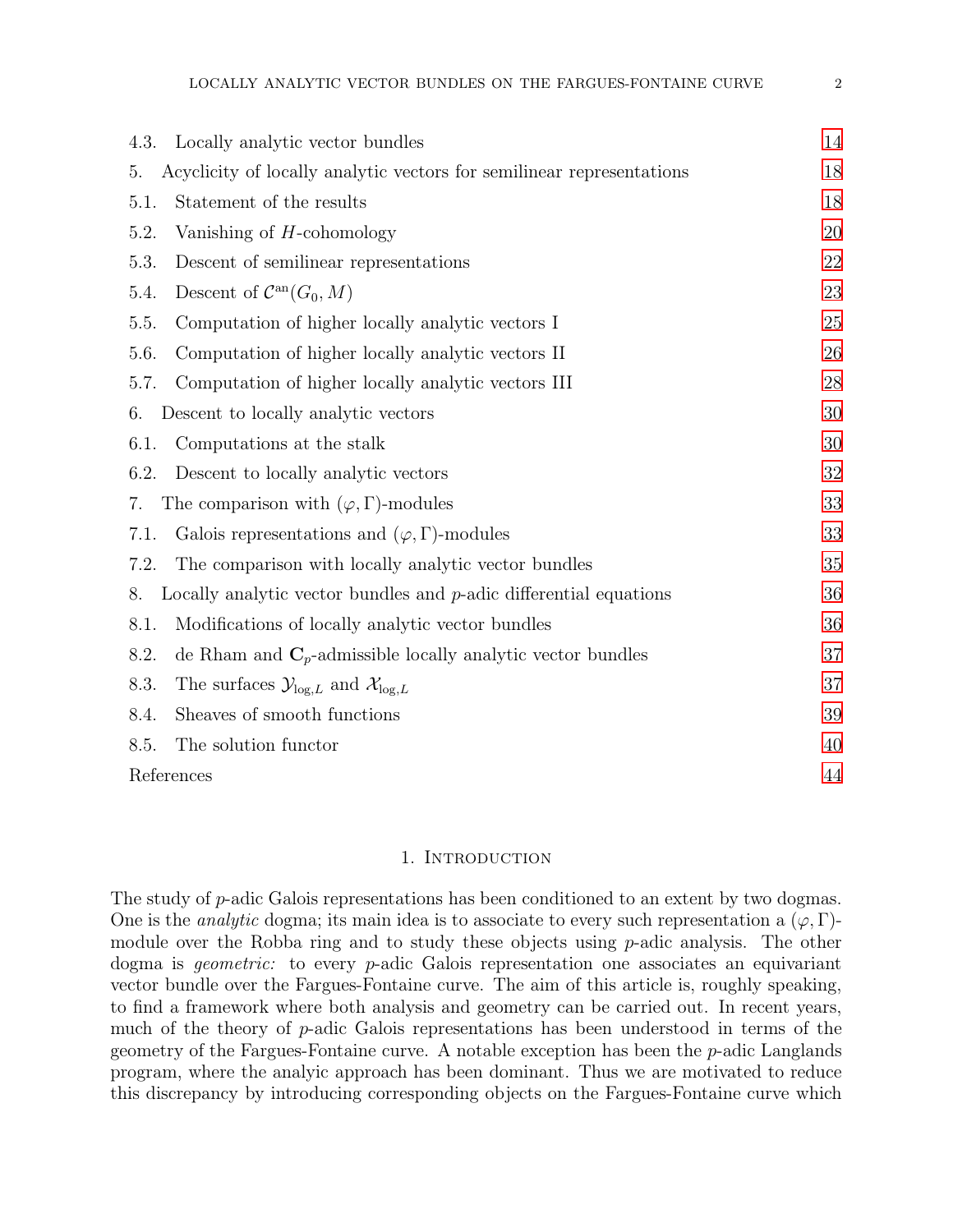are also amenable to analytic methods. These are the locally analytic vector bundles, the main new objects introduced in this article.

We shall now explain this in more detail. Let K be a finite extension of  $\mathbf{Q}_p$  with absolute Galois group  $G_K$ . Let  $K_{\text{cyc}}$  be the cyclotomic extension of K and write  $\Gamma = \text{Gal}(K_{\text{cyc}}/K)$ . For the sake of simplifying the introduction, we shall focus now on the cyclotomic setting, though as we shall explain later, the content of this paper will apply to a wider class of Galois extensions  $K_{\infty}/K$ . The Robba ring R is the ring of power series over a certain finite extension of  $\mathbf{Q}_p$  in a variable T which converge in some annuli  $r \leq |T| < 1$ . The Fargues-Fontaine curve  $\mathcal{X} = \mathcal{X}(\widehat{K}_{\text{cyc}})$  associated to the perfectoid field  $\widehat{K}_{\text{cyc}}$  (see §3) has an action of Γ. Combining theorems of Cherbonnier-Colmez, Fargues-Fontaine and Kedlaya, it is known that there is an equivalence

$$
\{(\varphi,\Gamma)
$$
-modules over  $\mathcal{R}\}\cong{\Gamma}$ -equivariant vector bundles on  $\mathcal{X}$ 

with the category  $\mathrm{Rep}_{\mathbf{Q}_p}(G_K)$  of finite dimensional  $\mathbf{Q}_p$ -representations of  $G_K$  embedding fully faithfully into each of these categories.

If D is a  $(\varphi, \Gamma)$ -module over R, a fundamental fact is that the  $\Gamma$ -action on D can be differentiated, namely, there is a well defined action of LieΓ on D. Since LieΓ is 1-dimensional, this data is the same as that of a connection  $\nabla$  which acts on functions of T by a multiple of  $d/dT$ . It is this structure which allows the introduction of p-adic analysis into the picture. Note that in the construction of the *p*-adic Langlands correspondence for  $GL_2(Q_p)$  given in [\[Co10\]](#page-43-1) the use of this analytic structure is ubiquitous, and so we find it desirable to have it available for equivariant vector bundles as well.

Unfortunately, the action of  $\Gamma$  on an equivariant vector bundle on  $\mathcal X$  cannot be differentiated. This is already true for the structure sheaf  $\mathcal{O}_{\mathcal{X}}$ . Here is a simplified model of the situation which illustrates why there is no action of LieΓ on  $\mathcal{O}_{\mathcal{X}}$ . The functions on an open subset of X can roughly be thought of as power series in  $T^{1/p^{\infty}}$  satisfying certain convergence conditions. When we try to apply the operator  $d/dT$  to such a power series, the result will often not converge since the derivative

$$
d(T^{1/p^n})/dT = (1/p^n)T^{k/p^n - 1}
$$

grows exponentially larger  $p$ -adically as n goes to infinity. Nevertheless, there is a way to single out these sections for which the action of LieΓ does not explode. This is achieved by considering only these sections on which the action of  $\Gamma$  is regular enough. In this toy model picture, this will amount to considering only these power series where the coefficient of the exponent of  $T^{k/p^n}$  will decay proportionally to  $p^n$ .

More canonically and more generally, these elements for which differentation is possible are precisely the locally analytic elements. Given an equivariant vector bundle  $\widetilde{\mathcal{E}}$  on  $\mathcal{X}$ , there is a subsheaf of locally analytic sections  $\mathcal{E}^{\text{la}} \subset \mathcal{E}$ . This sheaf is a module over  $\mathcal{O}_{\mathcal{X}}^{\text{la}}$  which is preserved under the Γ-action, and, crucially, LieΓ acts on  $\tilde{\mathcal{E}}^{Ia}$ . We are thus naturally lead to the definition of a *locally analytic vector bundle on*  $\mathcal{X}$ : by this we shall mean a locally free  $\mathcal{O}_{\mathcal{X}}^{\text{la}}$ -module together with a  $\Gamma$ -action.

Our first main result is saying that there is no loss of information in this process: each equivariant vector bundle canonically descends to a locally analytic vector bundle.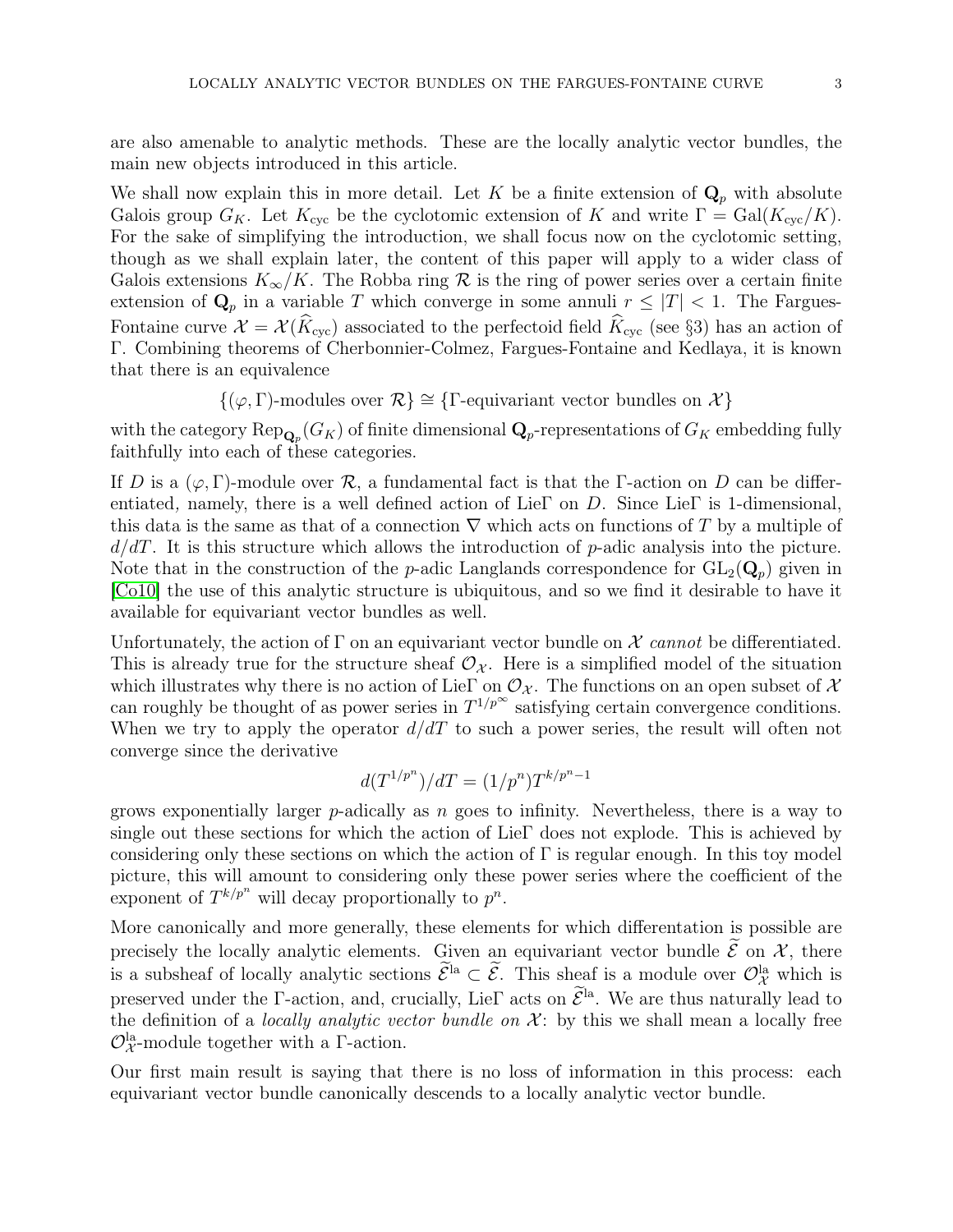{ $\Gamma$ -equivariant vector bundles on  $\mathcal{X}$ } ≅ {locally analytic vector bundles on  $\mathcal{X}$ }.

Its inverse is given by the functor  $\mathcal{E} \mapsto \mathcal{O}_{\mathcal{X}} \otimes_{\mathcal{O}_\mathcal{X}^{\text{la}}} \mathcal{E}$ .

This theorem fits naturally into the framework of Sen theory, as we shall now explain. Let  $V \in \text{Rep}_{\mathbf{Q}_p}(G_K)$ . Then according to Sen's theory, proven by Sen in [\[Se81\]](#page-44-0), there is a canonical isomorphism

$$
(V \otimes_{\mathbf{Q}_p} \mathbf{C}_p)^{\mathrm{Gal}(\overline{K}/K_{\mathrm{cyc}})} \cong \widehat{K}_{\mathrm{cyc}} \otimes_{K_{\mathrm{cyc}}} \mathbf{D}_{\mathrm{Sen}}(V)
$$

where  $\mathbf{D}_{\text{Sen}}(V)$  is the  $K_{\text{cyc}}$ -subspace of elements with finite Γ-orbit in  $V \otimes_{\mathbf{Q}_p} \mathbf{C}_p$ . Later, Fontaine (see  $\S3 - 4$  of [\[Fo04\]](#page-43-2)) proved an analogue of this theorem for  $\mathbf{B}^+_{\text{dR}}$ : he showed there is an isomorphism

$$
(V \otimes_{\mathbf{Q}_p} \mathbf{B}_{\mathrm{dR}}^+)^{\mathrm{Gal}(\overline{K}/K_{\mathrm{cyc}})} \cong (\mathbf{B}_{\mathrm{dR}}^+)^{\mathrm{Gal}(\overline{K}/K_{\mathrm{cyc}})} \otimes_{K_{\mathrm{cyc}}[[t]]} \mathbf{D}_{\mathrm{dif}}^+(V)
$$

where  $\mathbf{D}_\text{dif}^+(V)$  is a canonical  $K_\text{cyc}[[t]]$ -submodule of  $V \otimes_{\mathbf{Q}_p} \mathbf{B}_\text{dR}^+$ .

Both of these results are obtained from Theorem A by specializing at the "point at infinity"  $x_{\infty} \in \mathcal{X}$ . Indeed, when  $\mathcal{E}$  is the equivariant vector bundle associated to  $V \in \text{Rep}_{\mathbf{Q}_p}(G_K)$ and  $\mathcal{E} = \mathcal{E}^{\text{la}}$ , specializing the isomorphism  $\mathcal{E} \cong \mathcal{O}_{\mathcal{X}} \otimes_{\mathcal{O}_{\mathcal{X}}^{\text{la}}} \mathcal{E}$  at the fiber of  $x_{\infty}$  gives rise to an isomorphism

$$
\widetilde{\mathcal{E}}_{k(x_\infty)} \cong \mathcal{O}_{\mathcal{X}, k(x_\infty)} \otimes_{\mathcal{O}_{\mathcal{X}, k(x_\infty)}^{\text{la}}} \mathcal{E}_{k(x_\infty)}
$$

which is none other than Sen's theorem. Similarly, there is an isomorphism of the completed stalks at  $x_{\infty}$ 

$$
\widetilde{\mathcal{E}}_{x_\infty}^{\wedge,+} \cong \mathcal{O}_{\mathcal{X},x_\infty}^{\wedge,+} \otimes_{\mathcal{O}_{\mathcal{X},x_\infty}^{\text{la},\wedge,+}} \mathcal{E}_{x_\infty}^{\wedge,+}
$$

which recovers Fontaine's theorem. In this way, Theorem A is a sheaf theoretic version of Sen theory on  $\mathcal X$  which specializes at  $x_{\infty}$  to classical Sen theory.

In the interest of applications, we give a proof of this equivalence not just for the cyclotomic extension, but more generally for any p-adic Lie group  $\Gamma = \text{Gal}(K_{\infty}/K)$  where  $K_{\infty}$  is an infinitely ramified Galois extension of  $K$  which contains an unramified twist of the cyclotomic extension. Notably, this condition holds when  $K_{\infty}$  is the extension generated by the torsion points of a formal group.

As we shall explain in the article, these ideas are closely related to the decompletion of  $(\varphi, \Gamma)$ modules, especially in the case  $K_{\infty} = K_{\text{cyc}}$ . This is not too surprising, because such  $(\varphi, \Gamma)$ modules are also obtained by a Sen theory type of idea through the theorem of Cherbonnier and Colmez in [\[CC98\]](#page-43-3), and further, these objects relate to  $\mathbf{D}_{\text{Sen}}$  and  $\mathbf{D}^+_{\text{dif}}$  in a similar way. In fact, Theorem A is equivalent to the Cherbonnier-Colmez theorem on decompletion of  $(\varphi, \Gamma)$ modules (after inverting  $p$ ). Our proof is not independent from the ideas of Cherbonnier-Colmez, since we still use their trace maps in our arguments. However, it is logically different - more on this below.

First, let us discuss an application of Theorem A. We give a geometric reinterpertation of Berger's work on p-adic differential equations and filtered  $(\varphi, N)$ -modules [\[Be08B\]](#page-43-4). In that article, Berger relates between  $(\varphi, \Gamma)$ -modules with locally trivial connection and invariants of p-adic Hodge theory. It turns out that the constructions appearing there can be made to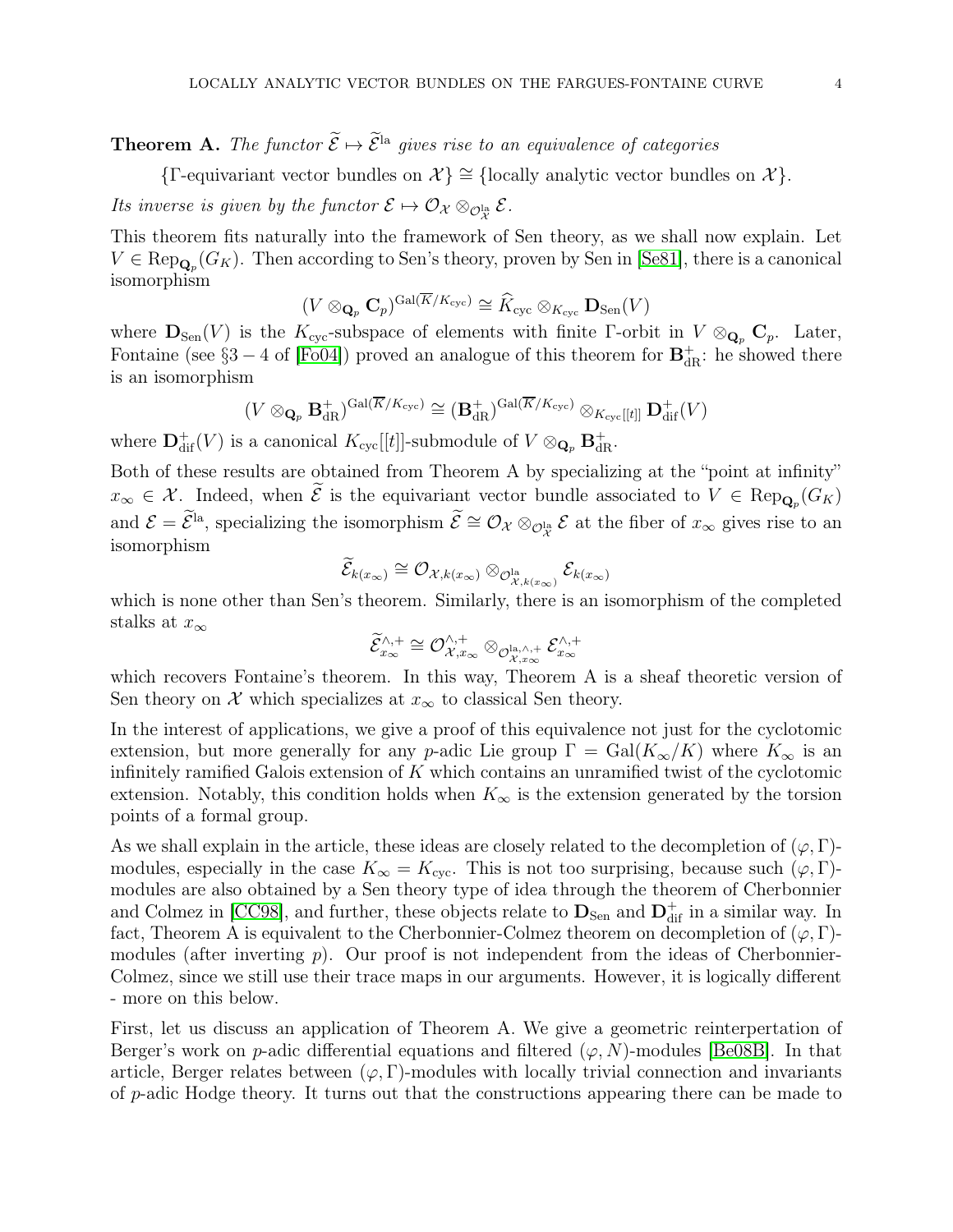work on a sheaf theoretic level on  $\mathcal X$  in a way which is reminiscient of the Riemann-Hilbert correspondence. It can be described as follows.

To each de Rham locally analytic vector bundle  $\mathcal E$  we associated a sheaf Sol $(\mathcal E)$  on X. It is the sheaf of solutions to a differential equation  $\nabla = 0$  on a modification  $\mathcal{N}_{dR}(\mathcal{E})$  of  $\mathcal E$ obtained from the action of LieΓ. We write  $\mathcal{X}_{\log K}$  for a certain surface which surjects onto X. Essentially  $\mathcal{X}_{\text{log},\overline{K}}$  is obtained by adjoining scalars and a logarithm to the functions on X, which appear when we try to solve the equation  $\nabla = 0$ . We shall also consider a variant  $Sol^{\varphi}(\mathcal{E}),$  the solutions on the pullback of  $\mathcal E$  along the usual covering  $\mathcal Y_{(0,\infty)} \to \mathcal X$ . We then have the following (see §8 for more precise statements).

**Theorem B.** Let  $\mathcal{E}$  be a de Rham locally analytic vector bundle.

(i) The sheaf of solutions  $Sol(\mathcal{E})$  is locally free over the subsheaf of potentially log smooth sections  $\mathcal{O}_\mathcal{X}^{\text{plsm}} \subset \mathcal{O}_\mathcal{X}^{\text{la}}$  and its rank is equal to the rank of  $\mathcal{E}$ . There is a canonical isomorphism

$$
\mathcal{O}^{\rm la}_{\mathcal{X}_{\log,\overline{K}}}\otimes_{\mathcal{O}^{\rm plsm}_\mathcal{X}}\mathrm{Sol}(\mathcal{E})\stackrel{\sim}{\to} \mathcal{O}^{\rm la}_{\mathcal{X}_{\log,\overline{K}}}\otimes_{\mathcal{O}^{\rm la}_\mathcal{X}}\mathcal{N}_{\rm dR}(\mathcal{E}).
$$

(ii) The space of global solutions  $H^0(\mathcal{Y}_{(0,\infty)}, \text{Sol}^{\varphi}(\mathcal{E}))$  is naturally a filtered  $(\varphi, N, G_K)$ -module and the functor  $\mathcal{E} \mapsto H^0(\mathcal{Y}_{(0,\infty)}, \text{Sol}^\varphi(\mathcal{E}))$  induces an equivalence of categories

{de Rham locally analytic vector bundles}  $\cong$  {filtered  $(\varphi, N, G_K)$ -modules}.

(iii) The stalk of Sol $(\mathcal{E})$  at  $x_{\infty}$  is canonically isomorphic to  $\overline{K} \otimes_K \mathbf{D}_{dR}(V)$ .

Remark 1.1. 1. In particular, if V is a de Rham representation of  $G_K$  with associated locally analytic vector bundle  $\mathcal{E}$ , then  $H^0(\mathcal{Y}_{(0,\infty)},\text{Sol}^{\varphi}(\mathcal{E})) = \mathbf{D}_{\text{pst}}(V)$  and the stalk  $\text{Sol}(\mathcal{E})_{x_{\infty}}$ is identified with  $\overline{K} \otimes_K \mathbf{D}_{dR}(V)$ . The localization map corresponds to the natural map  $\mathbf{D}_{\text{pst}}(V) \to \overline{K} \otimes_K \mathbf{D}_{\text{dR}}(V).$ 

2. If  $\mathcal{E}$  becomes crystalline after extending K to a finite extension  $L \subset K_{\infty}$ , the sheaf  $\mathcal{N}_{\mathrm{dR}}(\mathcal{E})^{\nabla=0} \subset \mathrm{Sol}(\mathcal{E})$  is locally free over the subsheaf of smooth sections  $\mathcal{O}_{\mathcal{X}}^{\mathrm{sm}} \subset \mathcal{O}_{\mathcal{X}}^{\mathrm{la}}$  of rank equal to the rank of  $\mathcal{E}$ , and there is a canonical isomorphism

$$
\mathcal{O}_{\mathcal{X}}^{\mathrm{la}} \otimes_{\mathcal{O}_{\mathcal{X}}^{\mathrm{sm}}} \mathcal{N}_{\mathrm{dR}}(\mathcal{E})^{\nabla=0} \xrightarrow{\sim} \mathcal{N}_{\mathrm{dR}}(\mathcal{E}).
$$

3. The sheaf  $\mathcal{O}_{\mathcal{X}}^{\text{plsm}}$  is much smaller than  $\mathcal{O}_{\mathcal{X}}^{\text{la}}$ . Though we have not been quite able to show this,  $\mathcal{O}_{\mathcal{X}}^{\text{plsm}}$  seems to be "almost" a locally constant sheaf except that the base field becomes slightly larger when localizing; for that reason, we think of  $Sol(\mathcal{E})$  as morally being close to a local system on  $\mathcal X$ . In this sense the  $(\varphi, N, G_K)$ -structure is related to the monodromy of the *p*-adic differential equation  $\nabla = 0$ .

Finally, let us discuss the proof of Theorem A. The essential point is to show that if  $\tilde{\mathcal{E}}$  is an equivariant vector bundle on  $\mathcal{X}$ , the natural map  $\mathcal{O}_{\mathcal{X}} \otimes_{\mathcal{O}_{\mathcal{X}}^{\text{la}}} \mathcal{E}^{\text{la}} \to \mathcal{E}$  is an isomorphism. Fargues and Fontaine observe that the only point of X with finite Γ-orbit is  $x_{\infty}$ . The idea is then to use a very simple geometric argument: once one knows that  $\mathcal{O}_{\mathcal{X}} \otimes_{\mathcal{O}_{\mathcal{X}}^{\text{la}}} \mathcal{E}^{\text{la}} \to \mathcal{E}$  is injective, everything can be understood by arguing locally at  $x_{\infty}$ . Indeed, if this map is an isomorphism after localizing and completing along  $\mathcal{O}_\mathcal{X} \to \widehat{\mathcal{O}}^+_{\mathcal{X},x_\infty}$ , then the cokernel has to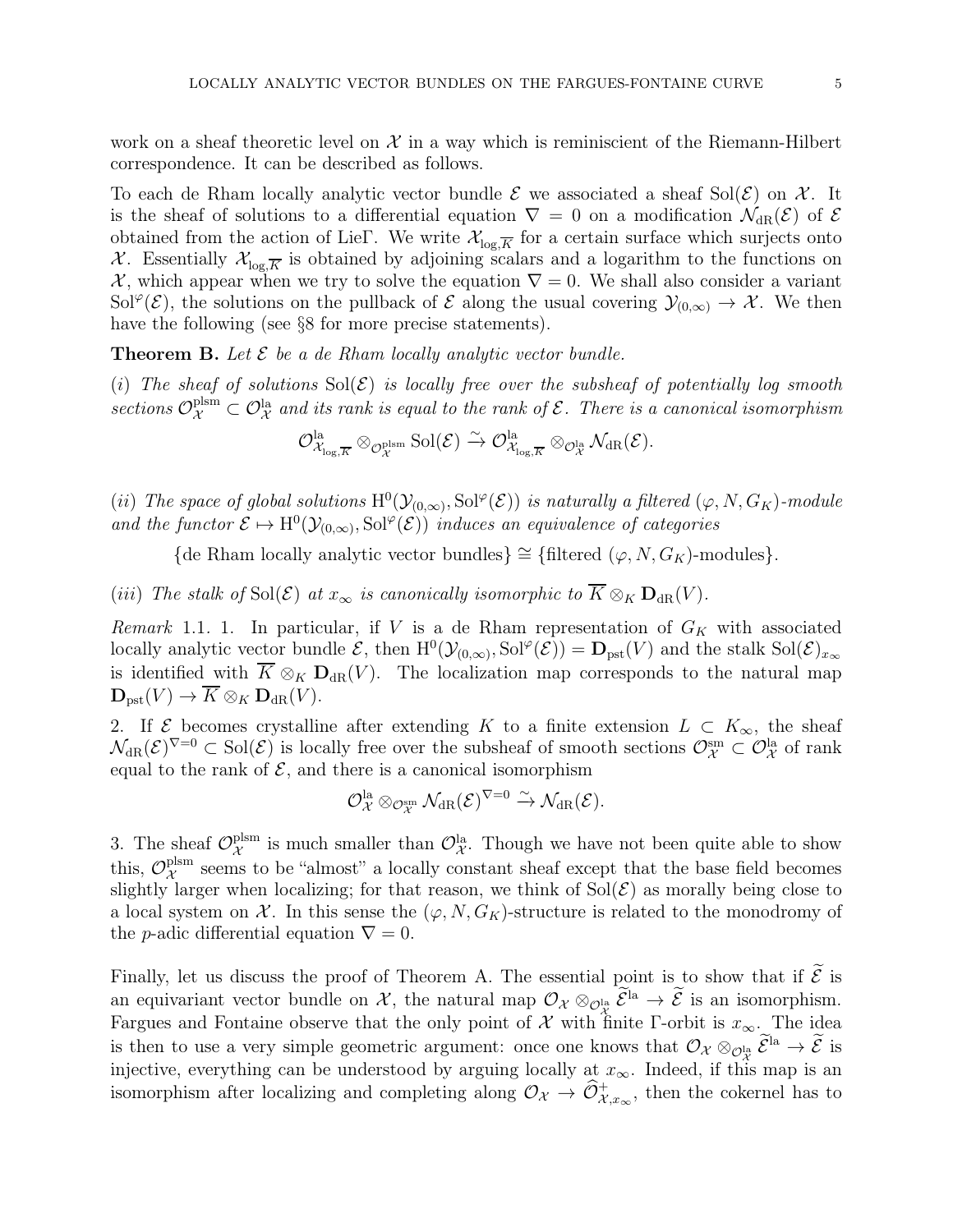be supported at finitely many points outside  $x_{\infty}$ . But these points also form a finite Γ-orbit, so the cokernel cannot be supported anywhere.

It therefore remains to understand the properties of our spaces of locally analytic vectors under certain localizations and completions. To do this, we are naturally led to consider higher locally analytic vectors and their vanishing, and we prove a representation-theoretic result which is of independent interest. To state the result, let G be a p-adic Lie group and let  $\Lambda$  be a Banach ring with a continuous action of G. Assume the topology on  $\Lambda$  is p-adic.

**Theorem C.** Suppose G and  $\widetilde{\Lambda}$  satisfy the Tate-Sen axioms (TS1)-(TS3) of [\[BC08\]](#page-43-5) as well as an additional axiom (TS4). Then for any finite free  $\Lambda$ -semilinear representation M of G, the higher locally analytic vectors  $R_{G-la}^{i}(M)$  are zero for  $i \geq 1$ .

Here are two special cases of the theorem where we conclude that  $R_{G\text{-la}}^i(M) = 0$  for  $i \geq 1$ .

1. If M is a finite dimensional  $\widehat{K}_{\infty}$ -module with a semilinear action of Γ, for  $K_{\infty}$  containing an unramified twist of  $K_{\text{cyc}}$ . In fact, the vanishing of  $\mathrm{R}^i_{G-\text{la}}(M)$  can be established for arbitrary  $K_{\infty}$ , see §5.

2. If M a finite free  $\widetilde{\mathbf{B}}_I(\widehat{K}_{\infty})$ -module with a semilinear action of Γ, under the same assumptions on  $K_{\infty}$ .

Note that the vanishing of higher locally analytic vectors is automatic for admissible representations, but the examples above are not admissible. Theorem C illustrates how the Tate-Sen axioms can serve as a substitute for admissibility.

Theorem C is especially useful for making cohomological computations. Here is an example application, which follows directly from the main results of  $\vert RJRC21 \vert$  (see §5): if M satisfies assumptions of the theorem, then for  $i \geq 0$  we have natural isomorphisms

$$
H^i(G, M) \cong H^i(G, M^{\text{la}}) \cong H^i(\text{Lie}G, M^{\text{la}})^G.
$$

Finally, let us mention that in the recent work [\[RC22\]](#page-43-7), Juan Esteban Rodríguez Camargo proves similar results to our Theorem C. He then applies them in the setting of rigid adic spaces with fantastic applications to the Calegari-Emerton conjecture, among others.

<span id="page-5-0"></span>1.1. Structure of the article. §2 contains reminders on locally analytic vectors and their derived functors. In §3 we give reminders on the Fargues-Fontaine curve and equivariant vector bundles. In §4 we introduce locally analytic bundles and we discuss their basic properties. §5 is the longest and most technical section of the paper, in which we prove Theorem C. Theorem A is proved in §6. In §7 we compare our results to the theory of  $(\varphi, \Gamma)$ -modules. Finally, in §8 we discuss p-adic differential equations on the Fargues-Fontaine curve and explain Theorem B.

At several points in the article we have taken the liberty to raise speculations and ask questions to which we do not yet know the answer.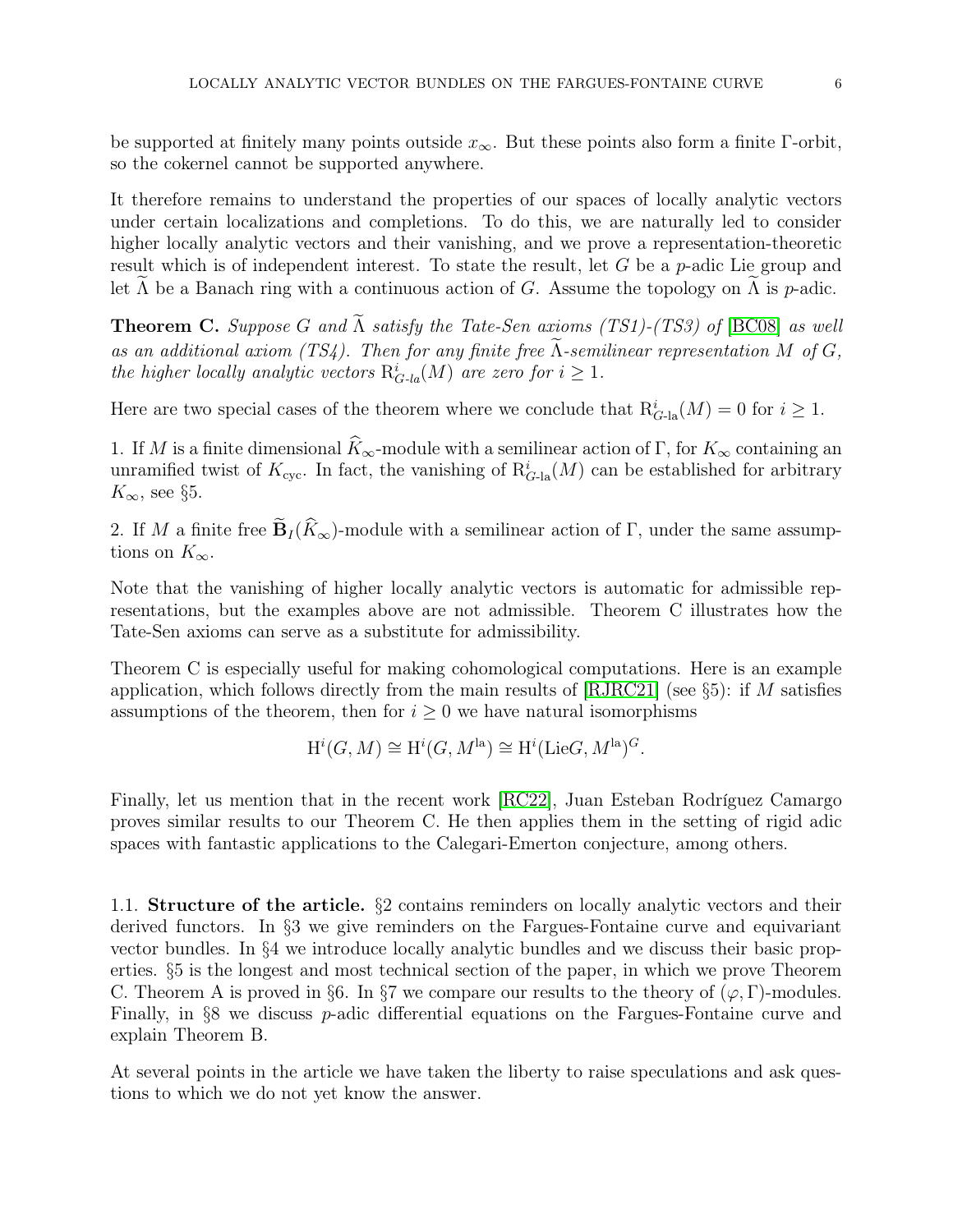<span id="page-6-0"></span>1.2. Notations and conventions. The field K denotes a finite extension of  $\mathbf{Q}_p$ . We write  $K_{\text{cyc}} = K(\mu_{p^{\infty}})$  for the cyclotomic extension. Its Galois group  $\Gamma_{\text{cyc}} = \text{Gal}(K_{\text{cyc}}/K)$  is an open subgroup of  $\mathbf{Z}_p^{\times}$ . We denote by  $K_{\infty}$  an infinitely ramified Galois extension of K with  $\Gamma = \text{Gal}(K_{\infty}/K)$  a p-adic Lie group. If  $\overline{K}$  denotes the algebraic closure of K, we let  $G_K =$  $Gal(\overline{K}/K)$  and  $H = Gal(\overline{K}/K_{\infty})$  so that  $G_K/H = \Gamma$ .

The p-adic completion  $\widehat{K}_{\infty}$  of  $K_{\infty}$  is a perfectoid field. Write  $\varpi$  for a pseudouniformizer of  $\widehat{K}_{\infty}$  with valuation val  $(\varpi) = p$  that admits a sequence of p'th power roots  $\varpi^{1/p^n}$  (such a choice is always possible, and the constructions in this paper never depend on this choice). Let  $\varpi^{\flat} = (\varpi, \varpi^{1/p}, \ldots)$  be the corresponding pseudouniformizer of the tilt  $\hat{K}_{\infty}^{\flat}$ .

Denote by LieΓ for the Lie algebra of Γ. It is a finite dimensional  $\mathbf{Q}_p$ -vector space, and if  $v \in \text{Lie}\Gamma$  is sufficiently small, we have a corresponding element  $\exp(v) \in \Gamma$ .

All representations and group actions appearing in this article are assumed to be continuous. Galois cohomology groups are always taken in the continuous sense.

If W is a Banach space over  $\mathbf{Q}_p$  we write  $W^+$  for its unit ball.

All completed tensor products appearing in this article are projective. In other words, if  $V^+$ and  $W^+$  are unit balls of two Banach spaces V and W over  $\mathbf{Q}_p$ , then

$$
V^+\widehat{\otimes}_{\mathbf{Z}_p}W^+=\varprojlim_n(V^+\otimes_{\mathbf{Z}_p}W^+)/p^n
$$

<span id="page-6-1"></span>and  $V \widehat{\otimes}_{\mathbf{Q}_p} W = (V^+ \widehat{\otimes}_{\mathbf{Z}_p} W^+)[1/p].$ 

1.3. Acknowledgments. I would like to thank my PhD advisor Matthew Emerton for his constant support, advice and supply of ideas. I would also like to thank Laurent Berger, Pierre Colmez, Ian Gleason, Lue Pan, Léo Poyeton and Joaquín Rodrigues Jacinto for answering my questions. Special thanks to Kiran Kedlaya for his explanations regarding smooth functions appearing in §8.4. Finally, I would like to thank Laurent Berger, Ehud de-Shalit, Louis Jabouri, Hao Lee, Léo Poyeton and Stephan Snegirov for their interest and comments on the first draft of this article. We hope the contents of this article will make it clear we were inspired by [\[BC16\]](#page-43-8) and [\[Pa21\]](#page-43-9).

### 2. Locally analytic and pro analytic vectors

<span id="page-6-2"></span>In this section we give reminders on locally analytic and pro analytic vectors and quote results that will be used in §4, §5 and §6.

<span id="page-6-3"></span>2.1. Locally analytic and pro analytic vectors. We shall say a compact  $p$ -adic Lie group G is small if there exists a saturated integral valued  $p$ -valuation on G which defines its topology and if for some  $N \in \mathbb{Z}_{\geq 1}$  there exists an embedding of G into  $1+p^2M_N(\mathbb{Z}_p)$ , the group of N by N matrices congruent to 1 mod  $p^2$ . See §23 and §26 of [\[Sch11\]](#page-43-10) for the first condition. If G is small, there exists an ordered basis  $g_1, ..., g_d$  such that  $(x_1, ..., x_d) \mapsto g_1^{x_1} \cdot ... \cdot g_1^{x_d}$  gives a homeomorphism of  $\mathbb{Z}_p^d$  with G. We then have coordinates on G

$$
c = (c_1, ..., c_d) : G \xrightarrow{\sim} \mathbf{Z}_p^d
$$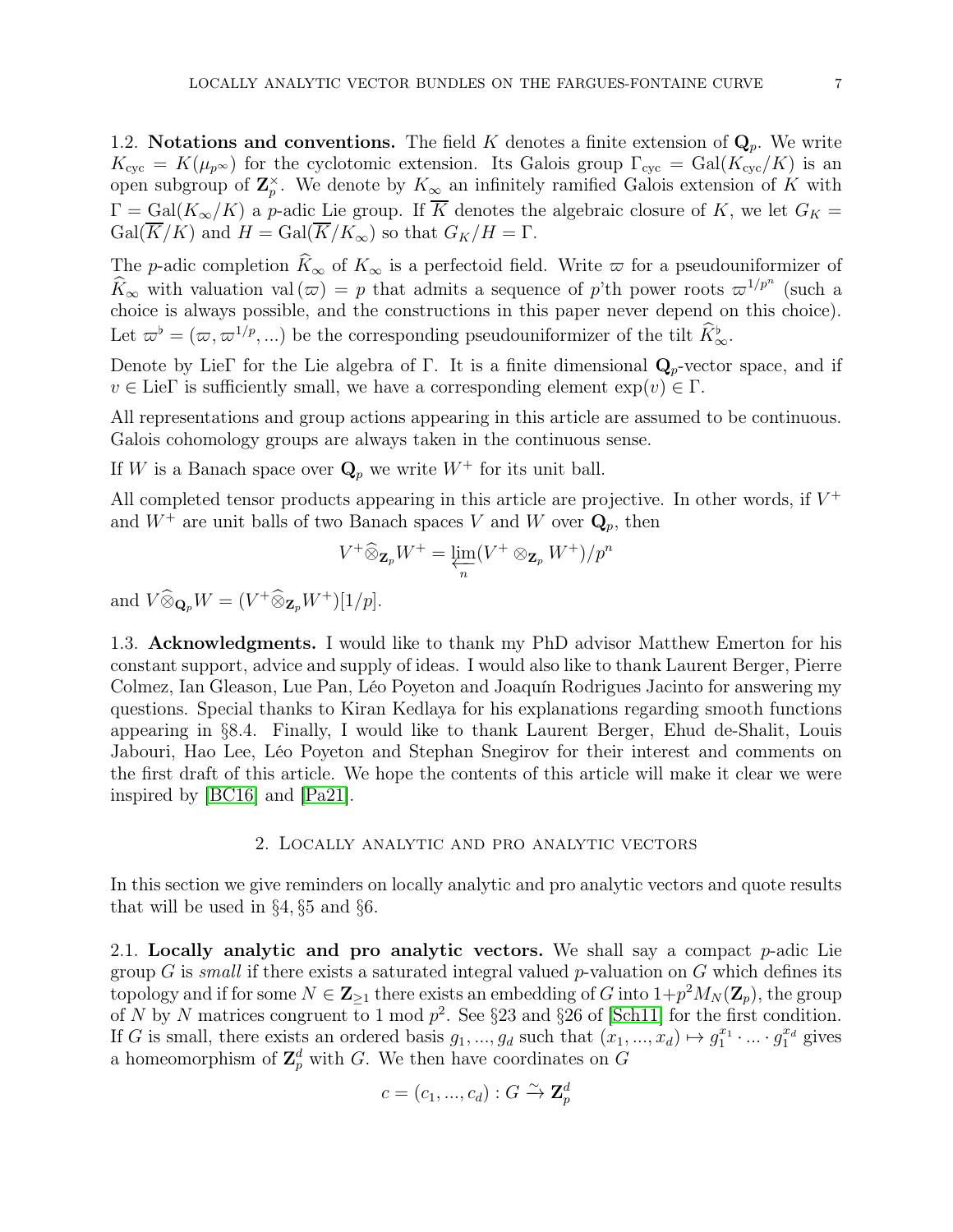defined by the inverse map where  $c_i(g_1^{x_1} \cdot \ldots \cdot g_1^{x_d}) = x_i$ .

Now let G is an be any compact p-adic Lie group. By Theorem 27.1 of  $[Sch11]$  and Ado's theorem (see 2.1.3 of  $[Pa21]$ ), the collection of small open subgroups of G forms a fundamental system of open neighborhoods of the identity element. Let W be a Banach  $\mathbf{Q}_{p}$ -linear representation of  $G$  (or  $G$ -Banach space for short). If  $H$  is a small open subgroup of  $G$ , choose coordinates c on H and write  $c(h)^k = \prod_{i=1}^d c_i(h)^{k_i}$  if  $\mathbf{k} = (k_1, ..., k_d)$  for  $h \in H$ . We have the subspace  $W^{H\text{-an}}$  of H-analytic vectors in W; it is the subspace of elements  $w \in W$ for which there exists a sequence of vectors  ${w_{\mathbf{k}}}_{\mathbf{k}\in\mathbf{N}^d}$  with  $w_{\mathbf{k}} \to 0$  and

$$
h(w) = \sum_{{\mathbf k} \in {\bf N}^d} c(h)^{\mathbf k} w_{\mathbf k}
$$

for all  $h \in H$ . The norm  $||w||_{H\text{-an}} = \sup_{\mathbf{k}} ||w_{\mathbf{k}}||$  makes  $W^{H\text{-an}}$  into a Banach space. Note that  $W^{H\text{-an}}$  does not depend on the choice of coordinates. We write  $W^{\text{la}} = \bigcup_{H} W^{H\text{-an}}$  for the subspace of locally analytic vectors of  $W$ . If  $W$  is a Fréchet space whose topology is defined by a countable sequence of seminorms, let  $W_i$  be the Hausdorff completion of W for the *i*'th seminorm, so that  $W = \underleftarrow{\lim}_{k} W_i$  is a projective limit of Banach spaces. We write  $W^{\text{pa}} = \lim_{k} W^{\text{la}}$  for the subspace of prographic vectors. Finally, we extend the definitions of  $W<sup>pa</sup> = \underline{\lim} W_i<sup>la</sup>$  for the subspace of pro analytic vectors. Finally, we extend the definitions of locally analytic vectors and pro analytic vectors to LB and LF spaces (i.e. filtered colimits of Banach spaces and Fréchet spaces) in the obvious way.

The Lie algebra Lie(G) acts on each  $W^{H\text{-an}}$  (and hence also on  $W^{\text{la}}$  and  $W^{\text{pa}}$ ) through derivations. This action is given as follows. If  $v \in \text{Lie}(G)$  then  $\exp(p^k v) \in H$  for  $k \gg 0$ , and we define

$$
\nabla_v(w) = \lim_{k \to \infty} \frac{\exp(p^k v)(w) - w}{p^k}.
$$

The operator  $\nabla_v : W^{H\text{-an}} \to W^{H\text{-an}}$  is bounded, see [\[BC16,](#page-43-8) Lemma 2.6].

Locally analytic and pro analytic vectors behave well when we have a basis of such vectors ( $[BC16, Proposition 2.3]$  $[BC16, Proposition 2.3]$  and  $[Be13, Proposition 2.4]$ ):

**Proposition 2.1.** Let B be a Banach or Fréchet G-ring and let W be a free B-module of finite rank, equipped with a compatible action of G. If the B module has a basis  $w_1, ..., w_d$ in which the function  $G \to \text{GL}_d(B) \subset M_d(B)$ ,  $g \mapsto \text{Mat}(g)$  is H-analytic (resp. locally analytic, resp. pro analytic), then  $W^{H-an} = \bigoplus_{j=1}^{d} B^{H-an} \cdot w_i$  (resp.  $W^{la} = \bigoplus_{j=1}^{d} B^{la} \cdot w_i$ , resp.  $W^{\text{pa}} = \bigoplus_{j=1}^{d} B^{\text{pa}} \cdot w_i$ .

It will often be useful for us to choose a specific fundamental system of open neighborhoods of G as follows. Fix a small compact open  $G_0 \subset G$  which with coordinates c. For  $n \geq 0$  we set

$$
G_n = G^{p^n} = \{ g^{p^n} : g \in G_0 \} .
$$

These are subgroups ([\[Sch11,](#page-43-10) 26.9]) which have induced coordinates  $c|_{G_n}: G_n \to (p^n \mathbb{Z}_p)^d$ . The normalization is such that for  $w \in W^{G_n}$ -an we can write

$$
g(w) = \sum_{\mathbf{k} \in \mathbb{N}^d} c(g)^{\mathbf{k}} w_{\mathbf{k}}
$$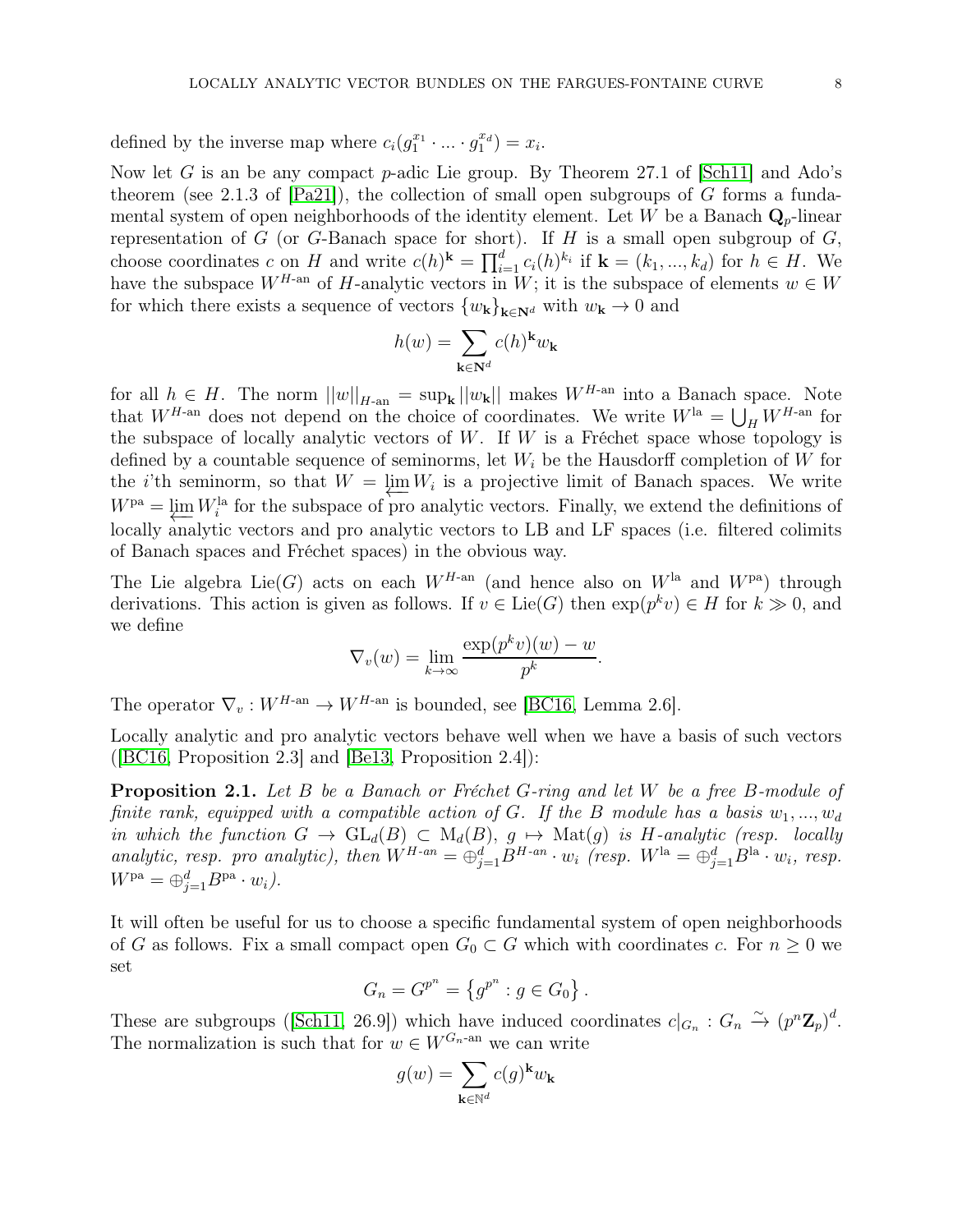for  $g \in G_n$  and  $\{w_k\}_{k \in \mathbb{N}^d}$  with  $p^{n|k|}w_k \to 0$ , and the Banach norm is given by

$$
\left|\left|w\right|\right|_{G_{n}\text{-an}}=\sup_{\mathbf{k}}\left|\left|p^{n|\mathbf{k}|}w_{\mathbf{k}}\right|\right|.
$$

It is easy to check if  $w \in W^{G_n}$ -an then  $||w||_{G_{m}$ -an  $\leq ||w||_{G_{m+1}$ -an for  $m \geq n$  and  $||w||_{G_{m}$ -an  $= ||w||$ for  $m \gg n$ .

<span id="page-8-0"></span>2.2. Rings of analytic functions. Suppose first that G is small. Let  $\mathcal{C}^{\text{an}}(G, \mathbf{Q}_p)$  be the space of analytic functions on G. These are those functions that after pullback by the coordinates  $c: G \xrightarrow{\sim} \mathbf{Z}_{p}^{d}$  are of the form

$$
\mathbf{x} = (x_1, \cdots, x_d) \mapsto \sum_{\mathbf{k} = (k_1, \cdots, k_d) \in \mathbb{N}^d} b_{\mathbf{k}} \mathbf{x}^{\mathbf{k}}.
$$

where  $b_{\mathbf{k}} \to 0$  as  $|\mathbf{k}| \to \infty$ . The norm  $||f||_G = \sup_{\mathbf{k} \in \mathbb{N}^d} |||b_{\mathbf{k}}||$  makes  $\mathcal{C}^{\text{an}}(G, \mathbf{Q}_p)$  into a Banach space. We shall regard  $\mathcal{C}^{\text{an}}(G, \mathbf{Q}_p)$  as a G-representation through the left G-action.

If now G is any compact p-adic Lie group with a system of small neighborhoods  ${G_n}_{n\geq 0}$  as in §2.1, we have for each  $n \geq 0$  the space of analytic functions  $\mathcal{C}^{\text{an}}(G_n, \mathbf{Q}_p)$  on  $G_n$ . Using the coordinates  $c: G_n \to (p^n \mathbb{Z}_p)^d$  as in §2.1, we shall regard  $\mathcal{C}^{\text{an}}(G_n, \mathbf{Q}_p)$  as the ring of functions that under the bijection are identified with functions of the form

$$
\mathbf{x} = (x_1, \cdots, x_d) \mapsto \sum_{\mathbf{k} = (k_1, \cdots, k_d) \in \mathbb{N}^d} b_{\mathbf{k}} \mathbf{x}^{\mathbf{k}}.
$$

where  $p^{n|\mathbf{k}|}b_{\mathbf{k}} \to 0$  as  $|\mathbf{k}| \to \infty$ . Under this normalization

$$
||f||_{G_n}=\sup\nolimits_{\mathbf{k}\in\mathbb{N}^d} \left|\left|p^{n|\mathbf{k}|}b_{\mathbf{k}}\right|\right|
$$

for  $f \in \mathcal{C}^{\text{an}}(G_n, \mathbf{Q}_n)$ .

The following lemma will be used in §5.

**Lemma 2.2.** For  $k \geq 1$  the subgroup  $G_{n+k}$  acts trivially on  $C^{an}(G_n, \mathbf{Q}_p)^+/p^k$ .

Proof. This is an easy exercise using the coordinates. See Lemma 2.1.2 of [\[Pa21\]](#page-43-9) for the case  $k = 1.$ 

The following is shown in Proposition 2.1.3 of [\[Pa21\]](#page-43-9) and in its proof (originally in the proof of Théoréme 6.1 of [\[BC16\]](#page-43-8)).

**Proposition 2.3.** Suppose that G is small. There is a dense subspace  $\lim_{L \to \mathbb{N}} V_l \subset C^{\text{an}}(G, \mathbf{Q}_p)$ ,<br>where each V, is a finite dimensional G expressentation of  $C^{\text{an}}(G, \mathbf{Q})$  with coefficients in where each  $V_l$  is a finite-dimensional G-subrepresentation of  $\mathcal{C}^{\text{an}}(G, \mathbf{Q}_p)$  with coefficients in  $\mathbf{Q}_p$  such that for any  $k, l \in \mathbb{N}$ , we have  $V_k \cdot V_l \subset V_{k+l}$ .

Furthermore, if we fix G and consider small open subgroups  $G' \subset G$ , we may choose  $V_l(G') \subset$  $\mathcal{C}^{\rm an}(G',\mathbf{Q}_p)$  at once for all G' in such a way that the natural map  $\mathcal{C}^{\rm an}(G,\mathbf{Q}_p) \to \mathcal{C}^{\rm an}(G',\mathbf{Q}_p)$ restricts to  $V_l(G) \to V_l(G')$ .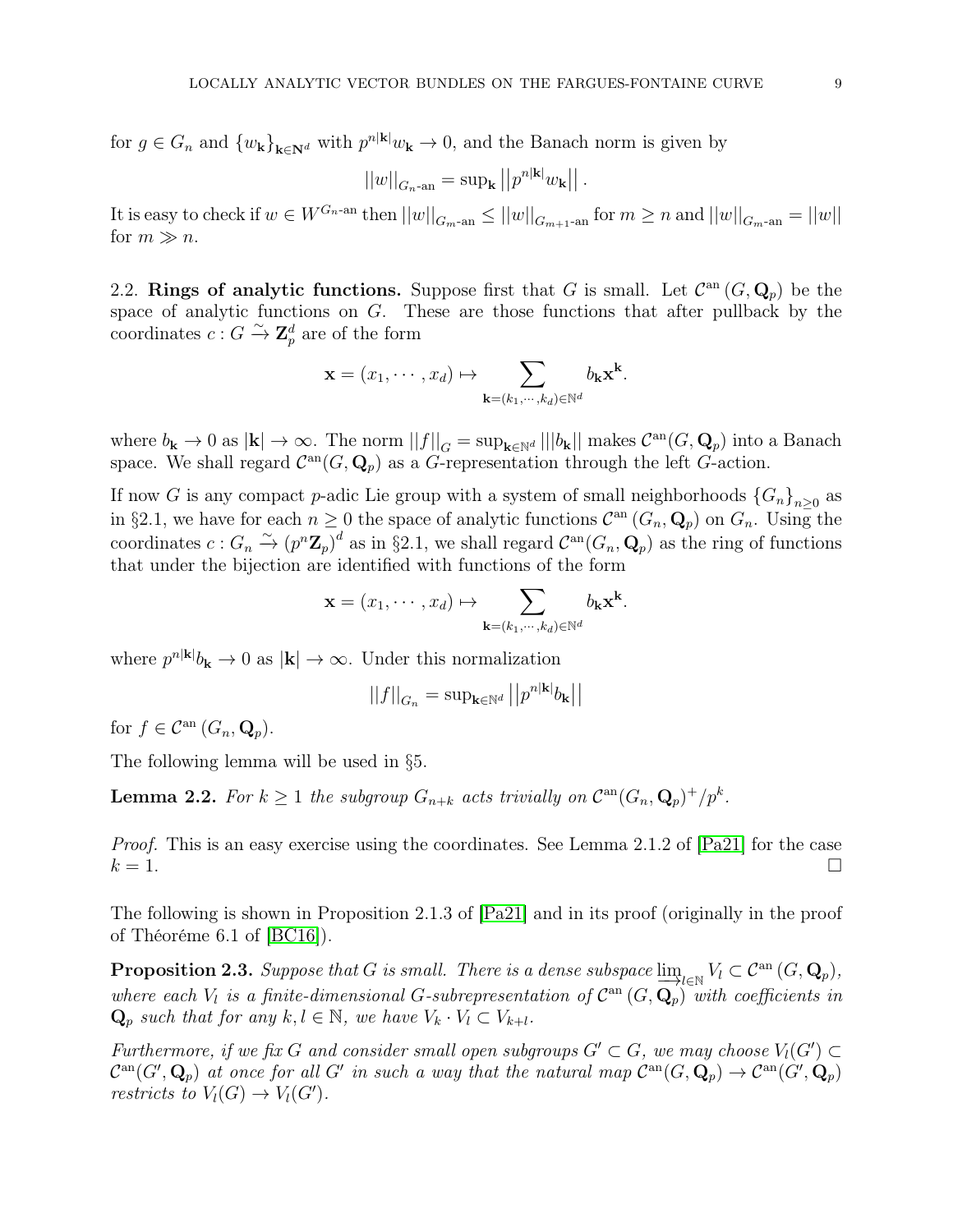<span id="page-9-0"></span>2.3. Higher locally analytic vectors. Suppose first that  $G$  is small and let  $W$  be a  $G$ -Banach space. There is an isometry  $W \widehat{\otimes}_{\mathbf{Q}_p} \mathcal{C}^{\mathrm{an}}(G, \mathbf{Q}_p) \cong \mathcal{C}^{\mathrm{an}}(G, W)$ , where  $\mathcal{C}^{\mathrm{an}}(G, W)$  is the space of W-valued analytic functions on G. We then have  $(C^{an}(G, W))^G = W^{G-an}$ , the identification given by  $f \mapsto f(1)$ . This gives an alternative description of G-analytic vectors that we will use in what follows.

The functor  $W \mapsto W^{G\text{-an}}$  is left exact. Following §2.2 of [\[Pa21\]](#page-43-9) and [\[RJRC21\]](#page-43-6), define right derived functors for  $i \geq 0$ :

$$
\mathrm{R}_{G\text{-an}}^i\left(W\right)=\mathrm{H}^i\left(G,W\widehat{\otimes}_{\mathbf{Q}_p}\mathcal{C}^\mathrm{an}\left(G\right)\right).
$$

If G is a compact p-adic Lie group with subgroups  $\{G_n\}_{n\geq 1}$  as in §2.1 – §2.2, taking the colimit over n, there are right derived functors for  $W \mapsto W^{G-\text{la}}$  given by

$$
R_{G\text{-la}}^{i}(W) = \varinjlim_{n} R_{G_{n}\text{-an}}^{i}(W) = \varinjlim_{n} H^{i}(G_{n}, W \widehat{\otimes}_{\mathbf{Q}_{p}} \mathcal{C}^{\mathrm{an}}(G_{n})).
$$

We shall call these groups the higher locally analytic vectors of  $W$ . If  $G$  is understood from the context we shall just write  $R^i_{la}$  instead of  $R^i_{G \text{-la}}$ .

If

 $0 \to V \to W \to X \to 0$ 

is a short exact sequence of G-Banach spaces, then we have a long exact sequence

$$
0 \to V^{\text{la}} \to W^{\text{la}} \to X^{\text{la}} \to \mathcal{R}_{\text{la}}^1(V) \to \mathcal{R}_{\text{la}}^1(W) \to \mathcal{R}_{\text{la}}^1(X) \to \dots
$$

**Lemma 2.4.** Let H be an open subgroup of G and let  $H_n = G_n \cap H$ . Then for  $n \gg 0$  and each  $i \geq 0$  there are natural isomorphisms  $R_{H_n-an}^i \cong R_{G_n-an}^i$ . In particular,  $R_{H-la}^i \cong R_{G-la}^i$ .

*Proof.* We have  $H_n = G_n$  for  $n \gg 0$ .

Suppose that G be a small compact  $p$ -adic Lie group, and let H be a small closed normal subgroup. Let  $W$  be a  $G$ -Banach space. Using the method of Hochshild-Serre we obtain the following spectral sequences.

**Proposition 2.5.** (i) There is a spectral sequence

$$
E_2^{ij} = \mathrm{H}^i\left(G/H, \mathrm{H}^j\left(H, W \widehat{\otimes}_{\mathbf{Q}_p} \mathcal{C}^{\mathrm{an}}\left(G, \mathbf{Q}_p\right)\right)\right) \Rightarrow \mathrm{R}^{i+j}_{G\text{-}an}\left(W\right).
$$

(ii) There is a spectral sequence

$$
E_2^{ij} = \mathrm{R}^i_{G/H\text{-}an} \left( \mathrm{H}^j \left( H, W \right) \right) \Rightarrow \mathrm{H}^{i+j} \left( G, W \widehat{\otimes}_{\mathbf{Q}_p} \mathcal{C}^{\mathrm{an}} \left( G/H, \mathbf{Q}_p \right) \right).
$$

(iii) Suppose additionally that there is a splitting  $G \cong H \times G/H$ . Then there is a spectral sequence

$$
E_2^{ij} = \mathrm{H}^i\left(G/H, \mathrm{R}_{H\text{-}an}^j\left(W\right)\right) \Rightarrow \mathrm{H}^{i+j}\left(G, W\widehat{\otimes}_{\mathbf{Q}_p}\mathcal{C}^\mathrm{an}\left(H, \mathbf{Q}_p\right)\right).
$$

*Proof.* Apply the Hochshild-Serre spectral sequence to  $W \widehat{\otimes}_{\mathbf{Q}_p} \mathcal{C}^{\mathrm{an}}(G, \mathbf{Q}_p)$ ,  $W \widehat{\otimes}_{\mathbf{Q}_p} \mathcal{C}^{\mathrm{an}}(G/H, \mathbf{Q}_p)$ and  $W \widehat{\otimes}_{\mathbf{Q}_p} \mathcal{C}^{\text{an}}(H, \mathbf{Q}_p)$  respectively. The condition in (*iii*) is needed to make sense of the action of G on  $\mathcal{C}^{\text{an}}(H, \mathbf{Q}_p)$ .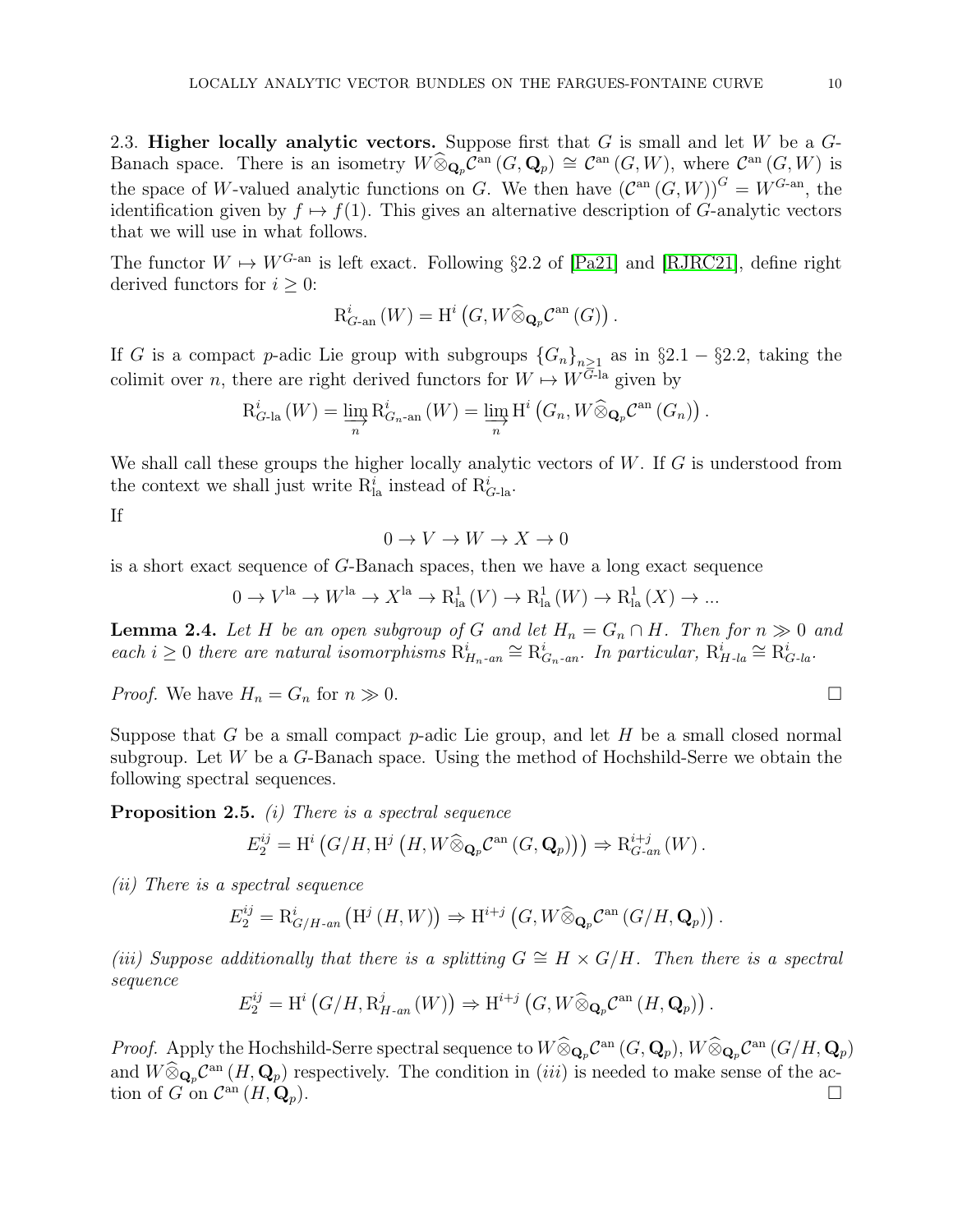### 3. Equivariant vector bundles

<span id="page-10-0"></span>In this section we give reminders on the Fargues-Fontaine curve and equivariant vector bundles. For more details, see Chapter 9 of [\[FF18\]](#page-43-12) and Lectures 12-13 of [\[SW20\]](#page-44-1).

<span id="page-10-1"></span>3.1. The spaces  $\mathcal{Y}_{(0,\infty)}$  and X. Let F be a perfectoid field, with tilt  $F^{\flat}$ . We have Fontaine's ring  $A_{\text{inf}} = A_{\text{inf}}(F)$ , defined as the Witt vectors of the ring of integers  $\mathcal{O}_{F^{\flat}}$ . Write Spa $(A_{\text{inf}})$ for short for the adic space associated to the Huber pair  $(A_{\text{inf}}, A_{\text{inf}})$ . For any pseudouniformizer  $\varpi$  of F, we define

$$
\mathcal{Y} = \mathcal{Y}(F) = \text{SpaA}_{\text{inf}} - \{(p, [\varpi]) = 0\}
$$

$$
\mathcal{Y}_{(0,\infty)} = \mathcal{Y}_{(0,\infty)}(F) = \text{SpaA}_{\text{inf}} - \{p[\varpi] = 0\}.
$$

The spaces  $\mathcal Y$  and  $\mathcal Y_{(0,\infty)}$  have a Frobenius automorphism  $\varphi$  induced from the Witt vectors strucure of  $A_{\text{inf}}$ .

The space  $\mathcal{Y}_{(0,\infty)}$  is a preperfectoid space. The (adic) Fargues-Fontaine curve associated to F is defined as the quotient

$$
\mathcal{X} = \mathcal{X}(F) = \mathcal{Y}_{(0,\infty)}(F) / \varphi^{\mathbf{Z}},
$$

which makes sense because the Frobenius action is proper and discontinuous. The natural projection  $\pi : \mathcal{Y}_{(0,\infty)} \to \mathcal{X}$  is a local isomorphism, so X is a preperfectoid space, by virtue of  $\mathcal{Y}_{(0,\infty)}$  being so. The space  $\mathcal{Y}_{(0,\infty)}$  has a canonical point called  $x_{\infty}$ , the "point at infinity". It corresponds to the kernel of Fontaine's map

$$
\theta: A_{\inf} \to \mathcal{O}_F,
$$
  

$$
\sum_{n\geq 0} [x_n] p^n \mapsto \sum_{n\geq 0} x_n^{\sharp} p^n.
$$

Identify  $x_{\infty}$  with its image  $\pi(x_{\infty}) \in \mathcal{X}$ .

If  $F = \widehat{K}_{\infty}$ , there is an induced action of the group  $\Gamma = \text{Gal}(K_{\infty}/K)$  on each of the spaces mentioned above, and the map  $\mathcal{Y}_{(0,\infty)} \to \mathcal{X}$  is Γ-equivariant. The point  $x_\infty \in \mathcal{X}$  is the unique Γ-fixed point; in fact, it is the unique point with finite Γ-orbit ([\[FF18,](#page-43-12) Proposition 10.1.1]).

<span id="page-10-2"></span>3.2. The spaces  $\mathcal{Y}_I$  and  $\mathcal{X}_I$ . It be fruitful to consider certain open subsets of  $\mathcal{Y}_{(0,\infty)}$  and X. By Lecture 12 of [\[SW20\]](#page-44-1) there is a surjective continuous map  $\kappa : \mathcal{Y} \to [0, \infty]$  given by

$$
\kappa(x) = \frac{\log |p(\widetilde{x})|}{\log |[\varpi^{\flat}](\widetilde{x})|},
$$

where  $\tilde{x}$  is the maximal generization of x. For each interval  $I \subset (0,\infty)$ , let  $\mathcal{Y}_I$  be the interior of the preimage of  $\mathcal Y$  under κ. These spaces are Γ-stable if such a Γ action is present. Furthermore, the map  $\varphi$  induces isomorphisms  $\varphi : \mathcal{Y}_{pI} \overset{\sim}{\to} \mathcal{Y}_I$ . Write  $\log(I) = \{\log x : x \in I\}$ . Whenever I is sufficiently small so that the inequality  $|\log(I)| < \log(p)$  holds, we have  $\overline{I} \cap p\overline{I} = 0$  and  $\pi$  maps  $\mathcal{Y}_I$  isomorphically onto its image  $\pi(\mathcal{Y}_I) = \mathcal{X}_I \subset \mathcal{X}$ . Note that  $x_{\infty} \in \mathcal{X}_I$  if and only if I contains an element of  $(p-1)p^{\mathbf{Z}}$ .

<span id="page-10-3"></span><sup>&</sup>lt;sup>1</sup>Our normalization of  $\kappa$  is the inverse of loc. cit.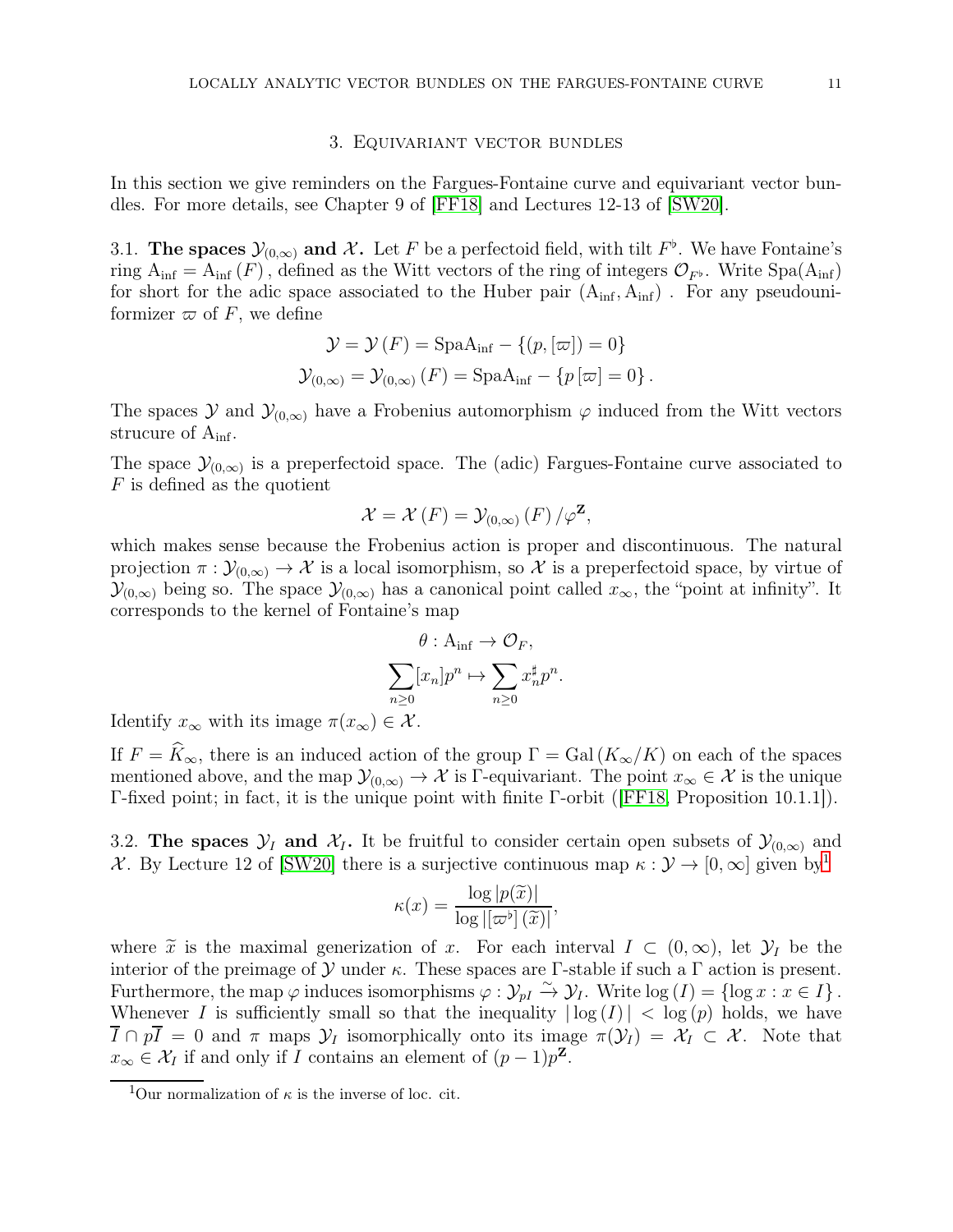For  $I \subset (0,\infty)$ , we have the coordinate rings

$$
\widetilde{\mathrm{B}}_I=\widetilde{\mathrm{B}}_I(\widehat{K}_\infty)=\mathrm{H}^0(\mathcal{Y}_I,\mathcal{O}_{\mathcal{Y}_{(0,\infty)}}).
$$

If I is compact, the geometry of  $\mathcal{Y}_I$  is simple.

**Proposition 3.1.** Suppose  $I \subset (0,\infty)$  is a compact interval.

(i)  $\mathcal{Y}_I = \text{Spa}(\widetilde{B}_I, \widetilde{A}_I)$ , where  $\widetilde{A}_I$  is the ring of power bounded elements of  $\widetilde{B}_I$ . In particular,  $\mathcal{Y}_I$  is affinoid.

(ii)  $\widetilde{B}_I$  is a principal ideal domain.

(iii) The global sections functor induces an equivalence of categories between vector bundles on  $\mathcal{Y}_I$  and finite free  $B_I$ -modules.

Proof. Parts (i) and (ii) follow from 3.5.1.2 of [\[FF18\]](#page-43-12). Part (iii) follows from Theorem 5.2.8 of [\[SW20\]](#page-44-1) (originally Theorem 2.7.7 of [\[KL13\]](#page-43-13)), since finite projective  $B_I$ -modules are finite free.  $\Box$ 

<span id="page-11-0"></span>3.3. **Equivariant vector bundles.** The action of  $\Gamma$  on  $\mathcal X$  gives an automorphism  $\gamma : \mathcal X \xrightarrow{\sim} \mathcal X$ X for each  $\gamma \in \Gamma$ .

**Definition 3.2.** A Γ-equivariant vector bundle (or simply Γ-vector bundle) on X is a vector bundle  $\mathcal{E}$  on  $\mathcal{X}$  equipped with an isomorphism  $c_{\gamma}: \gamma^* \mathcal{E} \stackrel{\sim}{\to} \mathcal{E}$  for each  $\gamma \in \Gamma$  such that the cocycle condition  $c_{\gamma_2} \circ \gamma_2^* c_{\gamma_1} = c_{\gamma_1 \gamma_2}$  holds for every  $\gamma_1, \gamma_2, \in \Gamma$ .

Similarly, we have a notion of a  $(\varphi, \Gamma)$ -vector bundle on  $\mathcal{Y}_{(0,\infty)}$ . This consists of a  $\Gamma$ -vector bundle M on  $\mathcal{Y}_{(0,\infty)}$  together with an additional isomorphism  $c_{\varphi}: \varphi^*\mathcal{M} \stackrel{\sim}{\rightarrow} \mathcal{M}$  such that  $c_{\varphi} \circ \varphi^* c_{\gamma} = c_{\gamma} \circ \gamma^* c_{\varphi}$  for every  $\gamma \in \Gamma$ .

Descent along  $\varphi$  gives the following.

Proposition 3.3. There is an equivalence of categories

 ${\{\Gamma\operatorname{-vector} bundles\ on\ }\mathcal{X}\} \cong {\{\phi,\Gamma\}\operatorname{-vector} bundles\ on\ \mathcal{Y}_{(0,\infty)}\}.$ 

The equivalence is given by the following functors: if  $\tilde{\mathcal{E}}$  is an equivariant vector bundle, we map it to  $\mathcal{O}_{\mathcal{Y}_{(0,\infty)}} \otimes_{\mathcal{O}_{\mathcal{X}}} \mathcal{E}$ . Conversely, if M is a  $(\varphi, \Gamma)$ -vector bundle on  $\mathcal{Y}_{(0,\infty)}$ , we map it to  $\pi_*(\mathcal{M})^{\varphi=1}.$ 

If  $\mathcal E$  is a Γ-vector bundle on  $\mathcal X$  and  $U \subset \mathcal X$  is an open subset stable under Γ, there is an induced action of  $\Gamma$  on  $H^0(U,\mathcal{E})$ . In particular, there is a natural action of  $\Gamma$  on  $H^0(\mathcal{X}_I,\mathcal{E})$ when  $|\log(I)| < \log(p)$ . For a general open subset U, one only has a map

$$
c_{\gamma}: \mathrm{H}^{0}(U, \mathcal{O}_{\mathcal{X}}) \otimes_{\mathrm{H}^{0}(\gamma^{-1}(U), \mathcal{O}_{\mathcal{X}})} \mathrm{H}^{0}(\gamma^{-1}(U), \widetilde{\mathcal{E}}) \to \mathrm{H}^{0}(U, \widetilde{\mathcal{E}}).
$$

Similar remarks apply for  $(\varphi, \Gamma)$ -equivariant vector bundles on  $\mathcal{Y}_{(0,\infty)}$ .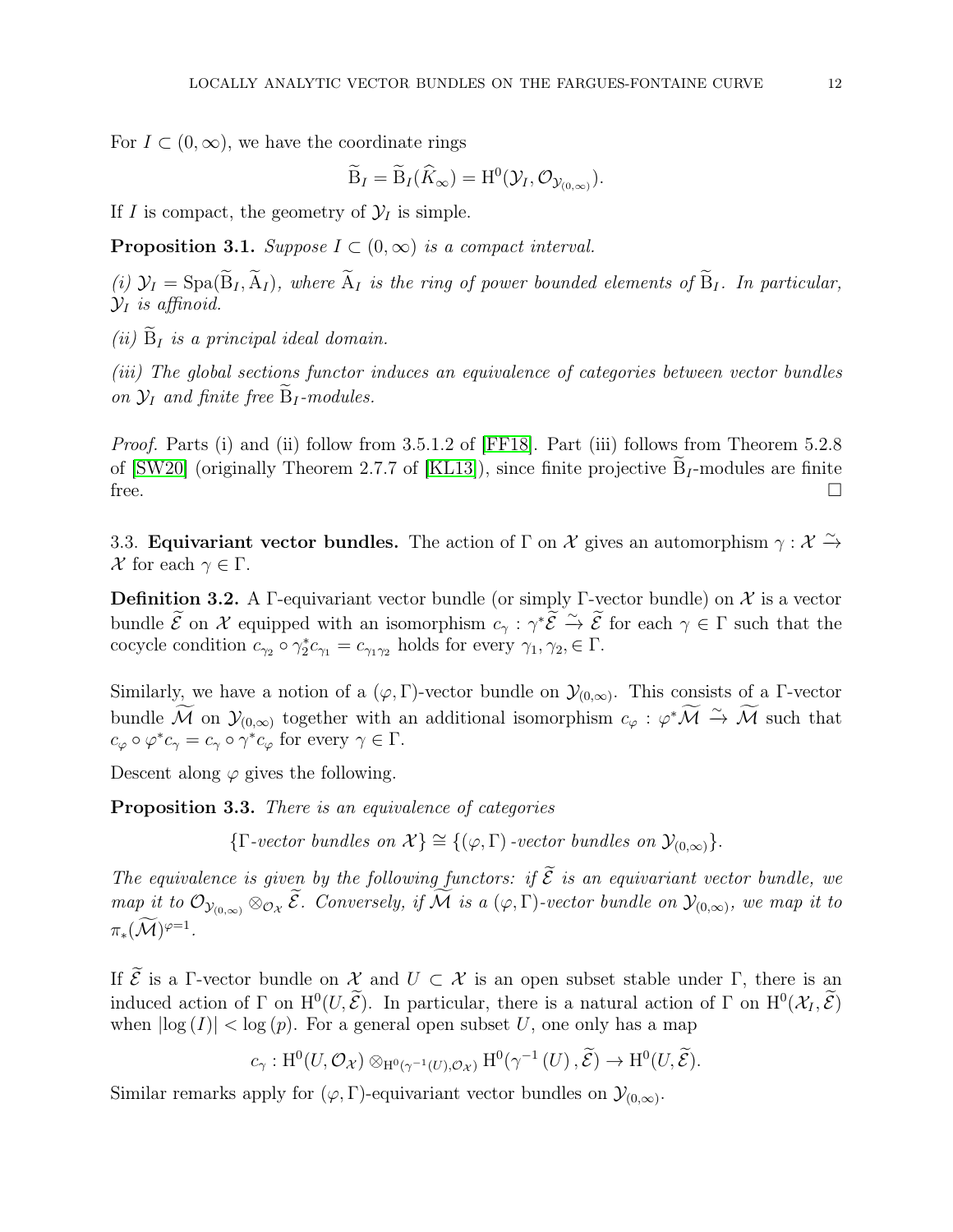**Example 3.4.** Let V be a finite dimensional  $\mathbf{Q}_p$ -representation of  $G_K$ . Then

$$
\widetilde{\mathcal{E}}(V):=(V\otimes_{\mathbf{Q}_p}\mathcal{O}_{\mathcal{X}(\mathbf{C}_p)})^H
$$

is a Γ-vector bundle on  $\mathcal{X}$ . More generally, recall that the category of finite dimensional  $G_K$ -representations embeds fully faithfully to the category of  $(\varphi, \Gamma)$ -modules, with essential image the subcategory of étale  $(\varphi, \Gamma)$ -modules. We can extend the domain of the functor  $V \mapsto \widetilde{\mathcal{E}}(V)$  from  $G_K$ -representations to  $(\varphi, \Gamma)$ -modules. Conversely, any Γ-vector bundle on  $\mathcal X$  gives rise to a  $(\varphi, \Gamma)$ -module, and this correspondence results in a equivalence of categories. This will be discussed in detail in §7.

### 4. Locally analytic vector bundles

<span id="page-12-0"></span>In this section, we introduce the category a locally analytic vector bundles and discuss their basic properties.

<span id="page-12-1"></span>4.1. Locally analytic functions of  $\mathcal{Y}_{(0,\infty)}$  and X. Let  $U \subset \mathcal{X}$  be an open affinoid. Then U is quasicompact and hence stable under the action of a finite index subgroup  $\Gamma' \leq \Gamma$ . The space of functions  $H^0(U, \mathcal{O}_\mathcal{X})$  is a Banach Γ'-ring, and so it makes sense to speak of its subring of Γ ′ -locally analytic functions. This does not depend on the choice of Γ ′ , and so we shall write  $H^0(U, \mathcal{O}_{\mathcal{X}})$ <sup>la</sup> for the Γ'-locally analytic functions in  $H^0(U, \mathcal{O}_{\mathcal{X}})$  for any Γ'. These can be glued and we obtain a sheaf of rings  $\mathcal{O}_\mathcal{X}^{\text{la}}$  on  $\mathcal{X}$  that satisfies

$$
H^0(U, \mathcal{O}_{\mathcal{X}}^{\text{la}}) = H^0(U, \mathcal{O}_{\mathcal{X}})^{\text{la}}
$$

for every open affinoid  $U \subset \mathcal{X}$ . More generally, suppose U is an open subset of X which is not necessarily affinoid, but for which there is a cover  $U = \bigcup_i U_i$  with each  $U_i$  affinoid and a single finite index subgroup  $\Gamma' \leq \Gamma$  stabilizing all of the  $U_i$  simultaneously. This condition will be satisfied in any situation we shall consider. Then the sections of  $\mathcal{O}_{\mathcal{X}}^{\text{la}}$  on U are the pro analytic functions

$$
H^{0}(U, \mathcal{O}_{\mathcal{X}}^{\mathrm{la}}) = \varprojlim_{i} H^{0}(U_{i}, \mathcal{O}_{\mathcal{X}})^{\mathrm{la}} = H^{0}(U, \mathcal{O}_{\mathcal{X}})^{\mathrm{pa}}.
$$

The sheaf  $\mathcal{O}_{\mathcal{X}}^{\text{la}}$  is stable for the action of  $\Gamma$  on  $\mathcal{O}_{\mathcal{X}}$ , in the sense that the inclusion  $\mathcal{O}_{\mathcal{X}}^{\text{la}} \subset \mathcal{O}_{\mathcal{X}}$ induces isomorphisms

$$
c_{\gamma}: \gamma^* \mathcal{O}_{\mathcal{X}}^{\text{la}} = \mathcal{O}_{\mathcal{X}}^{\text{la}} \otimes_{\gamma^{-1} \mathcal{O}_{\mathcal{X}}^{\text{la}}} \mathcal{O}_{\mathcal{X}}^{\text{la}} \xrightarrow{\sim} \mathcal{O}_{\mathcal{X}}^{\text{la}.
$$

The preceding discussion then applies equally well to  $\mathcal{Y}_{(0,\infty)}$ , so we have a sheaf  $\mathcal{O}_{\mathcal{Y}_{(0,\infty)}}^{la}$  of locally analytic functions on  $\mathcal{Y}_{(0,\infty)}$  endowed with isomorphisms  $c_{\gamma}$ . Since the  $\varphi$ -action on  $\mathcal{Y}_{(0,\infty)}$  commutes with the Γ-action, it preserves the Γ-locally analytic functions, and this gives an isomorphism

$$
c_{\varphi} : \varphi^* \mathcal{O}^{\text{la}}_{\mathcal{Y}_{(0,\infty)}} = \mathcal{O}^{\text{la}}_{\mathcal{Y}_{(0,\infty)}} \otimes_{\varphi^{-1} \mathcal{O}^{\text{la}}_{\mathcal{Y}_{(0,\infty)}}} \mathcal{O}^{\text{la}}_{\mathcal{Y}_{(0,\infty)}} \xrightarrow{\sim} \mathcal{O}^{\text{la}}_{\mathcal{Y}_{(0,\infty)}}
$$

which commutes with the Γ-action as usual.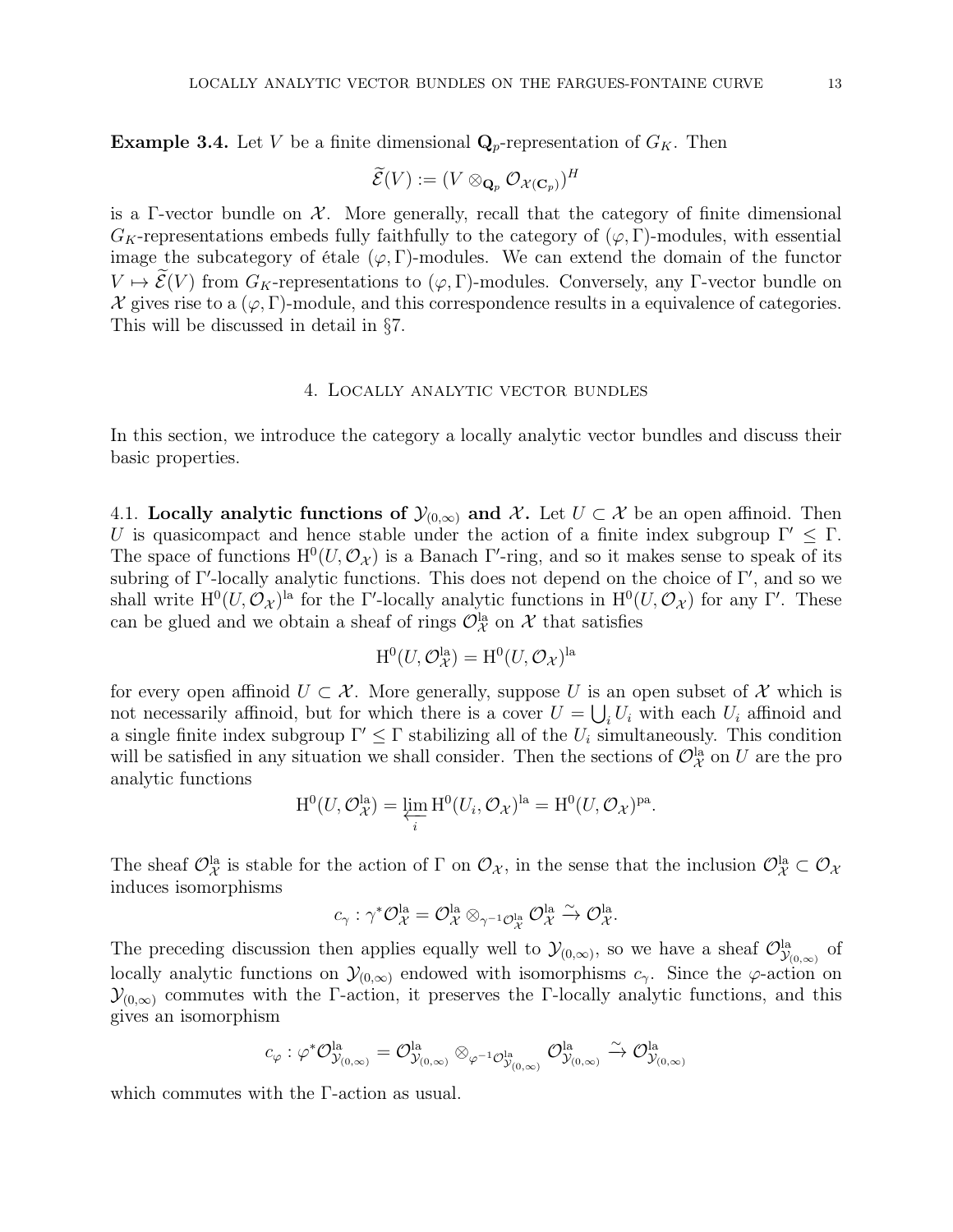<span id="page-13-0"></span>4.2. A flatness result. For our application at §6 it would be useful to know the inclusion  $\mathcal{O}_{\mathcal{X}}^{\text{la}} \subset \mathcal{O}_{\mathcal{X}}$  is flat. We are only able to establish this in the cyclotomic case where  $K_{\infty} = K_{\text{cyc}}$ , and only for certain open subsets. Nevertheless, this will suffice for our needs.

So in this subsection suppose  $K_{\infty} = K_{\text{cyc}}$  and let I be a closed interval of the form  $I = [r, s]$ with  $r \ge (p-1)/p$ . We write  $\mathbf{B}_{I,\text{cyc}}$  for  $\mathbf{B}_{I}(K_{\text{cyc}})$  of §3.2. Let  $K'_{0}$  be the maximal unramified extension of  $\mathbf{Q}_p$  contained in  $K_{\text{cyc}}$ . Then we write  $\mathbf{B}_{I,\text{cyc},K}$  for the ring of power series  $f(T)$  =  $\sum_{k\in\mathbf{Z}} a_k T^k$  with  $a_k \in K'_0$ , such that  $f(T)$  converges on some nonempty annulus  $|T| \in I$ . By a classical result,  $B_{I, cyc,K}$  is a principal ideal domain. There is an embedding  $B_{I, cyc,K} \hookrightarrow \widetilde{B}_{I, cyc}$ for which  $\mathbf{B}_{I,\text{cyc},K}$  is  $\Gamma_{\text{cyc}}$ -stable. If K is unramified over  $\mathbf{Q}_p$ , this embedding can be described as follows: the variable T is mapped to  $[\varepsilon] - 1$ , where  $\varepsilon = (1, \zeta_p, \zeta_{p^2}, ...) \in \hat{K}_{\text{cyc}}^{\flat}$ . Further, one calculates that  $\gamma(T) = (1+T)^{\chi_{\text{cyc}}(\gamma)} - 1$ , so  $\mathbf{B}_{I,\text{cyc},K}$  is indeed stable under the action of  $\Gamma_{\text{cyc}}$ .

**Proposition 4.1.** Suppose  $I = [r, (p-1)p^{k-1}]$  with  $k \geq 1$ . Then

- (i)  $\widetilde{\mathbf{B}}_{I,\mathrm{cyc}}^{\mathrm{la}} = \bigcup_{n\geq 0} \varphi^{-n} \left( \mathbf{B}_{p^n I, \mathrm{cyc}, K} \right).$
- (*ii*)  $\mathbf{B}_{I,\text{cyc}}^{\text{la}}$  is a Prüfer domain.
- (iii) The map  $\mathbf{B}_{I,\text{cyc}}^{\text{la}} \to \mathbf{B}_{I,\text{cyc}}$  is flat.

Proof. Part (i) is Theorem 4.4 (2) of [\[Be13\]](#page-43-11). Note that in loc. cit. this is stated only for I of the form  $[(p-1)p^{l-1}, (p-1)p^{k-1}]$ , but the argument given there (see also §13 of [\[Be21\]](#page-43-14)) is valid for any interval of the form  $[r,(p-1)p^{k-1}]$ . (ii) follows, because each  $\mathbf{B}_{p^nI,\text{cyc}}$  is a principal ideal domain, and an increasing union of such rings is a Prüfer domain. Finally, the ring  $\mathbf{B}_{I,\text{cyc}}$  is a domain and hence torsionfree over the subring  $\mathbf{B}_{I,\text{cyc}}^{\text{la}}$ . Part (iii) is established by recalling that a torsionfree module over a Prüfer domain is flat.

**Question 4.2.** To what extent do (ii) and (iii) of Proposition 4.1 hold for coordinate rings of general open subsets in X and general  $K_{\infty}$ ? We do not expect  $\overline{B}^{\text{la}}_I$  to be a Prüfer domain when  $\Gamma$  has dimension larger than 1. Nevertheless, it might still be the case that  $\mathbf{B}_I^{\text{la}} \to \mathbf{B}_I$ is flat.

# <span id="page-13-1"></span>4.3. Locally analytic vector bundles.

**Definition 4.3.** A locally analytic vector bundle on  $\mathcal{X}$  is a locally free  $\mathcal{O}_{\mathcal{X}}^{la}$ -module  $\mathcal{E}$  on  $\mathcal{X}$ equipped with an isomorphism  $c_{\gamma}: \gamma^* \mathcal{E} \stackrel{\sim}{\rightarrow} \mathcal{E}$  for each  $\gamma \in \Gamma$  such that the cocycle condition  $c_{\gamma_2} \circ \gamma_2^* c_{\gamma_1} = c_{\gamma_1 \gamma_2}$  holds for every  $\gamma_1, \gamma_2, \in \Gamma$ . We require the action to be continuous with respect to the locally analytic topology.

**Example 4.4.** 1. Let  $\widetilde{\mathcal{E}}$  be a Γ-vector bundle on X. Define a sheaf  $\widetilde{\mathcal{E}}^{Ia}$  by generalizing the definition of  $\mathcal{O}_{\mathcal{X}}^{\text{la}}$ . Namely, for every open affinoid  $U \subset \mathcal{X}$  choose  $\Gamma' \leq \Gamma$  stabilizing U. Then  $H^0(U, \mathcal{E})$  is a Banach  $\Gamma'$ -ring and it makes sense to speak of  $H^0(U, \mathcal{E})^{\text{la}}$ , which does not depend on the choice of Γ'. Glue these together to form a sheaf  $\mathcal{E}^{\text{la}}$ . The sheaf  $\mathcal{E}^{\text{la}}$  is an  $\mathcal{O}_{\mathcal{X}}^{\text{la}}$  -module with a Γ-action. We shall show in §6 that  $\tilde{\mathcal{E}}^{\text{la}}$  is locally free and therefore an example of a locally analytic vector bundle.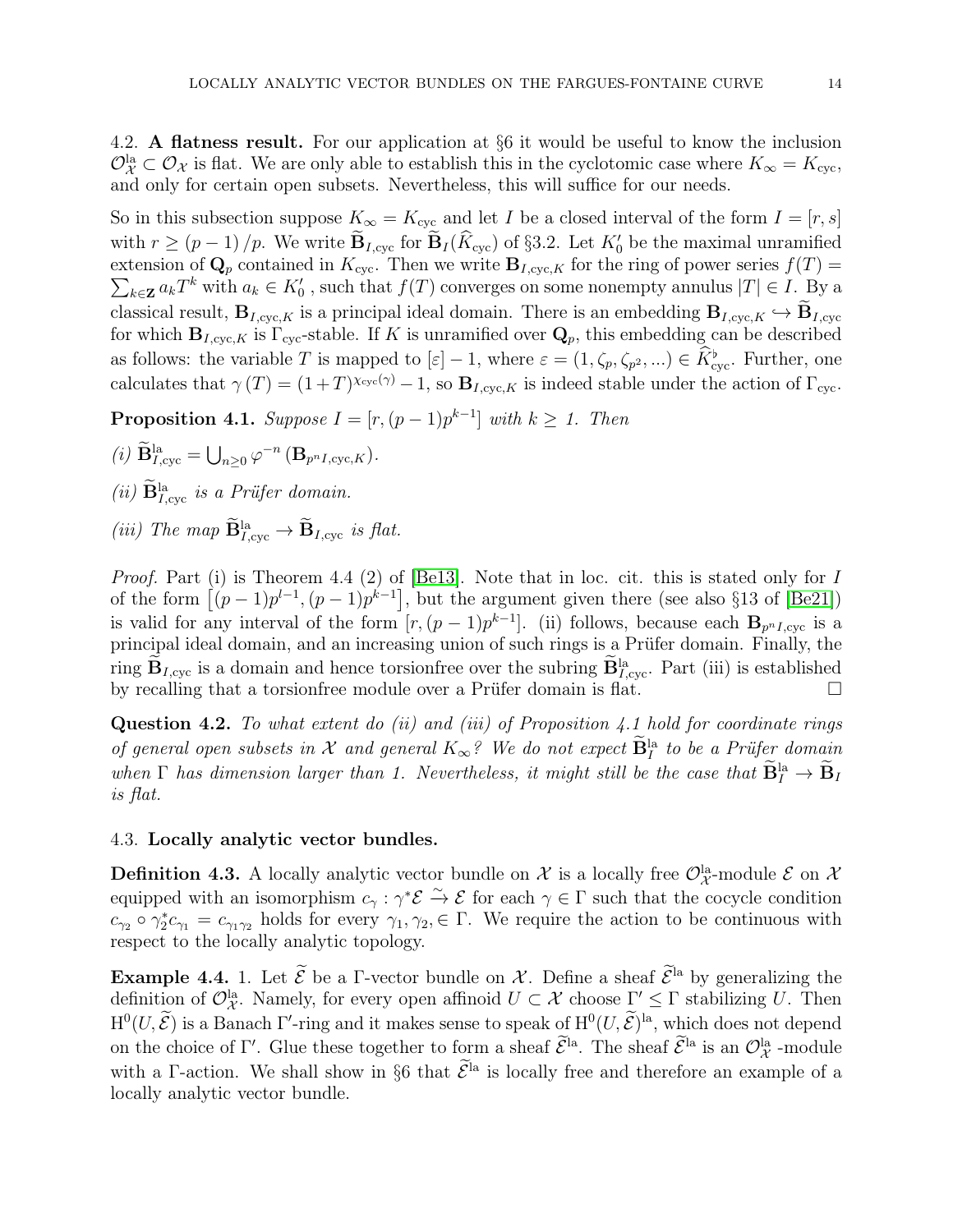2. Conversely, if  $\mathcal E$  is a locally analytic vector bundle, we can associate to it a  $\Gamma$ -vector bundle  $\mathcal{E} = \mathcal{O}_\mathcal{X} \otimes_{\mathcal{O}_\mathcal{X}^{\text{la}}} \mathcal{E}$ . If  $U \subset \mathcal{X}$  is an open affinoid such that  $\mathcal{E}|_U$  is free, it follows from Proposition 2.1 that

$$
H^0(U, \mathcal{E}) = H^0(U, \widetilde{\mathcal{E}})^{la},
$$

and so  $\mathcal{E} = \mathcal{E}^{\text{la}}$ . This shows that the functor from Γ-vector bundles to locally analytic vector bundles mapping  $\widetilde{\mathcal{E}}$  to  $\widetilde{\mathcal{E}}^{l_a}$  is essentially surjective.

It follows from example 2 above that if  $\mathcal E$  is a locally analytic vector bundle, we have an action by derivations

$$
Lie(\Gamma)\times \mathcal{E}\to \mathcal{E},
$$

or, what amounts to the same, a connection

$$
\nabla:\mathcal{E}\rightarrow\mathcal{E}\otimes_{\mathbf{Q}_{p}}(\mathbf{Lie}\Gamma)^{\vee}
$$

satisfying the identity

$$
\nabla(fx) = \nabla(f)x + f\nabla(x)
$$

for local sections f of  $\mathcal{O}_{\mathcal{X}}^{\text{la}}$  and x of  $\mathcal{E}.$ 

Remark 4.5. We emphasize that if  $U \subset \mathcal{X}$  is an arbitrary open subset then we have an induced action of Lie  $(\Gamma)$  on  $H^0(U, \mathcal{E})$ . This is unlike the Γ-action, which only maps  $H^0(U, \mathcal{E})$ to itself if U is Γ-stable. This is one pleasant aspect of working with locally analytic vector bundles instead of Γ-vector bundles.

Finally, we have the following proposition computing sections of interest. We may define a locally analytic  $\varphi$ -vector bundle on  $\mathcal{Y}_{(0,\infty)}$  by imitating Definition 4.3. Then given a  $(\varphi, \Gamma)$ vector bundle M on  $\mathcal{Y}_{(0,\infty)}$ , one can define a locally analytic  $\varphi$ -vector bundle M<sup>la</sup> on  $\mathcal{Y}_{(0,\infty)}$ as in Example 4.4.

**Proposition 4.6.** Let  $\widetilde{\mathcal{E}}$  (resp.  $\widetilde{\mathcal{M}}$ ) be a Γ-vector bundle on X (resp. a  $(\varphi, \Gamma)$ -vector bundle on  $\mathcal{Y}_{(0,\infty)}$ ) and let  $\widetilde{\mathcal{E}}^{Ia}$  (resp.  $\widetilde{\mathcal{M}}^{Ia}$ ) be its associated locally analytic vector bundle (resp. locally analytic  $\varphi$ -vector bundle). There are natural isomorphisms

(i)  $H^0(\mathcal{Y}_I, \mathcal{M}^{\text{la}}) \cong H^0(\mathcal{Y}_I, \mathcal{M})^{\text{la}}$  for I a closed interval.

(ii)  $H^0(\mathcal{Y}_I, \mathcal{M}^{\text{la}}) \cong H^0(\mathcal{Y}_I, \mathcal{M})^{\text{pa}}$  for I an open interval.

(iii)  $\mathrm{H}^{0}(\mathcal{X}_{I}, \mathcal{E}^{\mathrm{la}}) \cong \mathrm{H}^{0}(\mathcal{X}_{I}, \mathcal{E})^{\mathrm{la}}$  for I a closed interval with  $|\log(I)| < \log(p)$ .

(iv)  $\mathrm{H}^{0}(\mathcal{X}_{I}, \mathcal{E}^{\mathrm{la}}) \cong \mathrm{H}^{0}(\mathcal{X}_{I}, \mathcal{E})^{\mathrm{pa}}$  for I an open interval with  $|\log(I)| < \log(p)$ .

 $(v) \ H^{0}(\mathcal{X}, \mathcal{E}^{\text{la}}) \cong H^{0}(\mathcal{X}, \mathcal{E})^{\text{la}}.$ 

 $(vi) \ H^{0}(\mathcal{X} - x_{\infty}, \mathcal{E}^{\text{la}}) \cong H^{0}(\mathcal{X} - x_{\infty}, \mathcal{E})^{\text{pa}}.$ 

Proof. Parts (i) and (iii) are immediate from the definition. For (ii) and (iv), use the coverings  $\mathcal{Y}_I = \bigcup_{J \subset I} \mathcal{Y}_J$  and  $\mathcal{X}_I = \bigcup_{J \subset I} \mathcal{X}_J$  ranging over  $J \subset I$  closed. For (v), consider the covering

$$
\mathcal{X}=\mathcal{X}_{[1,\sqrt{p}]} \cup \mathcal{X}_{[\sqrt{p},p]}
$$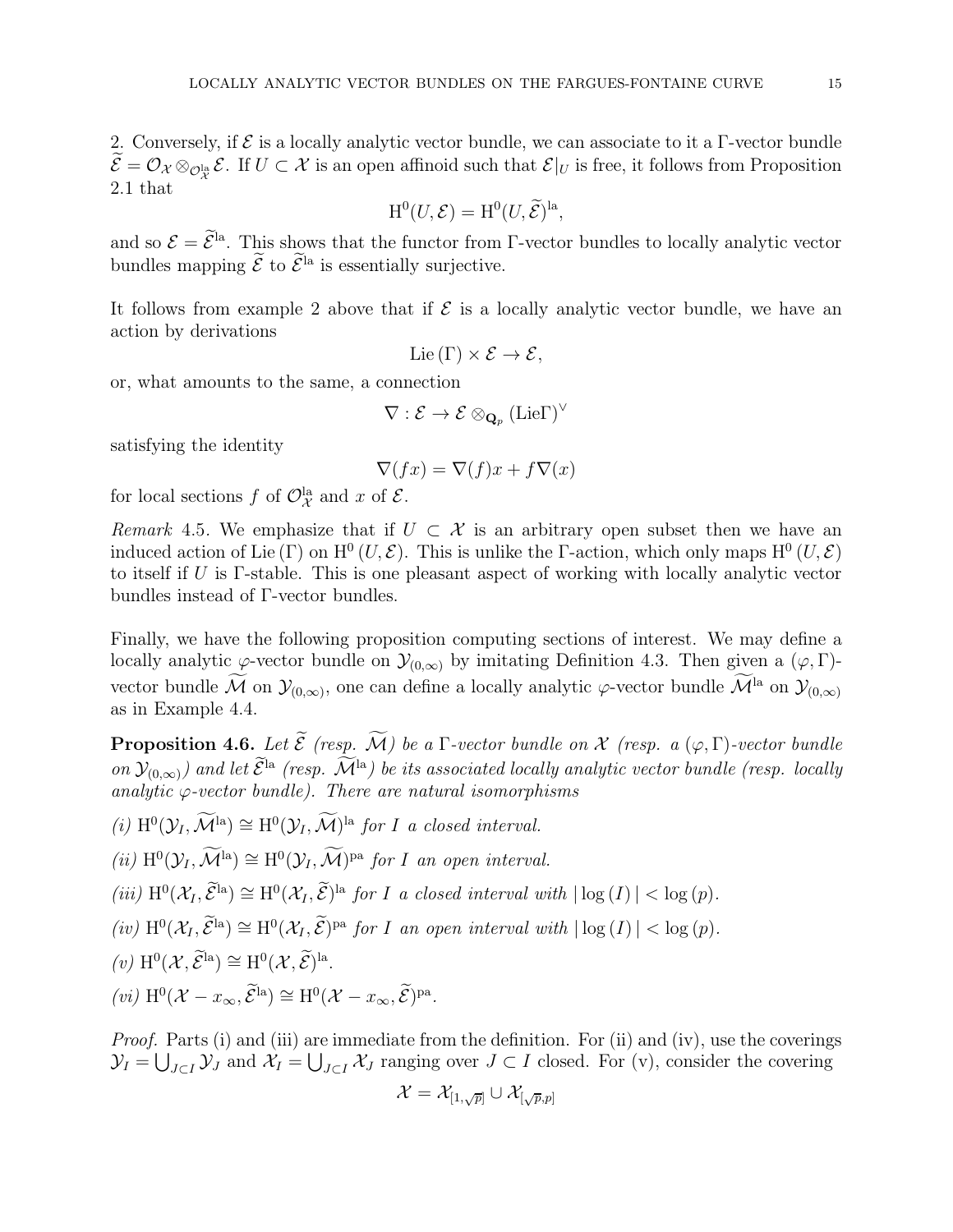with intersection  $\mathcal{X}_{[\sqrt{p},\sqrt{p}]}$ . This yields exact sequences

$$
0 \to H^0(\mathcal{X}, \widetilde{\mathcal{E}}^{la}) \to H^0(\mathcal{X}_{[1,\sqrt{p}]}, \widetilde{\mathcal{E}}^{la}) \oplus H^0(\mathcal{X}_{[\sqrt{p},p]}, \widetilde{\mathcal{E}}^{la}) \to H^0(\mathcal{X}_{[\sqrt{p},\sqrt{p}]}, \widetilde{\mathcal{E}}^{la})
$$

and

$$
0 \to H^0(\mathcal{X}, \widetilde{\mathcal{E}})^{la} \to H^0(\mathcal{X}_{[1, \sqrt{p}]}, \widetilde{\mathcal{E}})^{la} \oplus H^0(\mathcal{X}_{[\sqrt{p}, p]}, \widetilde{\mathcal{E}})^{la} \to H^0(\mathcal{X}_{[\sqrt{p}, \sqrt{p}]}, \widetilde{\mathcal{E}})^{la}.
$$

By virtue of (iii) the kernels of these sequences are identified. This proves part (v).

For (vi), use the covering

$$
\mathcal{X} - x_{\infty} = \mathcal{X}_{[1,\sqrt{p}]} \cup (\mathcal{X}_{[\sqrt{p},p]} - x_{\infty})
$$

with intersection  $\mathcal{X}_{[\sqrt{p},\sqrt{p}]}$ . Choosing an element  $\xi$  generating ker  $\theta$  gives rise to a uniformizer at  $x_{\infty}$ . We may write  $\mathcal{X}_{[\sqrt{p},p]} - x_{\infty}$  as a union of  $\Gamma$ -stable rational open subsets

$$
\mathcal{X}_{[\sqrt{p},p]} - \infty = \cup_{n \geq 1} \mathcal{X}_{[\sqrt{p},p]} \left\{ |\xi| \geq p^{-n} \right\}.
$$

Thus

$$
H^0(\mathcal{X}_{\left[\sqrt{p},p\right]}-x_{\infty},\widetilde{\mathcal{E}}^{\text{la}})\cong H^0(\mathcal{X}_{\left[\sqrt{p},p\right]}-x_{\infty},\widetilde{\mathcal{E}})^{\text{pa}}
$$

.

Repeating the argument which proved part  $(v)$ , we conclude.

**Example 4.7.** We place ourselves in the cyclotomic setting so that  $\Gamma = \Gamma_{\text{cyc}}$  and  $H =$  $Gal(\overline{K}/K_{\text{cyc}})$ , and we write  $\mathbf{B}^{\dagger}_{\text{cris}}(\widehat{K}_{\text{cyc}}) = (\mathbf{B}^{\dagger}_{\text{cris}})^{H}$ . For  $n \in \mathbb{Z}$  take  $\widetilde{\mathcal{E}} = \mathcal{O}_{\mathcal{X}}(n)$  to be the Γ-line bundle corresponding to the graded module

$$
{\bigoplus}_{m\geq 0}{\bf B}_{{\rm cris}}^+(\widehat K_{\rm cyc})^{\varphi=p^{m+n}}
$$

(see §10.2 of [\[FF18\]](#page-43-12)). We shall compute that the global sections of  $\mathcal{E}^{\text{la}} = \mathcal{O}_{\mathcal{X}}(n)^{\text{la}}$  are given by

$$
\mathrm{H}^{0}(\mathcal{X},\mathcal{O}_{\mathcal{X}}(n)^{\mathrm{la}})=\begin{cases}0 & n<0\\ \mathbf{Q}_{p}(n) & n\geq 0\end{cases}.
$$

Note that a similar computation appears in §3.3 of [\[BC16\]](#page-43-8) in the case  $n = 1$ .

To show this, notice first that

$$
\mathrm{H}^0\left(\mathcal{X},\mathcal{O}_{\mathcal{X}}(n)\right) = \mathbf{B}_{\mathrm{cris}}^+(\widehat{K}_{\mathrm{cyc}})^{\varphi=p^n} = \begin{cases} 0 & n < 0\\ \mathbf{Q}_p & n = 0\\ \mathbf{B}_{\mathrm{cris}}^+(\widehat{K}_{\mathrm{cyc}})^{\varphi=p^n} & n > 0 \end{cases}.
$$

If  $n > 0$  then by [\[FF18,](#page-43-12) 6.4.2] there is an exact sequence

$$
0 \to \mathbf{Q}_p(n) \to \mathbf{B}_{\text{cris}}^{+,\varphi=p^n} \to \mathbf{B}_{\text{dR}}^+/t^n\mathbf{B}_{\text{dR}}^+ \to 0.
$$

Take H-invariants and locally analytic vectors. By Théorème 4.11 of [\[BC16\]](#page-43-8) we know that  $(\mathbf{B}_{\text{dR}}^+/t^n\mathbf{B}_{\text{dR}}^+)^{H,\text{la}} = K_{\text{cyc}}[[t]]/t^n$ , so we are left with an exact sequence

$$
0 \to \mathbf{Q}_p(n) \to \mathbf{B}_{\text{cris}}^+(\widehat{K}_{\text{cyc}})^{\varphi=p^n,\mathrm{la}} \to K_{\text{cyc}}[[t]]/t^n.
$$

Claim.  $\mathbf{B}_{\mathrm{cris}}^+(\widehat{K}_{\mathrm{cyc}})^{\varphi=p^n,\mathrm{la}} = \mathbf{Q}_p(n)$ .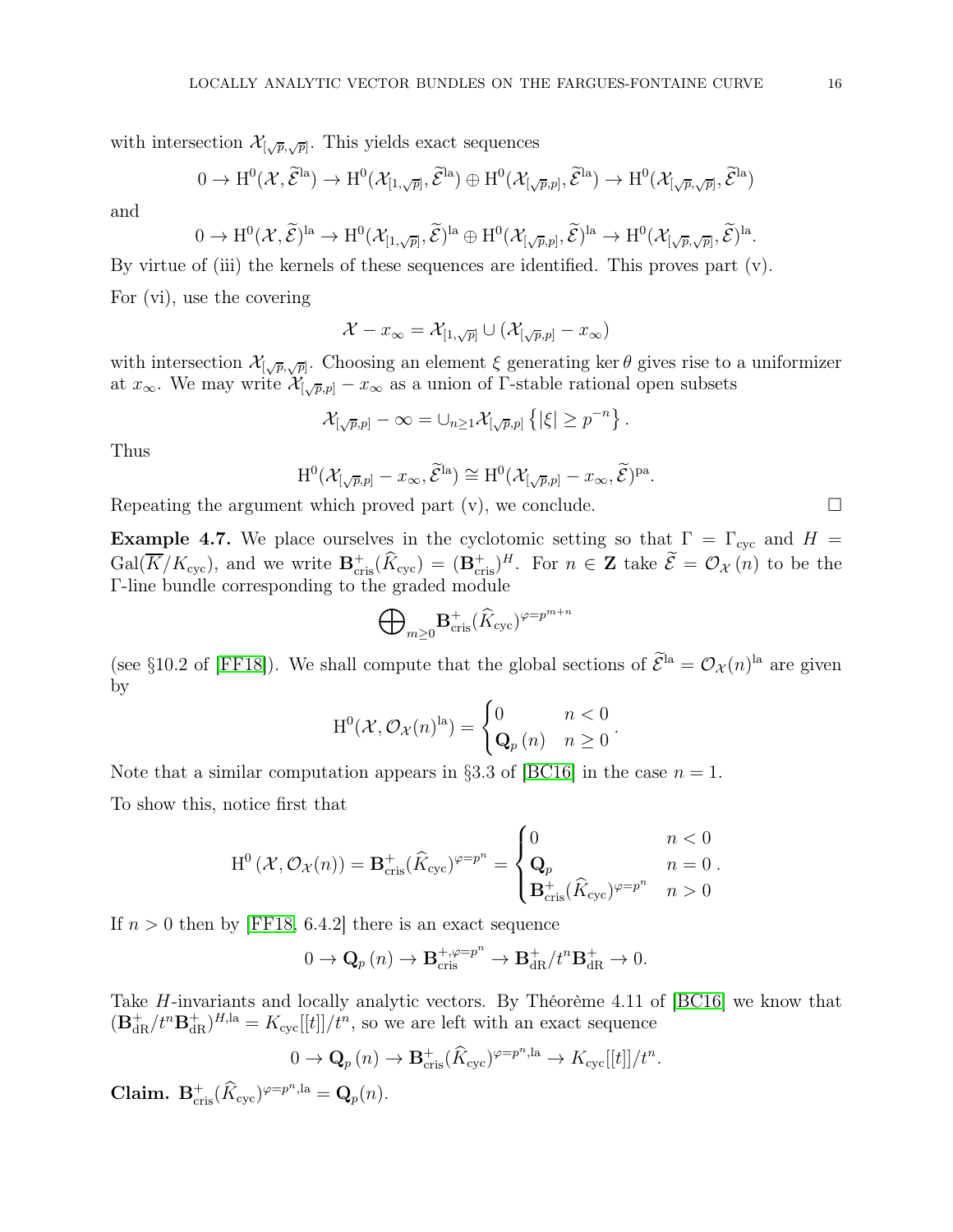Given the claim the computation is finished because part (v) of the preceding proposition implies that

$$
H^{0}(\mathcal{X}, \mathcal{O}_{\mathcal{X}}(n)^{la}) = \mathbf{B}_{\mathrm{cris}}^{+}(\widehat{K}_{\mathrm{cyc}})^{\varphi=p^{n}, \mathrm{la}} = \begin{cases} 0 & n < 0 \\ \mathbf{Q}_{p}(n) & n \ge 0 \end{cases}.
$$

To show the claim, take  $x \in \mathbf{B}_{\text{cris}}^+(\widehat{K}_{\text{cyc}})^{\varphi=p^n,\text{la}}$ . Its image in  $K_{\text{cyc}}[[t]]/t^n$  is killed by the polynomial

$$
P_n(\gamma) := \prod_{i=0}^{n-1} (\chi_{\text{cyc}}(\gamma)^{-i} \gamma - 1)
$$

for  $\gamma$  which generates an open subgroup of Γ. It follows that  $P_n(\gamma)(x) \in \mathbf{Q}_p(n)$  for this  $\gamma$ . Since  $P_n(\gamma)$  acts on  $\mathbf{Q}_p(n)$  by a nonzero element we reduce to showing that  $\mathbf{B}_{\text{cris}}^+(\widehat{K}_{\text{cyc}})^{\varphi=p^n,P_n(\gamma)=0}$ is 0. In fact, if K' is the subfield of  $K_{\text{cyc}}$  corresponding to  $\gamma^{\mathbf{Z}_p} \subset \Gamma$  with maximal unramified subextension  $K'_0$ , we shall compute that

$$
\mathbf{B}_{\mathrm{cris}}(\widehat{K}_{\mathrm{cyc}})^{P_n(\gamma)=0} = \bigoplus_{i=0}^{n-1} K_0't^i,
$$

and in particular there are no nonzero elements with  $\varphi = p^n$ .

To show this latter description of the elements killed by  $P_n(\gamma)$ , we argue by induction. If  $n = 0$  then  $P_n(\gamma) = \gamma - 1$  and the equality follows from the usual description of the Galois invariants of  $\mathbf{B}_{\text{cris}}$ . For  $n \geq 1$ , we have  $P_n(\gamma)/(\gamma - 1) = P_{n-1}(\chi_{\text{cyc}}(\gamma)^{-1}\gamma)$  and

$$
\mathbf{B}_{\mathrm{cris}}(\widehat{K}_{\mathrm{cyc}})^{P_{n-1}(\chi_{\mathrm{cyc}}(\gamma)^{-1}\gamma)=0}=t\mathbf{B}_{\mathrm{cris}}(\widehat{K}_{\mathrm{cyc}})^{P_{n-1}(\gamma)=0}=\bigoplus_{i=1}^{n-1}K_0't^i.
$$

Thus there is a commutative diagram

$$
0 \longrightarrow K_0' \longrightarrow \bigoplus_{i=0}^{n-1} K_0' t^i \longrightarrow \bigoplus_{i=1}^{n-1} K_0' t^i \longrightarrow 0
$$
  
\n
$$
\downarrow \cong \qquad \qquad \downarrow
$$
  
\n
$$
0 \longrightarrow \mathbf{B}_{\mathrm{cris}}(\widehat{K}_{\mathrm{cyc}})^{\gamma-1=0} \longrightarrow \mathbf{B}_{\mathrm{cris}}(\widehat{K}_{\mathrm{cyc}})^{P_n(\gamma)=0} \longrightarrow \mathbf{B}_{\mathrm{cris}}(\widehat{K}_{\mathrm{cyc}})^{P_{n-1}(\chi_{\mathrm{cyc}}(\gamma)^{-1}\gamma)=0}
$$

whose rows are exact and whose outer vertical maps are isomorphisms. We conclude by the applying the five lemma.

Remark 4.8. In particular, if we set  $\mathbf{B}_e(K_\infty) = \mathbf{B}_e^H$  for the usual ring  $\mathbf{B}_e$ , then  $\mathbf{B}_e \subset \mathrm{H}^0(\mathcal{X} - \mathbf{B}_e)$  $x_{\infty}, \mathcal{O}_{\mathcal{X}}$ ). This inclusion is not an equality: the ring  $\mathbf{B}_e$  allows only meromorphic functions at  $x_{\infty}$  while in  $\mathrm{H}^{0}(\mathcal{X}-x_{\infty},\mathcal{O}_{\mathcal{X}})$  there will be functions with essential singularities. The subring  $B_e(\hat{K}_{\infty})^{\text{pa}} \subset \mathrm{H}^0(\mathcal{X}-x_{\infty},\mathcal{O}_{\mathcal{X}})^{\text{la}}$  is more tractable and we can understand its structure to an extent.

Remark. In particular, let us consider the subring  $B_e(K_\infty)^{pa} = B_e \cap H^0(\mathcal{X} - x_\infty, \mathcal{O}_{\mathcal{X}}^{la})$  in the case  $\Gamma = \Gamma_{\text{cyc}}$ . We shall claim that in fact  $\mathbf{B}_{e}(\hat{K}_{\infty})^{\text{pa}} = \mathbf{Q}_{p}$ . To see this, take  $x \in \mathbb{R}$  $\mathbf{B}_e(\hat{K}_{\infty})^{\text{pa}}$ , and restrict it to  $\mathcal{X}_{[\sqrt{p},p]} - x_{\infty}$ . Multiplying by a bounded power of t, which makes sense on this open subset, the function  $t^n x$  extends to an element of  $\mathrm{H}^{0}(\mathcal{X}_{[\sqrt{p},p]},\mathcal{O}_{\mathcal{X}}^{\mathrm{la}})$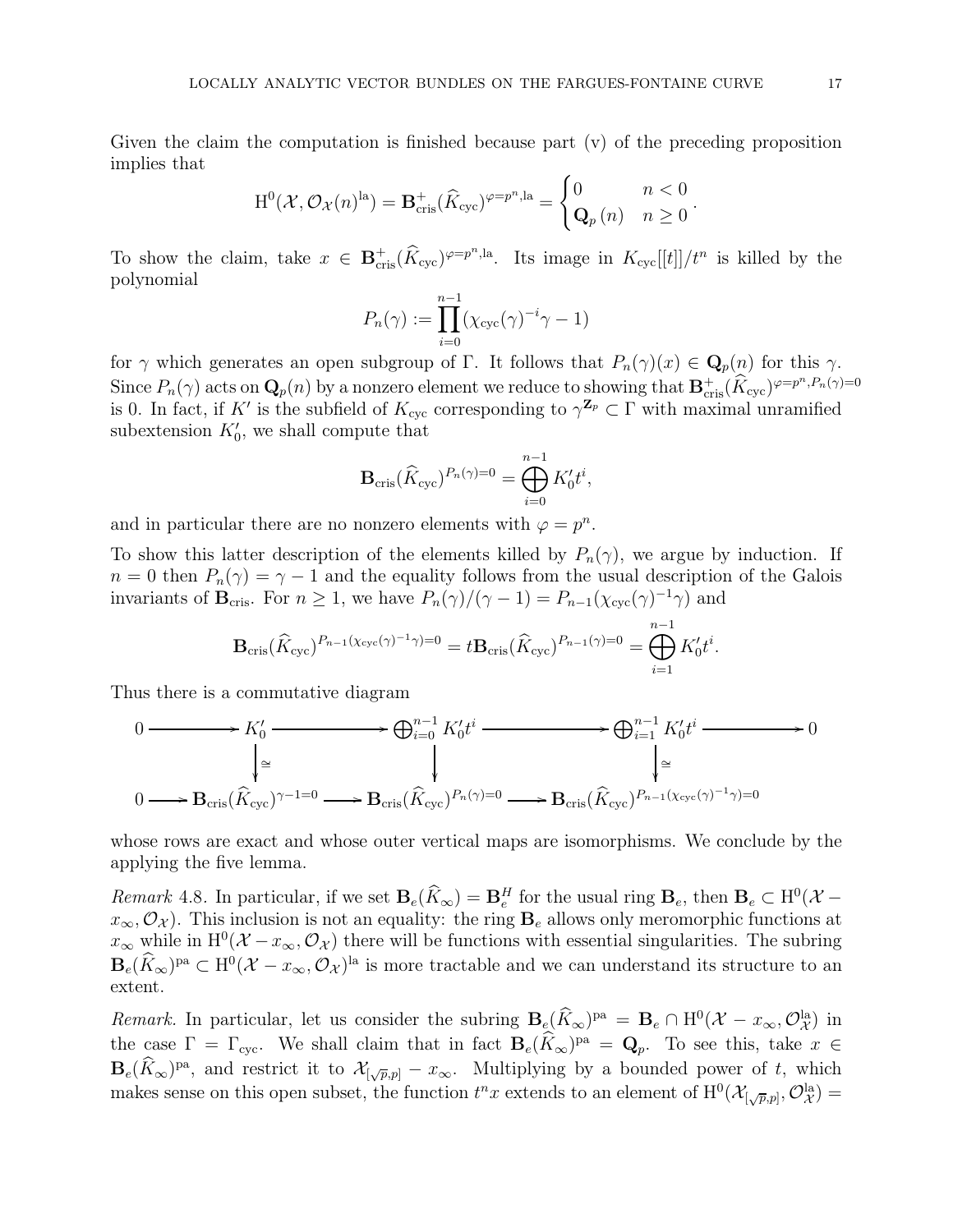$H^0(\mathcal{X}_{\left[\sqrt{p},p\right]},\mathcal{O}_\mathcal{X})$ <sup>la</sup>, which shows that x itself is actually locally analytic. Therefore,  $t^nx \in$  $H^0(\mathcal{O}_{\mathcal{X}}, \mathbf{B}_{\text{cris}}^+(\widehat{K}_{\text{cyc}})^{\varphi=p^n})^{\text{la}}$  which is equal to  $\mathbf{Q}_p t^n$  as was shown in the previous example. This shows that  $\mathbf{B}_e(\hat{K}_{\infty})^{\text{pa}} = \mathbf{Q}_p$ .

Question 4.9. 1. Is it true that  $H^0(\mathcal{X} - x_{\infty}, \mathcal{O}_{\mathcal{X}}^{la}) = Q_p$  if  $\Gamma = \Gamma_{\text{cyc}}$ ?

2. If  $\dim \Gamma > 1$  then one can sometimes produce elements in  $\mathbf{B}_{e}(K_{\infty})^{\text{la}}$  which do not belong to  $\mathbf{Q}_p$ . For example, in the Lubin-Tate setting, the element  $(t_{-\sqrt{p}}/t_{\sqrt{p}})^2$  lies in  $\mathbf{B}_e(\hat{K}_{\infty})^{\text{la}}$ , for  $t_{\pm\sqrt{p}}$  being the analogue of Fontaine's element attached to the uniformizer  $\pi = \pm\sqrt{p}$  (see §8.3 of [\[Co02\]](#page-43-15) for the notation appearing here). Is it true that in some generality  $\mathbf{B}_e(\hat{K}_{\infty})^{\text{la}}$ will be  $d-1$  dimensional for  $d = \dim \Gamma$ ? See Théoréme 6.1 of [\[BC16\]](#page-43-8) for a related statement.

<span id="page-17-0"></span>5. Acyclicity of locally analytic vectors for semilinear representations

In this section, we shall prove vanishing the of  $R_{la}^{i}$ -groups for certain semilinear representations. These results will be used to prove the descent result in §6 but are also of independant interest.

<span id="page-17-1"></span>5.1. Statement of the results. To state the main result of this section, we recall the Tate-Sen axioms of [\[BC08,](#page-43-5) 3]. Let G be a profinite group and let  $\Lambda$  be a G-Banach ring endowed with a valuation val for which the  $G$  action is continuous and unitary. We suppose there is a character  $\chi: G \to \mathbb{Z}_p^{\times}$  with open image and let  $H = \ker \chi$ . Given an open subgroup  $G_0 \subset G$ we let  $H_0 = G_0 \cap H$  and  $\Gamma_{H_0} = G/H_0$ .

The Tate-Sen axioms are the following.

**Axiom (TS1).** There exists  $c_1 > 0$  such that for an open subgroup  $H_1 \subset H_2$  of  $H_0$  there exists  $\alpha \in \widetilde{\Lambda}^{H_1}$  with  $\text{val}(\alpha) > -c_1$  and  $\sum_{\tau \in H_2/H_1} \tau(\alpha) = 1$ .

**Axiom (TS2).** There exists  $c_2 > 0$  and for each  $H_0$  open in H an integer  $n(H_0)$  depending on  $H_0$  such that for  $n \geq n(H_0)$ , we have the extra data of

- Closed subalgebras  $\Lambda_{H_0,n} \subset \Lambda^{H_0}$ , and
- Trace maps  $R_{H_0,n} : \widetilde{\Lambda}^{H_0} \to \Lambda_{H_0,n}$

satisfying:

- (1) For  $H_1 \subset H_2$  we have  $\Lambda_{H_2,n} \subset \Lambda_{H_1,n}$  and  $\mathrm{R}_{H_1,n}|_{\Lambda_{H_2,n}} = \mathrm{R}_{H_2,n}$ .
- (2)  $\mathrm{R}_{H_0,n}$  is  $\Lambda_{H_0,n}$ -linear and  $\mathrm{R}_{H_0,n}(x) = x$  for  $x \in \Lambda_{H_0,n}$ .
- (3)  $g(\Lambda_{H_0,n}) = \Lambda_{gH_0g^{-1},n}$  and  $g(R_{H_0,n}(x)) = R_{gH_0g^{-1},n}(gx)$  if  $g \in G$ .
- (4)  $\lim_{n\to\infty} \mathcal{R}_{H_0,n}(x) = x$  for  $x \in \Lambda^{H_0}$ .
- (5) If  $n \ge n(H_0)$  and  $x \in \widetilde{\Lambda}^{H_0}$  then  $val(R_{H_0,n}(x)) \ge val(x) c_2$ .

**Axiom (TS3).** There exists  $c_3 > 0$  and for each open normal subgroup  $G_0$  of G an integer  $n(G_0) \ge n(H_0)$  such that if  $n \ge n(G_0)$  and  $\gamma \in \Gamma_{H_0}$  has  $n(\gamma) = \text{val}_p(\chi(\gamma) - 1) \le n$ , then  $\gamma - 1$  acts invertibely on  $X_{H_0,n} = (1 - R_{H_0,n})(\Lambda^{H_0})$  and  $val((\gamma - 1)^{-1}(x)) \geq val(x) - c_3$ .

We introduce an additional possible axiom which does not appear in  $|BC08|$ .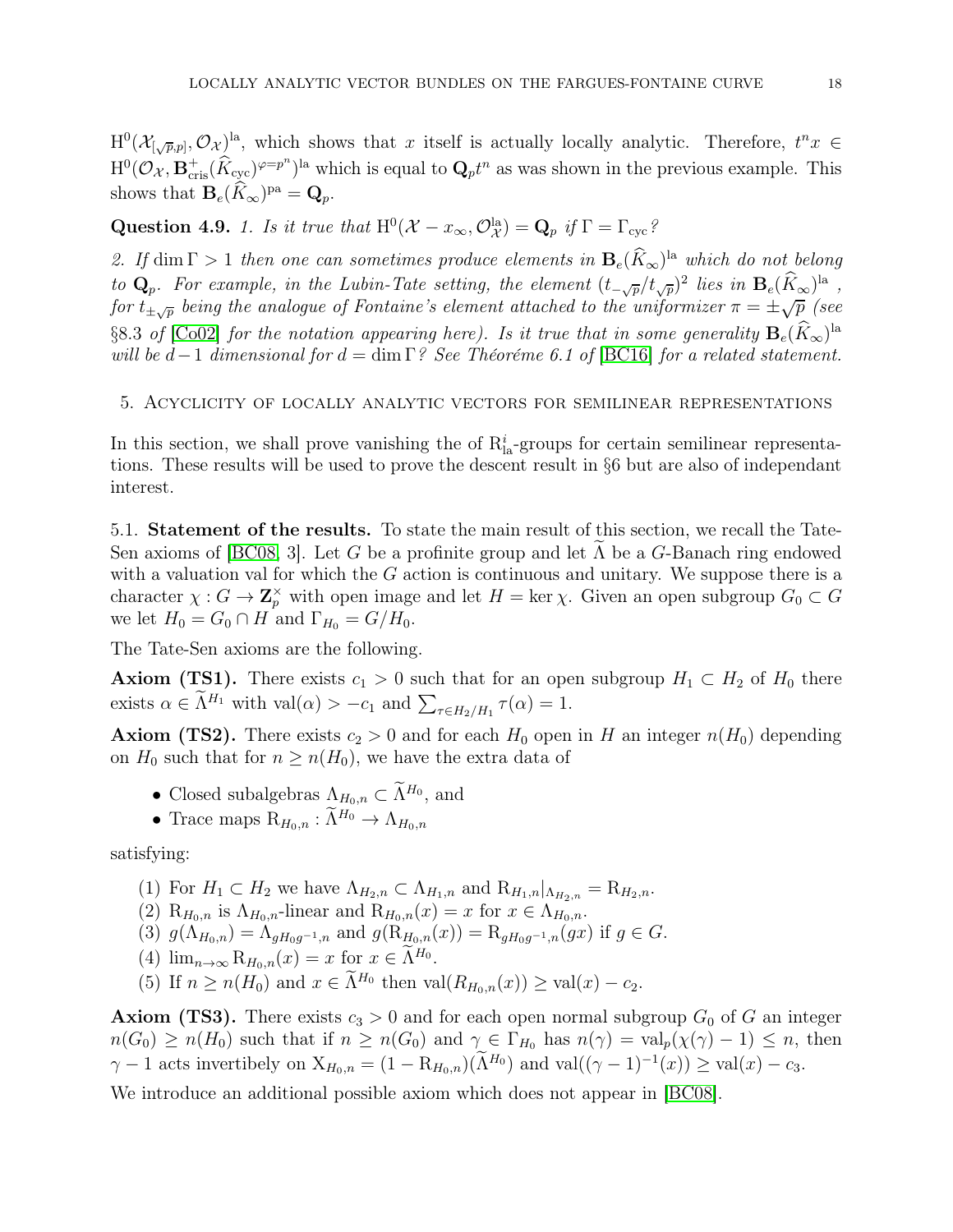**Axiom (TS4)**. For any open  $G_0 \subset G$  with  $H_0 = G_0 \cap H$  and for any  $n \geq n(G')$ , there exists a positive real number  $t = t(H_0, n) > 0$  such that if  $\gamma \in G_0/H_0$  and  $x \in \Lambda_{H_0,n}$  then

$$
\operatorname{val}((\gamma - 1)(x)) \ge \operatorname{val}(x) + t.
$$

We then have the following result.

**Theorem 5.1.** Let M be a finite free  $\widetilde{\Lambda}$ -semilinear representation of G. Suppose there exists an open subgroup  $G_0 \subset G$ , a G-stable  $\Lambda^+$ -lattice  $M^+ \subset M$  and an integer  $k > c_1 + 2c_2 + 2c_3$ such that in some basis of  $M^+$ , we have  $\text{Mat}(g) \in 1 + p^k \text{Mat}_d(\Lambda^+)$  for every  $g \in G_0$ . Then

(i). If (TS1)-(TS3) are satisfied then for  $i \geq 2$ 

$$
\mathrm{R}^i_{G\text{-}la}\left(M\right) = 0.
$$

In fact,  $R^i_{G_0\text{-}an}(M) = 0$  for any sufficiently small open subgroup  $G_0 \subset G$ .

(ii). If in addition  $(TS4)$  is satisfied then

$$
\mathrm{R}^{1}_{G\text{-}la}\left(M\right)=0.
$$

In fact, for every sufficiently small open subgroup  $G_0$  there is an open subgroup  $G_1 \subset G_0$  such that the map  $R^1_{G_0\text{-}an}(M) \to R^1_{G_1\text{-}an}(M)$  is 0.

(iii). In particular, if  $(TS1)$ - $(TS4)$  are satisfied then M has no higher locally analytic vectors. In fact, M is strongly  $\mathfrak{L} \mathfrak{A}$ -acyclic in the sense of  $\lbrack \text{Pa}21, 2.2 \rbrack$ .

Remark 5.2. If G and  $\tilde{\Lambda}$  satisfy (TS1)-(TS4) and if in addition the topology on  $\tilde{\Lambda}$  is p-adic, then for any M the higher locally analytic vectors  $R^i_{la}(M)$  vanish for  $i \geq 1$ . Indeed, we claim that any finite free  $\Lambda$ -semilinear representation of G satisfies the assumptions of the theorem after possibly replacing G by a smaller open subgroup  $G'$ . This suffices because, by Lemma 2.4, higher locally analytic vectors do not change when we replace  $G$  by  $G'$ . To see why the claim is true, suppose M is a finite free representation and choose any  $\Lambda$ -basis  $e_1, \ldots, e_d$  of M. If we take  $M^+ = \bigoplus_{i=1}^d \widetilde{\Lambda}^+e_i$  then  $M^+$  is stable under the action of an open subgroup G' of G, and since the topology on  $\Lambda$  is p-adic, we can always find another open subgroup  $G'_0 \subset G'$ such that  $\text{Mat}(g) \in 1 + p^k \text{Mat}_d(\Lambda^+)$  for every  $g \in G'_0$ .

Before giving the proof of Theorem 5.1, we record a few applications.

Corollary 5.3. Suppose G and  $\widetilde{\Lambda}$  satisfy (TS1)-(TS4) and let M be as in the statement of the theorem. Then for all  $i \geq 0$ ,

$$
H^i(G, M) \cong H^i(G, M^{\text{la}}) \cong H^i(\text{Lie}G, M^{\text{la}})^G.
$$

*Proof.* Apply Corollary 1.6 and Theorem 1.7 of [\[RJRC21\]](#page-43-6).  $\square$ 

Two main cases of interest are the following. Let  $F$  be an algebraic extension of  $K$  which contains an unramified twist of the cyclotomic extension, i.e. the field extension of  $K$  cut out by  $\eta \chi_{\text{cyc}}$  for  $\eta$  an unramified character.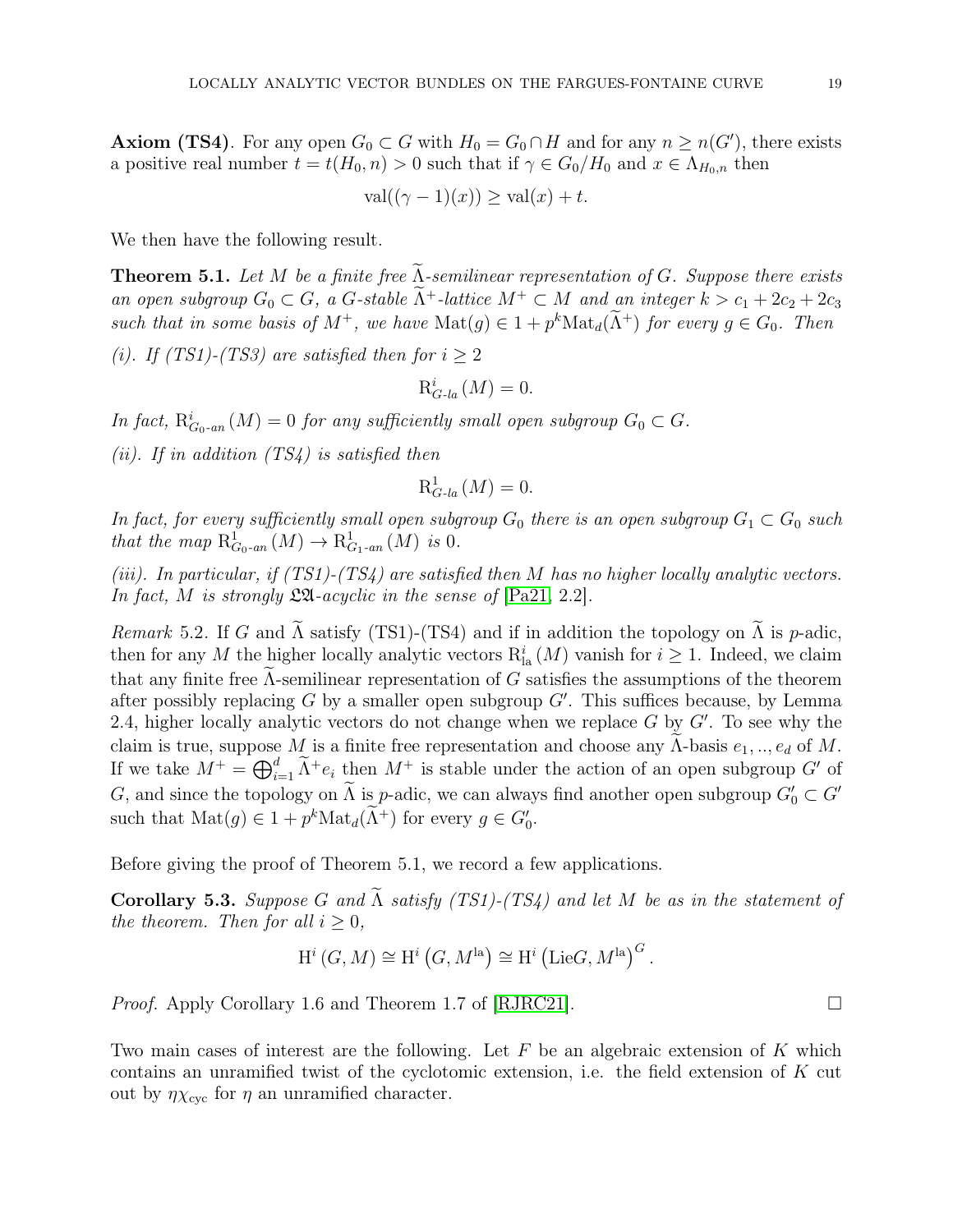1. Take  $G = \text{Gal}(F/K)$  and  $\widetilde{\Lambda} = \widehat{F}$ . Then G and  $\widetilde{\Lambda}$  satisfy the axioms (TS1)-(TS3) for arbitrary  $c_1 > 0$ ,  $c_2 > 0$  and  $c_3 > 1/(p-1)$ . See 4.1.1 of [\[BC08\]](#page-43-5) for the case  $F = \overline{K}$ , which goes back to Tate. For general  $F$  the same proof works.

In addition, we claim that G and  $\tilde{\Lambda}$  satisfy the axiom (TS4). Indeed, if  $G_0$  is an open subgroup of G corresponding to a finite extension L of K, then  $\Lambda_{H_0,n} = L(\zeta_{p^n})$  and  $G_0/H_0 =$ Gal  $(L_{\rm cyc}/L)$ . For  $\gamma \in$  Gal  $(L_{\rm cyc}/L)$ ,

$$
\operatorname{val}((\gamma - 1)(\zeta_{p^n})) \ge \frac{1}{(p-1)p^{n-1}} = \operatorname{val}(\zeta_{p^n}) + \frac{1}{(p-1)p^{n-1}}
$$

which shows that (TS4) holds with  $t = \frac{1}{(p-1)p^{n-1}}$ .

2. Take  $G = \text{Gal}(F/K)$  and for a closed interval  $I \subset (p/p-1, \infty)$  let  $\widetilde{\Lambda} = \widetilde{\mathbf{B}}_I(\widehat{F})$ . Then again G and  $\widetilde{\Lambda}$  satisfy the axioms (TS1)-(TS4) for arbitrary  $c_1 > 0$ ,  $c_2 > 0$  and  $c_3 > 1/(p-1)$ . Here if  $G_0 \subset G$  is an open subgroup corresponding a finite extension L of K then one takes  $\Lambda_{H_0,n} = \varphi^{-n} (\mathbf{B}_{p^nI,\text{cyc},L})$  with notations as in §4.2. For (TS1)-(TS3), see [\[Be08A,](#page-43-16) 1.1.12]. (TS4) follows from Corollary 9.5 of [\[Co08\]](#page-43-17). If L is unramified over  $\mathbf{Q}_p$ , it is easy to verify that axiom (TS4) holds directly. Indeed, using the notation of §4.2, the ring  $\mathbf{B}_{p^nI,\text{cyc},L}$  is a power series in a variable  $T$ , and we have an inequality

$$
\mathrm{val}_{I}\left(\left(\gamma-1\right)(T)\right)=\mathrm{val}_{I}\left(\left(1+T\right)^{\chi_{\mathrm{cyc}}\left(\gamma\right)}-\left(1+T\right)\right)\geq \mathrm{val}_{I}(T)+p^{\mathrm{val}_{p}\left(\chi_{\mathrm{cyc}}\left(\gamma\right)-1\right)}\mathrm{val}_{I}(T),
$$

which shows that (TS4) holds with  $t = p^{\text{val}_p(\chi_{\text{cyc}}(\gamma)-1)} \text{val}_I(T)$  for  $\gamma$  being the generator of  $G_0/H_0$ .

Corollary 5.4. (i). If M is a finite free  $\widehat{F}$ -semilinear representation of Gal (F/K) then  $R_{\text{la}}^{i}(M) = 0 \text{ for } i \geq 1.$ 

(ii). If  $I \subset (p/p-1,\infty)$  is a closed interval and M is a finite free  $\widetilde{\mathbf{B}}_I(\widehat{F})$ -semilinear representation of Gal $(F/K)$  then  $R^i_{la}(M) = 0$  for  $i \geq 1$ .

*Proof.* In both of these cases the topology on  $\tilde{\Lambda}$  is *p*-adic, so the theorem applies by Remark 5.2.  $5.2.$ 

Remark 5.5. Suppose  $F/K$  is any infinitely ramified p-adic Lie extension of K (not necessarily containing an unramified twist of the cyclotomic extension), and let M be a finite free  $\hat{F}$ semilinear representation of Gal  $(F/K)$ . Then  $R_{la}^{i}(M) = 0$  for  $i \geq 1$ . To prove this, one is always allowed to replace K by a finite extension. Then the extension  $FK_{\text{cyc}}/F$  can be assumed to be either trivial or infinite. In the first case, the group  $R^i_{l}$  (*M*) vanishes by the corollary. In the second case, one can argue as in §3.6 of [\[Pa21\]](#page-43-9). We omit the details since this result will not be used in the article.

# <span id="page-19-0"></span>5.2. Vanishing of H-cohomology. If  $t \in \mathbb{R}$  we write

 $p^{-t}\tilde{\Lambda}^+ :=$  elements in  $\tilde{\Lambda}$  with val  $\geq -t$ .

The first result we shall need for the proof of Theorem 5.1 is the following.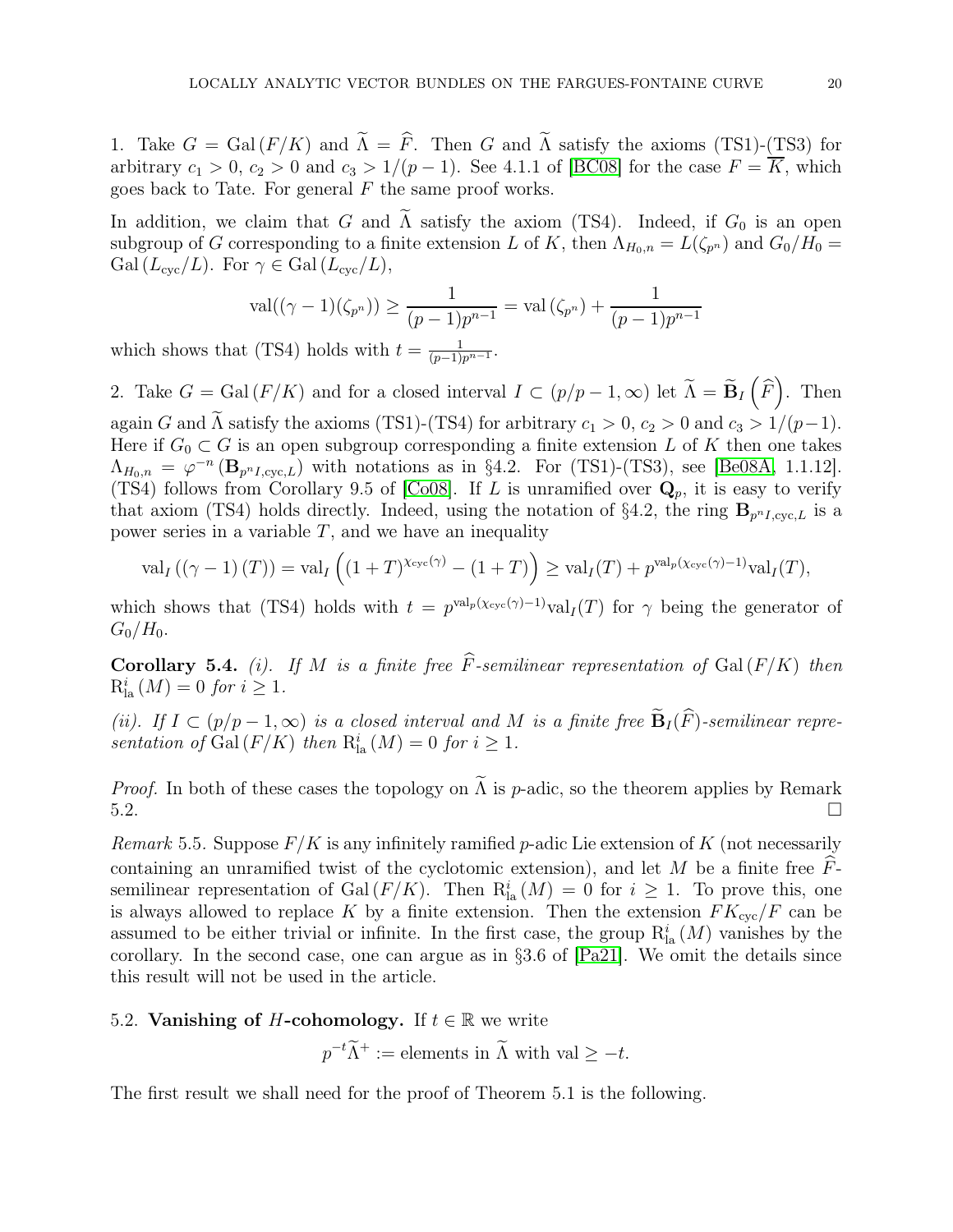**Proposition 5.6.** Suppose that  $(G, H, \tilde{\Lambda})$  satisfies (TS1) for some  $c_1 > 0$ . If  $H_0 \subset H$  is an open subgroup, and  $r > 1$ , we have

(i) The map  $H^r(H_0, \tilde{\Lambda}^+) \to H^r(H_0, p^{-2c_1}\tilde{\Lambda}^+)$  is 0.

(ii) If  $M^+$  is a finite free  $\widetilde{\Lambda}^+$ -semilinear representation of  $H_0$  which has a fixed  $H_0$ -basis, then the map  $H^r(H_0, M^+) \to H^r(H_0, p^{-2c_1}M^+)$  is 0.

 $(iii)M^+ = \widehat{\bigcup_{k \in \mathbb{N}} M_k^+}$  be the completion of an increasing union of finite free  $\widetilde{\Lambda}^+$ -semilinear representation of  $H_0$ , each having an  $H_0$ -fixed basis, then the map  $H^r(H_0, M^+) \to H^r(H_0, p^{-2c_1}M^+)$ is 0.

In particular, in each of the cases (i)-(iii) the rational cohomology  $H^r(H_0, M)$  is equal to zero.

*Proof.* We have  $(i) \Rightarrow (ii)$  and  $(ii) \Rightarrow (iii)$ . So it is enough to prove  $(i)$ . This statement is probably well known, but for lack of a suitable reference, we provide a proof here. It is essentially a fiber product of the arguments appearing in Corollary 1 of §3.2 of [\[Ta67\]](#page-44-2) and Proposition 10.2 of [\[Co08\]](#page-43-17).

Let  $\xi \in Z^r(H_0, \Lambda^+)$  be an r-cocycle of  $H_0$  valued in  $\Lambda^+$ . By a valuation of a cocochain we shall mean the infimum of its valuation on elements. We shall construct a sequence of  $r - 1$ cocochains  $x_n \in C^{r-1}(H_0, p^{-2c_1}\Lambda^+)$  for  $n \geq -1$  such that

- 1. val $(\xi \delta x_n) \geq nc_1$  for  $\sigma \in H_0$ , and
- 2. val $(x_n x_{n-1}) > (n-2)c_1$ .

This will suffice, since  $x_n \to x$  for some  $x \in C^{r-1}(H_0, p^{-2c_1}\Lambda^+)$  which shows that  $\xi = \delta x$  is 0 in  $\mathrm{H}^r(H_0,\Lambda^+).$ 

To do this, choose  $x_{-1} = 0$ , which clearly satisfies the first condition. Suppose  $x_n$  has been constructed, we construct  $x_{n+1}$ . Let  $\xi_n$  be the *r*-cocycle

$$
\xi_n := \xi - \delta x_n
$$

which is valued in  $p^{nc_1}\Lambda^+$ . Choose  $H_1 \subset H_0$  an open subgroup such that for every  $\sigma_1, ..., \sigma_r \in$  $H_0$  and  $\sigma \in H_1$  we have

$$
\operatorname{val}(\xi_n(\sigma_1, ..., \sigma_r) - \xi_n(\sigma_1, ..., \sigma_r\sigma)) \ge (n+2)c_1.
$$

Such a choice is possible by the continuity of  $\xi_n$  as well as the compactness of  $H_0$ .

Now by the axiom (TS1) there is an element  $\alpha \in \widetilde{\Lambda}^{H_1}$  such that  $val(\alpha) > -c_1$  and  $\sum_{\tau \in H_0/H_1} \tau(\alpha) =$ 1. Let S be a system of representatives for  $H_0/H_1$ , and let

$$
x_S := (-1)^r \sum_{\tau_1, ..., \tau_r \in S} (\tau_1 \tau_2 \cdot ... \cdot \tau_r)(\alpha) \xi_n(\tau_1, ..., \tau_r).
$$

Each term in the sum has val  $\geq (n-1)c_1 \geq -2c_1$ , so

$$
val(x_S) \ge (n-1)c_1.
$$

In particular,  $x_S \in Z^r(H_0, p^{-2c_1}\Lambda^+).$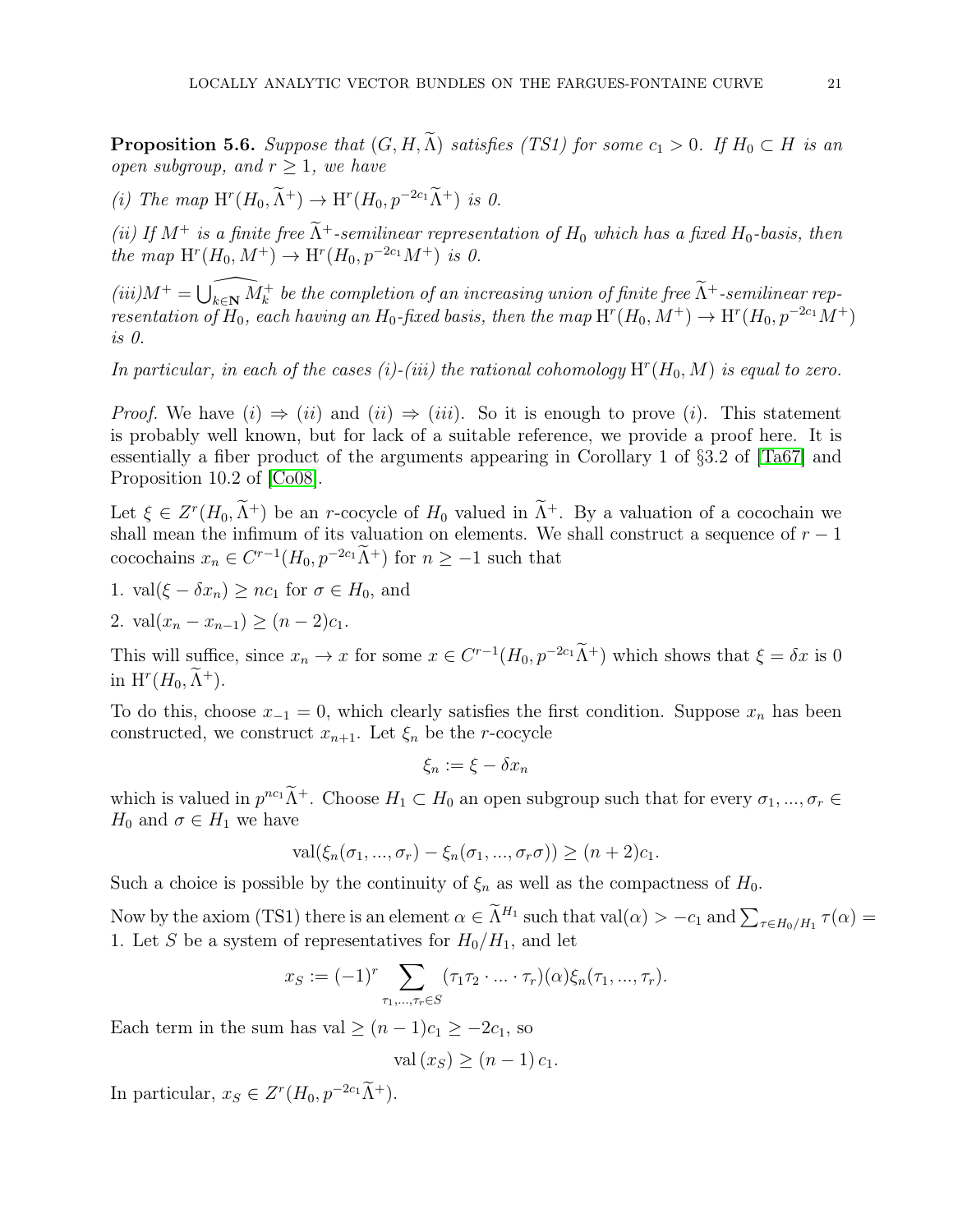A straightforward computation shows that for  $\sigma_1, ..., \sigma_r \in H_0$  we have

$$
(\xi_n - \delta x_S)(\sigma_1, ..., \sigma_r) = \sum_{\tau \in S} (\sigma_1 \cdot ... \cdot \sigma_{r-1} \tau)(\alpha) \xi_n(\sigma_1, ..., \sigma_{r-1}, \tau) - \sum_{\tau \in S} (\sigma_1 \cdot ... \cdot \sigma_r \tau)(\alpha) \xi_n(\sigma_1, ..., \sigma_r \tau).
$$

Let  $\sigma'_{r,\tau} \in H_1$  be such that  $\tau \sigma_{r,\tau} \in \sigma_r S$ . Then the term on the right hand side of the previous equation becomes

$$
\sum_{\tau \in S} (\sigma_1 \cdot \ldots \cdot \sigma_{r-1} \tau)(\alpha) [\xi_n(\sigma_1, ..., \sigma_{r-1}, \tau) - \xi_n(\sigma_1, ..., \tau \sigma_{r,\tau})],
$$

so by the the choice of  $H_1$  we have

$$
\operatorname{val}(\xi_n - \delta x_S) \ge (n+1)c_1.
$$

Finally, set  $x_{n+1} := x_n + x_S$  where S is arbitrary. The calculations we have done show that val $(x_{n+1} - x_n) \ge (n-1)c_1$  and val $(\xi_{\sigma} - (1-\sigma)x_{n+1}) \ge (n+1)c_1$ , as required. This concludes the induction and with it the proof. the induction and with it the proof.

<span id="page-21-0"></span>5.3. Descent of semilinear representations. In this subsection we suppose that  $G$  and  $\Lambda$  satisfy the axioms (TS1), (TS2) and (TS3).

Given an integer  $k > c_1 + 2c_2 + 2c_3$  and an open subgroup  $G_0 \subset G$  we write  $Mod_{\tilde{\Lambda}^+}^k(G, G_0)$ for the category of finite free  $\widetilde{\Lambda}^+$ -semilinear representations  $M^+$  of G such that in some basis of  $M^+$ , we have  $\text{Mat}(g) \in 1 + p^k \text{Mat}_d(\Lambda^+)$  for every  $g \in G_0$ .

The following will allow us to descent coefficients from  $\tilde{\Lambda}^+$  to the much smaller ring  $\Lambda_{H_{0},n}^+$  =  $\widetilde{\Lambda}^+\cap\Lambda_{H_0,n}$ . It is a simple modification of Proposition 3.3.1 of [\[BC08\]](#page-43-5) and is proved in exactly the same way.

**Proposition 5.7.** Let  $M^+ \in Mod_{\tilde{A}^+}^k(G, G_0)$ . Then for  $n \ge n(G_0)$  and  $H_0 = H \cap G_0$  there exists a unique finite free  $\Lambda_{H_0,n}^+$ -submodule  $\mathbf{D}_{H_0,n}^+(M^+)$  of  $M^+$  such that

(1)  $\mathbf{D}_{H_0,n}^+(M^+)$  is fixed by  $H_0$  and stable by  $G$ .

(2) The natural map  $\widetilde{\Lambda}^+ \otimes_{\Lambda_{H_0,n}^+} \mathbf{D}_{H_0,n}^+(M^+) \to M^+$  is an isomorphism. In particular,  $\mathbf{D}^+_{H_0,n}(M^+)$  is free of rank = rank $M^+$ .

(3)  $\mathbf{D}_{H_0,n}^+(M^+)$  has a basis which is  $c_3$ -fixed by  $G_0/H_0$ , meaning that for  $\gamma \in G_0/H_0$  we have val(Mat  $(\gamma) - 1$ ) >  $c_3$ .

Corollary 5.8. Let  $M^+ \in Mod_{\tilde{\Lambda}^+}^k(G, G_0)$ ,  $|M = M^+ \otimes_{\tilde{\Lambda}^+} \tilde{\Lambda}$  and  $r \geq 1$ . The map  $H^r(H_0, M^+) \to H^r(H_0, p^{-2c_1}M^+)$ 

is 0 and  $H^r(H_0, M) = 0$ .

*Proof.* This follows from Proposition 5.6 since  $M^+$  has a basis fixed by  $H_0$ .

**Lemma 5.9.** Let H<sub>0</sub> be an open subgroup of H,  $n \ge n(H_0)$  an integer,  $\gamma \in \Gamma_H$  an element such that  $n(\gamma) \leq n$  and  $B \in M_{l \times d}(\tilde{\Lambda}^{H_0,+})$  a matrix. Suppose there are  $V_1 \in GL_l(\Lambda_{H_0,n})$ and  $V_2 \in GL_d(\Lambda_{H_0,n})$  such that val $(V_1-1)$ , val $(V_2-1) > c_3$  and  $\gamma(B) = V_1BV_2$ . Then  $B \in M_{l \times d}(\Lambda_{H_0,n}).$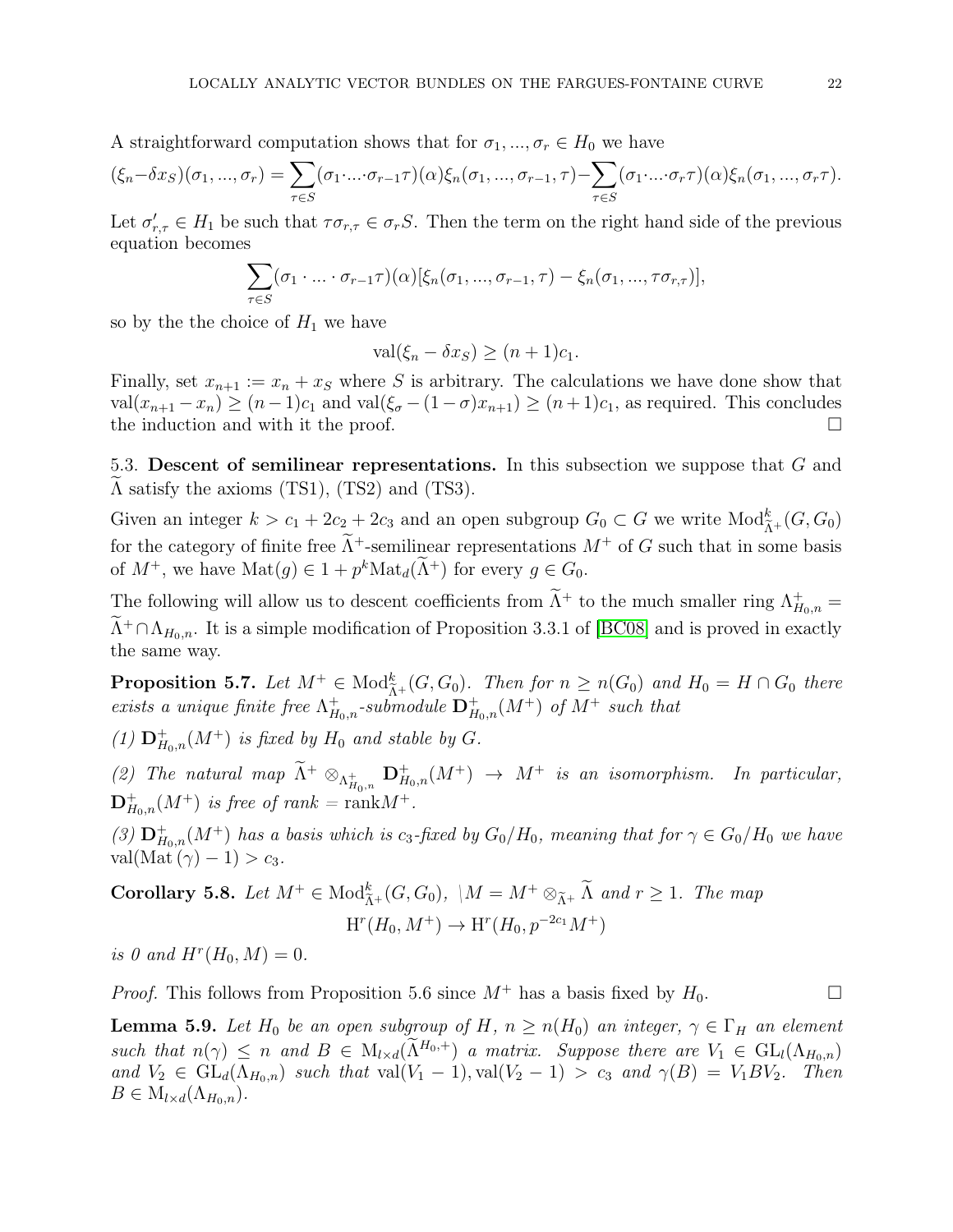Proof. The proof is exactly the same as that of Lemma 3.2.5 of [\[BC08\]](#page-43-5). The only difference between that lemma and the statement appearing here is that there one further assumes  $l = d$  and  $B \in GL_d(\Lambda_{H_0,n})$ , but these assumptions are not used in the proof.

In fact, the very same argument shows the result holds for matrices of infinite size, as long as we understand that an infinite matrix has coefficients which tend to zero as the indexes tend to  $\infty$ . We record this lemma for later use. Namely, if R is a ring with valuation and  $l, d \in \mathbb{N} \cup \{\infty\}$ , let  $M_{l \times d}(R)$  be the set of matrices  $A = (a_{ij})$  of size  $l \times d$  and  $a_{ij} \in R$  such that val $(a_{ij}) \rightarrow \infty$  as  $i + j \rightarrow \infty$ . With this, we have:

**Lemma 5.10.** The previous lemma holds for  $d = \infty$ .

Using Lemma 5.9, we have the following description of  $\mathbf{D}^+_{H_0,n}(M^+)$ . It explains why  $\mathbf{D}^+_{H_0,n}(M^+)$ is functorial in  $M^+$ .

**Proposition 5.11.** Given  $M^+ \in Mod_{\tilde{A}^+}^k(G, G_0)$ , the module  $\mathbf{D}^+_{H_0,n}(M^+)$  is the union of all finitely generated  $\Lambda^+_{H_0,n}$ -submodules of  $M^+$  which are G-stable,  $H_0$ -fixed by are generated by a  $c_3$ -fixed set of generators.

*Proof.* Indeed, if we have a submodule generated by  $c_3$ -fixed elements  $f_1, ..., f_l$  and if  $e_1, ..., e_d$ is a  $c_3$ -fixed basis, write

$$
f_i = Be_i
$$

for some matrix  $B \in M_{l \times d}(\tilde{\Lambda}^{H_0,+})$ . Then we have

$$
\mathrm{Mat}_{f_i}(\gamma) B = \gamma(B) \mathrm{Mat}_{e_i}(\gamma).
$$

Here by  $\text{Mat}_{f_i}(\gamma)$  we mean any matrix which represents the action in terms of the  $f_i$ . It is not a priori unique as the submodule may not be free. Neverthelss, we have val $(\text{Mat}_{f_i}(\gamma)-1)>c_3$ by the assumption, and this implies that  $\text{Mat}_{f_i}(\gamma)$  is invertible by Lemma 3.1.1 of [\[BC08\]](#page-43-5). So by Lemma 5.9

$$
B \in M_{l \times d}(\Lambda_{H_0,n}) \cap M_{l \times d}(\widetilde{\Lambda}^{H_0,+}) = M_{l \times d}(\Lambda_{H_0,n}^+),
$$

hence the submodule generated by the  $f_i$  is contained in  $\mathbf{D}^+_{H_0,n}(M^+)$ .

**Corollary 5.12.** Let  $M^+, N^+ \in \text{Mod}_{\tilde{\Lambda}^+}^k(G, G_0)$ . Then for  $n \geq n(G_0)$ ,

(i) There are natural isomorphisms  $\mathbf{D}^+_{H_0,n}(M^+) \otimes_{\Lambda^+_{H_0,n}} \mathbf{D}^+_{H_0,n}(N^+) \xrightarrow{\sim} \mathbf{D}^+_{H_0,n}(M^+ \otimes_{\tilde{\Lambda}^+} N^+)$ and  $\mathbf{D}_{H_0,n}^+(M^+) \oplus \mathbf{D}_{H_0,n}^+(N^+) \xrightarrow{\sim} \mathbf{D}_{H_0,n}^+(M^+ \oplus N^+).$ (ii) If  $M^+ \subset N^+$  then  ${\bf D}^+_{H_0,n}(M^+) = {\bf D}^+_{H_0,n}(N^+) \cap M^+$ .

<span id="page-22-0"></span>5.4. Descent of  $\mathcal{C}^{\text{an}}(G_0, M)$ . We continue to assume G and  $\Lambda$  satisfy the axioms (TS1), (TS2) and (TS3). Assume further that  $G_0$  is small. Then, by Proposition 2.3, we have for  $V_l^+ = V_l(G_0) \cap C^{\text{an}} (G_0, \mathbf{Q}_p)^+$  an equality

$$
\widehat{\varinjlim_{l\in\mathbb{N}}V_l^+}=\mathcal{C}^{\rm an}\left(G_0,\mathbf{Q}_p\right)^+.
$$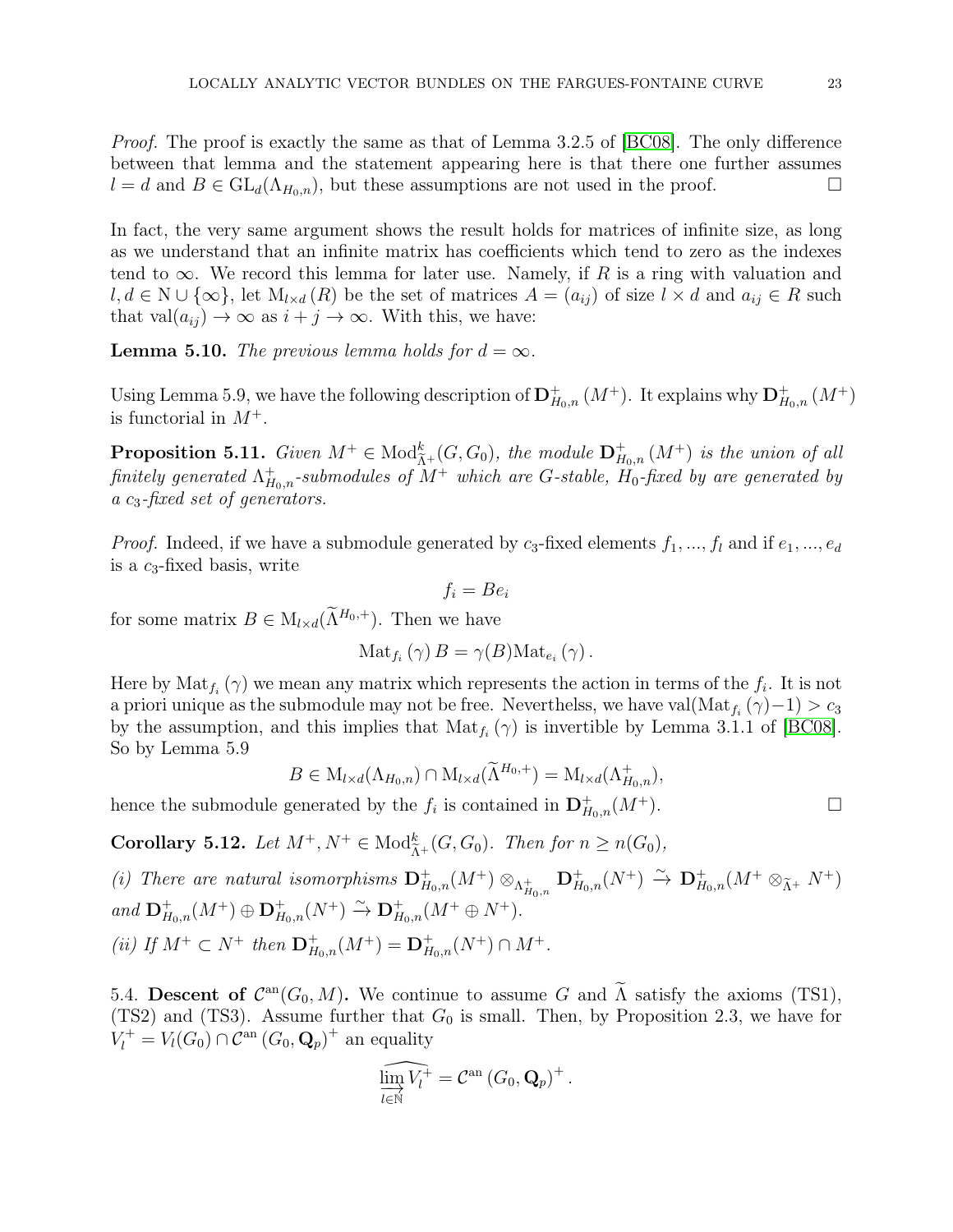For  $M \in Mod_{\tilde{A}^+}^k(G, G_0)$  we have

$$
\varinjlim_{l\in\mathbb{N}}\widehat{M^+ \otimes_{\mathbf{Z}_p} V_l^+} \cong M^+ \widehat{\otimes}_{\mathbf{Z}_p} \mathcal{C}^{\mathrm{an}}\left(G_0,\mathbf{Q}_p\right)^+.
$$

Each  $M^+ \otimes_{\mathbf{Z}_p} V_l^+$ <sup> $\tau^+$ </sup> is a finite free  $\Lambda^+$ -semilinear representation of  $G_0$ . The action of  $G_k$ on each of the  $V_l^+$  $\mathbf{z}_l^+$  is trivial mod  $p^k$  by Lemma 2.2, and hence its action on  $M^+ \otimes V_l^+$  $\iota^{t+}$  is trivial mod  $p^k$ . So if  $n \geq n(G_k)$ , we may define using Proposition 5.7 a  $\Lambda_{H_k,n}^+$ -submodule of  $M^+ \widehat{\otimes}_{\mathbf{Z}_p} \mathcal{C}^{\mathrm{an}}\left(G_0, \mathbf{Q}_p\right)^+$  given by

$$
\mathbf{D}^+_{H_k,n,\infty}(M^+) := \varinjlim_{l \in \mathbb{N}} \mathbf{D}^+_{H_k,n}(\widehat{M^+} \otimes V_l^+).
$$

The module  $\mathbf{D}^+_{H_k,n,\infty}(M^+)$  is then  $G_0$ -stable and fixed by  $H_k$ . By Proposition 5.7 we have natural isomorphisms

$$
\widetilde{\Lambda}^+ \otimes_{\Lambda^+_{H_k,n}} \mathbf{D}^+_{H_k,n} \left( M^+ \otimes V_l^+ \right) \xrightarrow{\sim} M^+ \otimes V_l^+.
$$

This shows that  $\mathbf{D}_{H_k,n,\infty}^+(M^+)$  is generated by  $c_3$ -fixed elements which give it the sup norm, and there is an isometry

$$
\widetilde{\Lambda}^+\widehat{\otimes}_{\Lambda^+_{H_k,n}}\mathbf{D}^+_{H_k,n,\infty}(M^+)\xrightarrow{\sim} M^+\widehat{\otimes}_{\mathbf{Z}_p}\mathcal{C}^{\mathrm{an}}(G_0,\mathbf{Q}_p)^+.
$$

The next proposition is proved in the same way as Proposition 5.11.

**Proposition 5.13.** A finitely generated  $\Lambda^+_{H_k,n}$ -submodule of  $M^+ \widehat{\otimes}_{\mathbf{Z}_p} \mathcal{C}^{\rm an}(G_0,\mathbf{Q}_p)^+$  which is stable by  $G_0$ , fixed by  $H_k$  and is generated by a  $c_3$ -fixed set of elements is contained in  ${\bf D}^+_{H_k,n,\infty}\,(M^+).$ 

In particular, we have the function  $\log : G_0 \twoheadrightarrow G_0/H_0 \cong \mathbb{Z}_p^{\times}$  lying in  $\mathcal{C}^{\text{an}}(G_0, \mathbf{Q}_p)^+$ . Note that for  $g \in G_0$ ,

$$
g(\log) = \log - \log (g^{-1}) = \log + \log(g).
$$

**Lemma 5.14.** The elements 1 and log of  $\tilde{\Lambda}^+\widehat{\otimes}\mathcal{C}^{\mathrm{an}}(G_0,\mathbf{Q}_p)^+$  lie in  $\mathbf{D}^+_{H_k,n,\infty}(\tilde{\Lambda}^+)$ .

*Proof.* The  $\Lambda^+_{H_{k,n}}$ -submodule generated by 1 and log in  $\widetilde{\Lambda}^+ \widehat{\otimes} \mathcal{C}^{\mathrm{an}}(G_0, \mathbf{Q}_p)^+$  is stable under the  $G_0$  action and fixed by  $H_k$ . Furthermore, we claim the elements 1 and log are  $c_3$ -fixed by the action of  $G_k/H_k$ . This is clear for 1. To show this for log, notice that if  $g^{p^k} \in G_k/H_k$ (recalling that  $G_k = G_0^{p^k}$  $_0^{p^{\alpha}}$ ) then

$$
\operatorname{val}(g^{p^k} - 1) (\log) \ge k > c_1 + 2c_2 + 2c_3 > c_3.
$$

We conclude by the previous proposition.  $\square$ 

**Proposition 5.15.** (i)  $D^+_{H_k,n,\infty}(\widetilde{\Lambda}^+)$  is a subring of  $\widetilde{\Lambda}^+\widehat{\otimes} \mathcal{C}^{\rm an}(G_0,\mathbf{Q}_p)^+$ .

(ii) The module structure of  $M^+ \widehat{\otimes} \mathcal{C}^{\mathrm{an}}(G_0, \mathbf{Q}_p)^+$  over  $\Lambda^+ \widehat{\otimes} \mathcal{C}^{\mathrm{an}}(G_0, \mathbf{Q}_p)^+$  restricts to a module structure of  $\mathbf{D}^+_{H_k,n,\infty}(M^+)$  over  $\mathbf{D}^+_{H_k,n,\infty}(\tilde{\Lambda}^+)$ .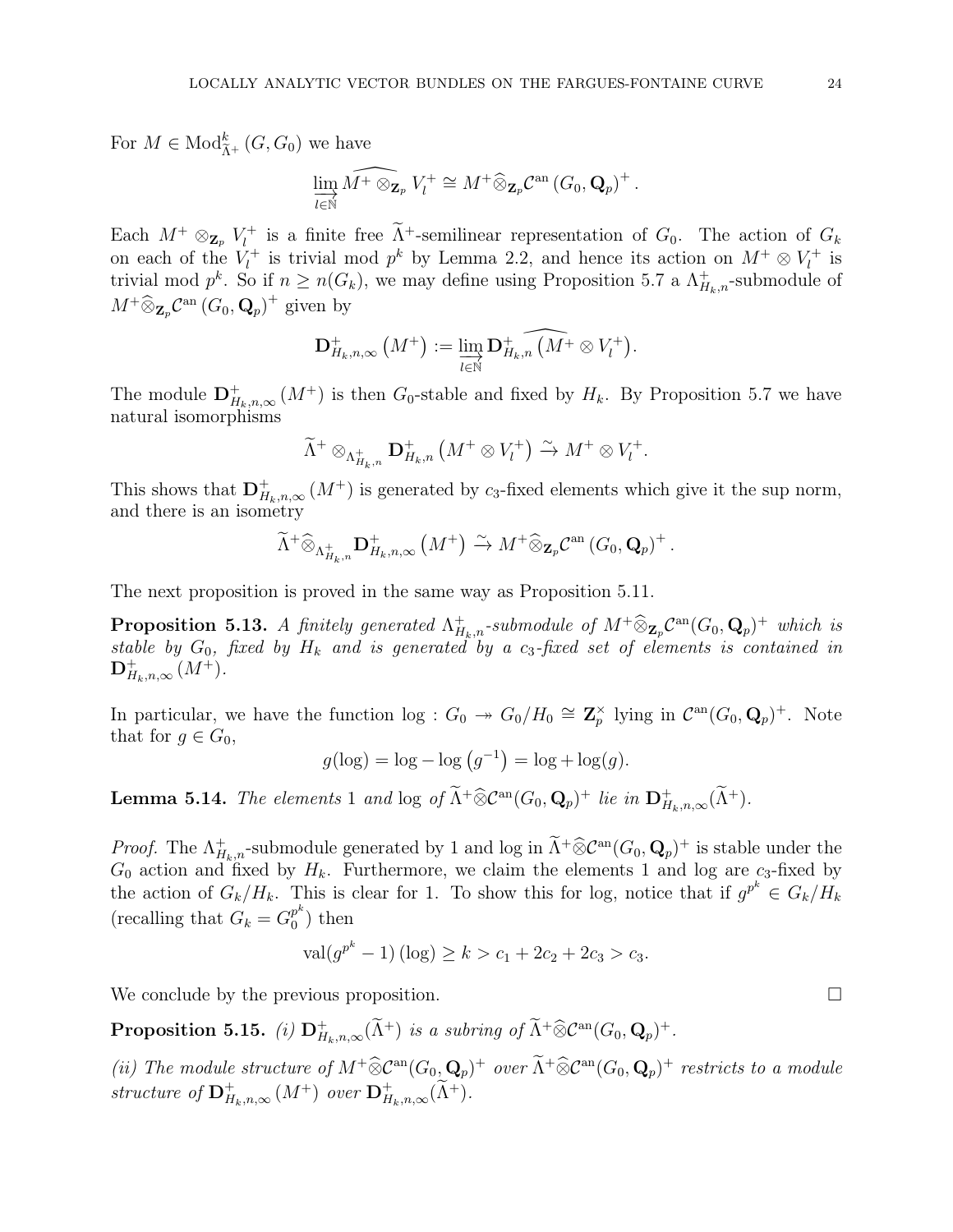*Proof.*  $\mathbf{D}_{H_k,n,\infty}^+(\tilde{\Lambda}^+)$  contains 1 by the previous proposition. Now the ring and module structure maps

$$
\widetilde{\Lambda}^+ \otimes \widetilde{\Lambda}^+ \to \widetilde{\Lambda}^+, \widetilde{\Lambda}^+ \otimes M^+ \to \widetilde{\Lambda}^+
$$

give rise by functoriality and Proposition 5.13 maps

$$
\mathbf{D}^+_{H_k,n,\infty}(\widetilde{\Lambda}^+) \otimes \mathbf{D}^+_{H_k,n,\infty}(\widetilde{\Lambda}^+) \to \mathbf{D}^+_{H_k,n,\infty}(\widetilde{\Lambda}^+)
$$

and

$$
\mathbf{D}^+_{H_k,n,\infty}(\widetilde{\Lambda}^+) \otimes \mathbf{D}^+_{H_k,n,\infty}(M^+) \to \mathbf{D}^+_{H_k,n,\infty}(M^+),
$$

<span id="page-24-0"></span>giving the desired ring and module structures.  $\Box$ 

5.5. Computation of higher locally analytic vectors I. Let  $M^+ \in Mod_{\tilde{\Lambda}^+}^k(G, G_0)$  and  $M = M^+ \otimes_{\widetilde{\Lambda}^+} \Lambda$ . In this subsection we shall do a first simplification towards the computation of of the groups  $R_{G\text{-la}}^i(M)$  for  $i \geq 1$ .

If  $G_0$  is any open subgroup of G, we have  $R_{G-\text{la}}^i(M) = R_{G_0-\text{la}}^i(M)$  so that if  $G_n = G_0^{p^n}$  we have  $R_{G\text{-la}}^{i}(M) = \varinjlim_{n} \mathrm{H}^{i}(G_{n}, M \widehat{\otimes}_{\mathbf{Q}_{p}} \mathcal{C}^{\mathrm{an}}(G_{n}, \mathbf{Q}_{p})).$ 

Upon possibly making  $G_0$  smaller, we may assume that  $G_0$  is small and that  $\chi: G_0/H_0 \to \mathbb{Z}_p^{\times}$ has image isomorphic to  $\mathbf{Z}_p$ . Write  $\Gamma_n = G_n/H_n$ .

**Lemma 5.16.** For  $i \geq 1$ ,

 $\mathrm{H}^i(G_n, M\widehat{\otimes}_{\mathbf{Q}_p}\mathcal{C}^\mathrm{an}(G_n,\mathbf{Q}_p))\cong \mathrm{H}^i(\Gamma_{n+k},(M\widehat{\otimes}_{\mathbf{Q}_p}\mathcal{C}^\mathrm{an}(G_n,\mathbf{Q}_p))^{H_{n+k}})$ 

*Proof.* By the Hochshild-Serre spectral sequence and the vanishing of  $H_{n+k}$  cohomologies in (iii) of Proposition 5.6 (taking  $M_k^+ = M^+ \otimes V_k^+$  $\binom{r}{k}$ , we have

$$
H^i(G_n, M \widehat{\otimes}_{\mathbf{Q}_p} \mathcal{C}^{an}(G_n, \mathbf{Q}_p)) \cong H^i\left(G_n/H_{n+k}, (M \widehat{\otimes}_{\mathbf{Q}_p} \mathcal{C}^{an}(G_n, \mathbf{Q}_p))^{H_{n+k}}\right).
$$

Now the inclusion  $\Gamma_{n+k} \hookrightarrow G_n/H_{n+k}$  induces an isomorphism

$$
\mathrm{H}^i(G_n/H_{n+k},(M\widehat{\otimes}_{\mathbf{Q}_p}\mathcal{C}^{\mathrm{an}}(G_n,\mathbf{Q}_p))^{H_{n+k}})\cong \mathrm{H}^i\left(G_n/H_{n+k},(M\widehat{\otimes}_{\mathbf{Q}_p}\mathcal{C}^{\mathrm{an}}(G_n,\mathbf{Q}_p))^{H_{n+k}}\right).
$$

This again follows from Hochshild-Serre, once we notice all the higher cohomologies of  $G_n/G_{n+k}$  appearing vanish. This is because  $G_n/G_{n+k}$  is finite and the coefficients are ratio- $\Box$ 

**Corollary 5.17.**  $R_{G_n \text{-} la}^i(M) = 0$  for  $i \geq 2$  and  $n \geq 0$ .

*Proof.* Because  $\Gamma_{n+k} \cong \mathbf{Z}_p$ .  $\cong {\bf Z}_p$ .

This proves the first part of Theorem 5.1. It remains to study the 1st derived group

$$
R_{G\text{-la}}^1(M) = \varinjlim_n H^1(\Gamma_{n+k}, (M \widehat{\otimes}_{\mathbf{Q}_p} \mathcal{C}^{\mathrm{an}}(G_n, \mathbf{Q}_p))^{H_{n+k}}).
$$

Now for  $m \geq m(G_n) = m(G, n)$  we have natural isomorphisms

$$
\widetilde{\Lambda}^+\widehat{\otimes}_{\Lambda^+_{H_{n+k},m}}\mathbf{D}^+_{H_{n+k},m,\infty}\left(M^+\right)\xrightarrow{\sim} M^+\widehat{\otimes}\mathcal{C}^{\mathrm{an}}(G_n,\mathbf{Q}_p)^+
$$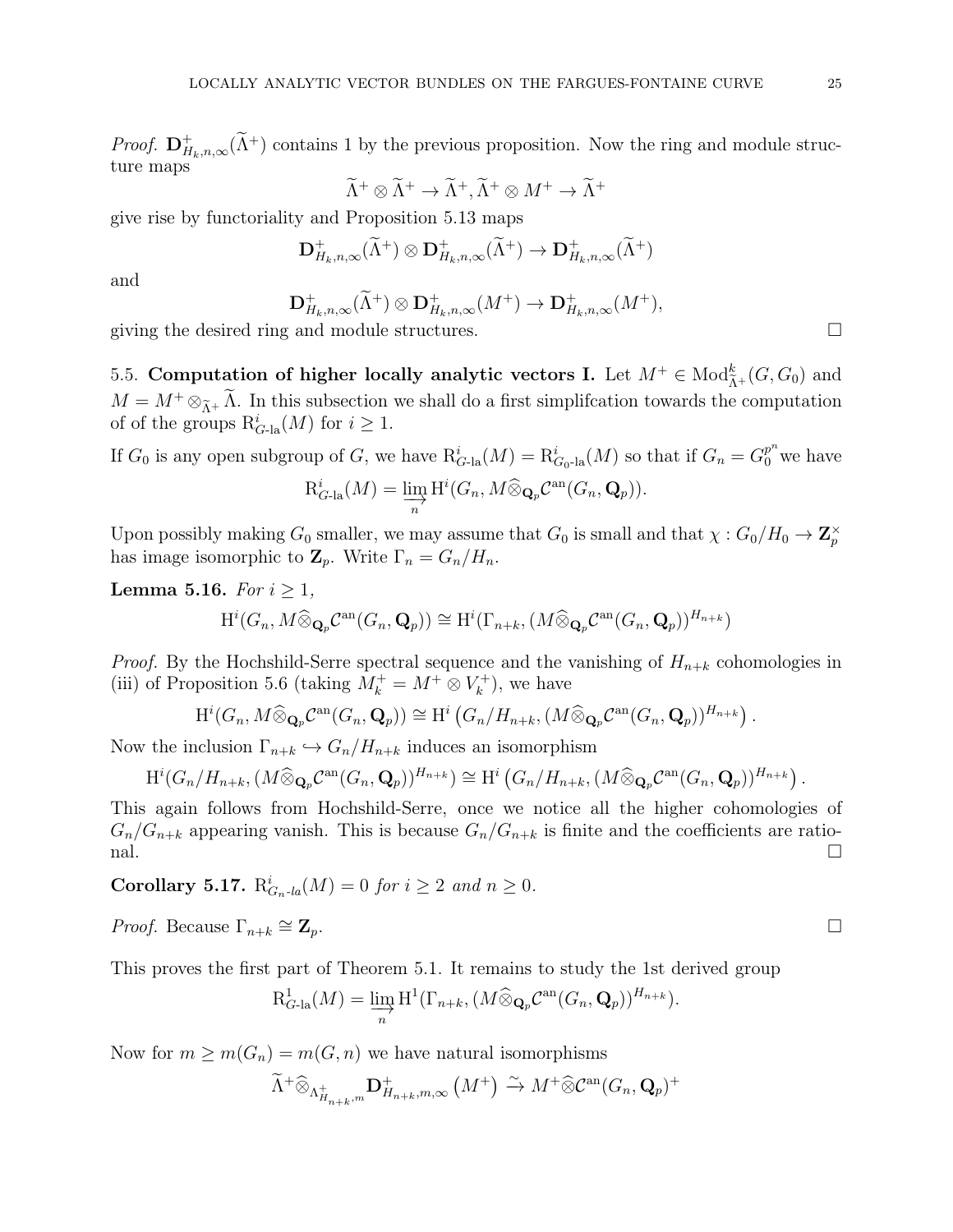and thus

$$
\widetilde{\Lambda}^{+,H_{n+k}} \widehat{\otimes}_{\Lambda^+_{H_{n+k},m}} \mathbf{D}^+_{H_{n+k},m,\infty} (M^+) \xrightarrow{\sim} (M^+ \widehat{\otimes} \mathcal{C}^{\mathrm{an}}(G_n, \mathbf{Q}_p)^+)^{H_{n+k}}.
$$

On the other hand, recall we have the trace maps

$$
\mathrm{R}_{H_{n+k},m}:\widetilde{\Lambda}^{H_{n+k}}\to\Lambda_{H_{n+k},m}
$$

which induce for  $X_{H_{n+k},m} = \ker R_{H_{n+k},m}$  a decomposition

$$
\widetilde{\Lambda}^{H_{n+k}} = \Lambda_{H_{n+k},m} \oplus X_{H_{n+k},m}.
$$

Therefore, we can decompose

 $\tilde{\Lambda}^{H_{n+k}} \widehat{\otimes}_{\Lambda_{H_{n+k},m}} \mathbf{D}_{H_{n+k},m,\infty}(M) \cong \mathbf{D}_{H_{n+k},m,\infty}(M) \oplus (X_{H_{n+k},m} \widehat{\otimes}_{\Lambda_{H_{n+k},m}} \mathbf{D}_{H_{n+k},m,\infty}(M)),$ 

and so we get the description

$$
\mathrm{R}_{G\text{-}la}^{1}(M) = \varinjlim_{n} \mathrm{H}^{1}(\Gamma_{n+k}, \mathbf{D}_{H_{n+k}, m, \infty}(M)) \oplus \mathrm{H}^{1}(\Gamma_{n+k}, X_{H_{n+k}, m} \widehat{\otimes}_{\Lambda_{H_{n+k}, m}} \mathbf{D}_{H_{n+k}, m, \infty}^{+}(M)).
$$

<span id="page-25-0"></span>where in each object of the direct limit, we take  $m \geq m(G_n)$ .

5.6. Computation of higher locally analytic vectors II. If  $m \geq 0$  is an integer and  $\gamma$  is an element of a group, write  $\gamma_m$  for  $\gamma^{p^m}$ . The following simple lemma will be used to compare the behaviour of  $(\gamma - 1)^m$  and  $\gamma_m - 1$ .

**Lemma 5.18.** Let  $l \geq 0$ . The element  $X^{p^l} - 1$  of the ring  $\mathbb{Z}_p[X]$  is in the ideal generated by the elements  $p^{i}(X-1)^{l+1-i}$  for  $0 \leq i \leq l$ .

So far we have only used the axioms (TS1),(TS2) and (TS3). We will now use the final axiom (TS4).

**Proposition 5.19.** If  $(TS4)$  holds, then

(i)  $\Lambda_{H,n}$  is  $\Gamma_t$ -analytic for an open subgroup of  $\Gamma$  depending on t.

(ii) There exists an element  $s = s(t, c_3) = s(n, m, G_0, c_3)$  such that for  $\gamma \in G_{n+k}/H_{n+k}$  we have

$$
(\gamma - 1)\mathbf{D}_{H_{n+k},m,\infty}^{+}\left(M^{+}\right) \subset p^{s}\mathbf{D}_{H_{n+k},m,\infty}^{+}\left(M^{+}\right).
$$

(iii)  $\mathbf{D}_{H_{n+k},m,\infty}(M)$  is  $\Gamma$ -analytic for some open subgroup  $\Gamma$  of  $\Gamma_{n+k}$  which depends on n, m, G and  $c_3$ .

*Proof.* Once (ii) is established, we claim parts (i) and (iii) follow from Example 2.1.9 of  $[Pa21]$ . Let us elaborate a little bit. Take l large enough so that  $(l - i) + (i + 1)t = l + t + (t - 1)i$ is at least 2 for each  $0 \leq i \leq l$ . Then for such l (which only depends on t) we have by the previous lemma

$$
(\gamma_l - 1)(\Lambda_{H,n}^+) \subset p^2 \Lambda_{H,n}^+,
$$

So that if  $b \in \Lambda_{H,n}$ , the series

$$
\gamma_l^x(b) = \sum_{n\geq 0} \binom{x}{n} (\gamma_l - 1)^n(b)
$$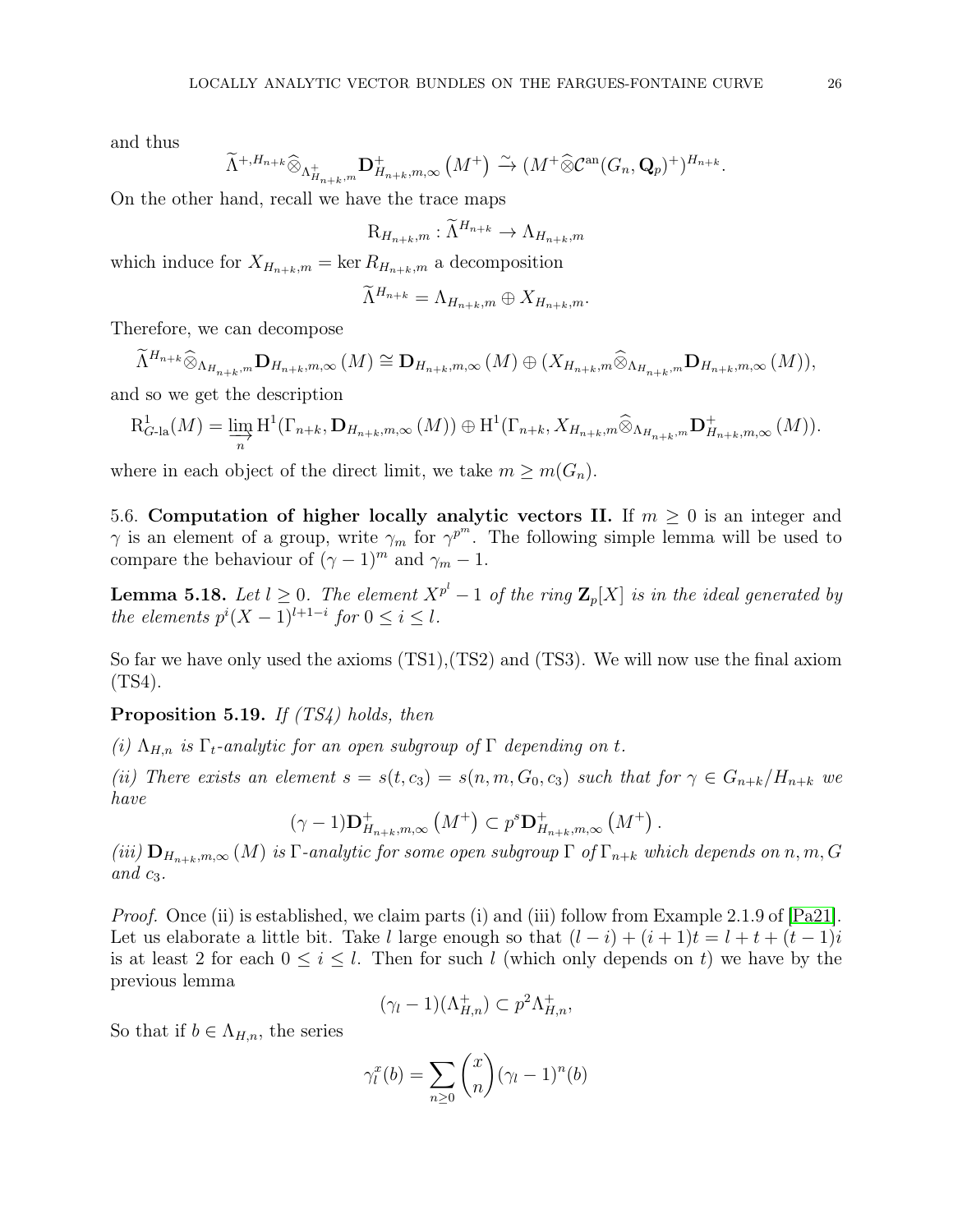converges. This shows b is analytic for the subgroup generated by  $\gamma_l$ . The argument for (iii) given (ii) is similar.

To show part (ii), recall the identity

$$
(\gamma - 1) (ab) = (\gamma - 1)(a)b + \gamma(a)(\gamma - 1)(b).
$$

(TS4) implies that if  $a \in \Lambda_{H,m}^+$  and  $b \in \mathbf{D}_{H_{n+k},m,\infty}^+(M^+)$  is  $c_3$ -fixed, then  $ab$  is  $\min(c_3,t)$ fixed. Since the c<sub>3</sub>-fixed elements generate  $\mathbf{D}^+_{H_{n+k},m,\infty}(M^+)$ , it follows that every element of  $\mathbf{D}^+_{H_{n+k},m,\infty}(M^+)$  is  $s = \min(c_3,t)$ -fixed.

Using this we can show

**Lemma 5.20.** Given n there is m sufficiently large depending only on n (and not on  $M$ ) such that  $H^1(\Gamma_{n+k}, X_{H_{n+k},m} \widehat{\otimes}_{\Lambda_{H_{n+k}},m} \mathbf{D}_{H_{n+k},m,\infty}(M)) = 0.$ 

*Proof.* (This argument is adapted from Lemma 3.6.6 of [\[Pa21\]](#page-43-9)) Fix  $m_0 \ge n(G_{n+l})$ . For  $m \geq m_0$  the natural map  $\Lambda_{H_{n+k},m} \widehat{\otimes} \mathbf{D}_{H_{n+k},m_0,\infty} (M) \to \mathbf{D}_{H_{n+k},m,\infty} (M)$  is an isomorphism. Let  $X^+_{H_{n+k},m} = X_{H_{n+k},m} \cap \tilde{\Lambda}^+$ . We have an induced isomorphism

$$
X_{H_{n+k},m}^{+} \widehat{\otimes}_{\Lambda_{H_{n+k},m}^{+}} \mathbf{D}_{H_{n+k},m,\infty}^{+} \left( M^{+} \right) \cong X_{H_{n+k},m}^{+} \widehat{\otimes}_{\Lambda_{H_{n+k},m_0}^{+}} \mathbf{D}_{H_{n+k},m_0,\infty}^{+} \left( M \right).
$$

Let  $\gamma$  be a generator of  $\Gamma_{n+k}$ . By the previous proposition, there is some s such that

$$
(\gamma - 1)\mathbf{D}^+_{H_{n+k},m_0,\infty} (M^+) \subset p^s \mathbf{D}^+_{H_{n+k},m_0,\infty} (M^+).
$$

If l is sufficiently large Lemma 5.19 implies that

$$
(\gamma_l - 1) \mathbf{D}_{H_{n+k}, m_0, \infty}^+(M) \subset p^{2c_3} \mathbf{D}_{H_{n+k}, m_0, \infty}^+(M)
$$

Choose such an l, and take m large enough so that  $n(\gamma_l) \leq m$ . Then by (TS3) we have  $\operatorname{val}((\gamma_l - 1)^{-1}(x)) \ge \operatorname{val}(x) - c_3 \text{ for } x \in X^+_{H_{n+k},m}.$ 

We will now show any element of  $X_{H_{n+k},m} \otimes_{\Lambda_{H_{n+k},m}} \mathbf{D}_{H_{n+k},m,\infty}(M)$  is in the image of  $\gamma_l - 1$ . This will also imply any element is in the image of  $\gamma - 1$ , since  $\gamma_l - 1$  is divisible by  $\gamma - 1$ , and hence it will further imply that the cohomology

$$
H^{1}(\Gamma_{n+k}, X_{H_{n+k}, m} \widehat{\otimes}_{\Lambda_{H_{n+k}}, m} \mathbf{D}_{H_{n+k}, m,\infty}(M)) \cong X_{H_{n+k}, m} \widehat{\otimes}_{\Lambda_{H_{n+k}}, m} \mathbf{D}_{H_{n+k}, m,\infty}(M) / (\gamma - 1)
$$

is 0.

To do this last step, it suffices to show that each simple tensor

$$
a \otimes b \in X^+_{H_{n+k},m} \widehat{\otimes}_{\Lambda^+_{H_{n+k},m_0}} \mathbf{D}^+_{H_{n+k},m_0,\infty} (M^+) \cong X^+_{H_{n+k},m} \widehat{\otimes}_{\Lambda^+_{H_{n+k},m}} \mathbf{D}^+_{H_{n+k},m,\infty} (M^+)
$$

is in the image of  $\gamma_l-1$ . Choose an integer r so that  $p^r a$  is in the image of  $(\gamma_l-1)^{-1}$  restricted to  $X^+_{H_{n+k},m}$  (choose any  $r \geq c_3$ ). It suffices to show  $p^r a \otimes b$  is in the image of  $\gamma_i - 1$ . So write  $p^r a = (\gamma_l - 1)^{-1} (c)$  for  $c \in X^+_{H_{n+k},m}$ , and consider the series

$$
y = \sum_{i=0}^{+\infty} (\gamma_i^{-1} - 1)^{-i} (c) \otimes (\gamma_i - 1)^i (b) = \sum_{i=0}^{+\infty} \gamma_i^i (1 - \gamma_i)^{-i} (c) \otimes (\gamma_i - 1)^i (b).
$$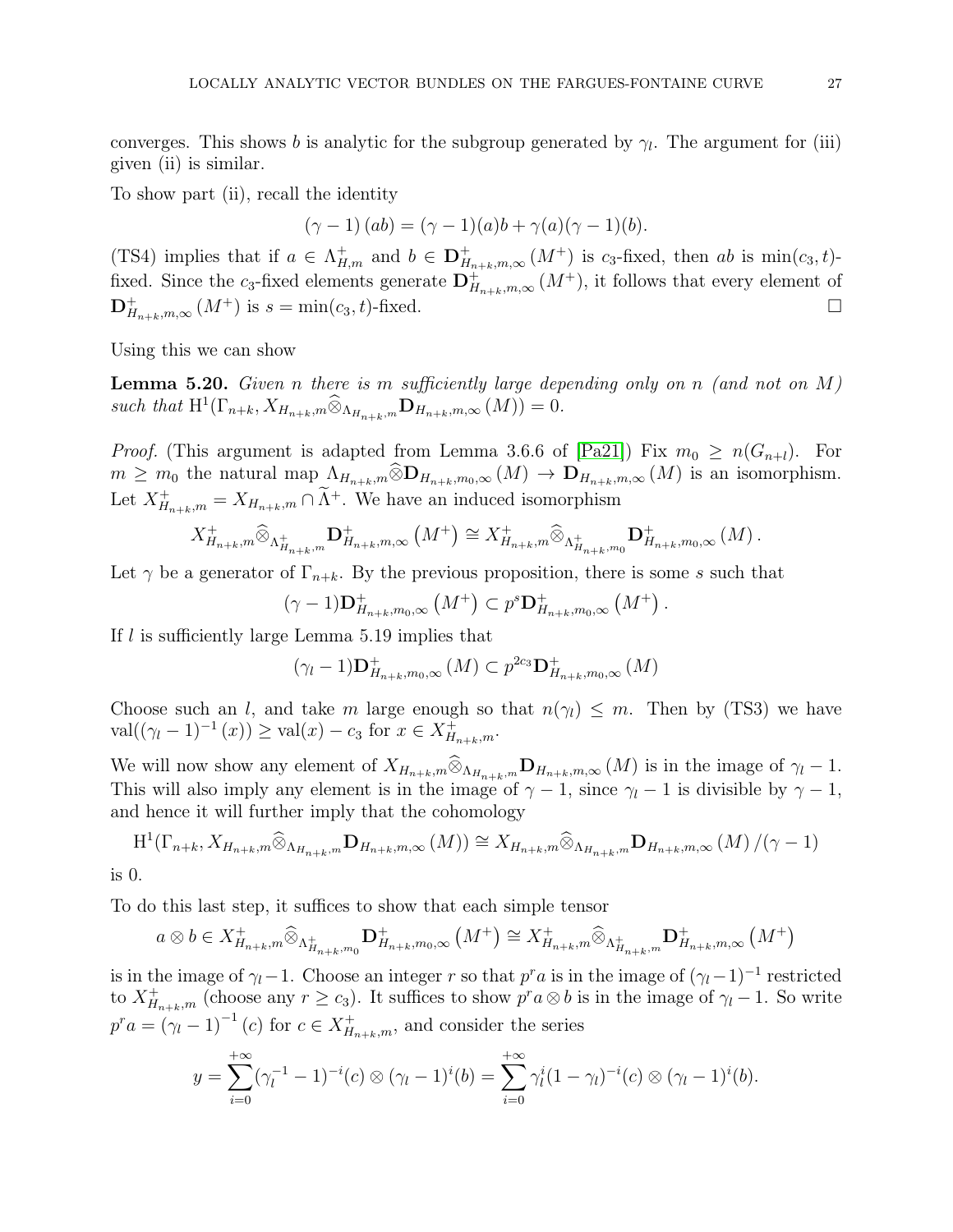This series converges, because by our choices  $val((\gamma_l - 1)^{-1}(x)) \geq val(x) - c_3$  on  $X_H^+$  $H_{n+k},m$ and  $(\gamma_l - 1)(x) \ge \text{val}(x) + 2c_3$  on  $\mathbf{D}_{H_{n+k},m_0,\infty}^+(M^+)!$  A direct computation then gives

$$
(\gamma_l - 1)(y) = (\gamma_l - 1) (c) \otimes b = p^r a \otimes b,
$$

so  $p^r a \otimes b$  is in the image of  $\gamma_l - 1$ , as required.

Combing this lemma with the results of the previous subsection, we get the following description of  $R_{G\text{-la}}^1(M)$ .

Proposition 5.21. We have

$$
\mathrm{R}_{G\text{-}la}^{1}(M) = \varinjlim_{n,m} \mathrm{H}^{1}(\Gamma_{n+k}, \mathbf{D}_{H_{n+k},m,\infty}(M))
$$

<span id="page-27-0"></span>where the direct limit is taken over pairs  $n, m$ .

5.7. Computation of higher locally analytic vectors III. We are now almost ready to prove our theorem. First we prove a lemma that will be used.

**Lemma 5.22.** Let  $\Gamma = \gamma^{\mathbf{Z}_p}$  and let B be a Banach representation of  $\Gamma$ . Suppose  $B = B^{\Gamma - an}$ , and that

$$
||\gamma - 1|| < p^{-\frac{1}{p-1}}.
$$

Then  $||b|| = ||b||_{\Gamma_{\text{max}}}$  for any  $b \in B$ .

*Proof.* We have for  $x \in \mathbb{Z}_p$  that

$$
\gamma^x(b) = \sum \frac{\nabla^k_\gamma(b)}{k!} x^k
$$

where  $\nabla_{\gamma} = \log(\gamma)$ . By definition

$$
||b||_{\Gamma\text{-an}} = \sup_{k\geq 0} \left\{ \left| \left| \nabla_{\gamma}^k(b) / k! \right| \right| \right\}
$$

Now recall we have

$$
\nabla_{\gamma} = (\gamma - 1) \sum_{m \ge 0} (-1)^m \frac{(\gamma - 1)^m}{m + 1},
$$

so  $||\nabla_{\gamma}(b)|| \le ||\gamma - 1|| ||b||$ , and more generally

$$
\left|\left|\nabla_{\gamma}^{k}\left(b\right)\right|\right| \leq \left|\left|\gamma-1\right|\right|^{k}\left|\left|b\right|\right|.
$$

It follows that for  $k \geq 1$  we have

$$
\left| |\nabla_{\gamma}^{k}(b)/k!| \right| \le p^{-\frac{k}{p-1}} \left| |\gamma - 1| \right|^{k} \left| |b| \right| < \left| |b| \right|,
$$
\n
$$
\left| |b| \right|.
$$

.

so that  $||b||_{\Gamma_{\text{can}}} =$ 

Proof of Theorem 5.1. By the Proposition  $R_{G\text{-la}}^1(M) = \varinjlim_{n,m} H^1(\Gamma_{n+k}, \mathbf{D}_{H_{n+k},m,\infty}(M))$ . Fix n and m. Given  $b \in D_{H_{n+k},m,\infty}(M)$  we shall show it becomes zero in some  $D_{H_{l+k},m',\infty}(M)$ for some  $l \geq n$ ,  $m' \geq m$  - this will show the direct limit is zero. By Proposition 5.19 we know there is an open subgroup  $\Gamma \subset \Gamma_{n+k}$  such that  $\mathbf{D}_{H_{n+k},m,\infty}(M)$  is  $\Gamma$ -analytic. Writing  $\gamma$  for a generator of Γ, we may take Γ small enough so that  $||\gamma - 1|| < p^{-\frac{1}{p-1}}$ , and hence the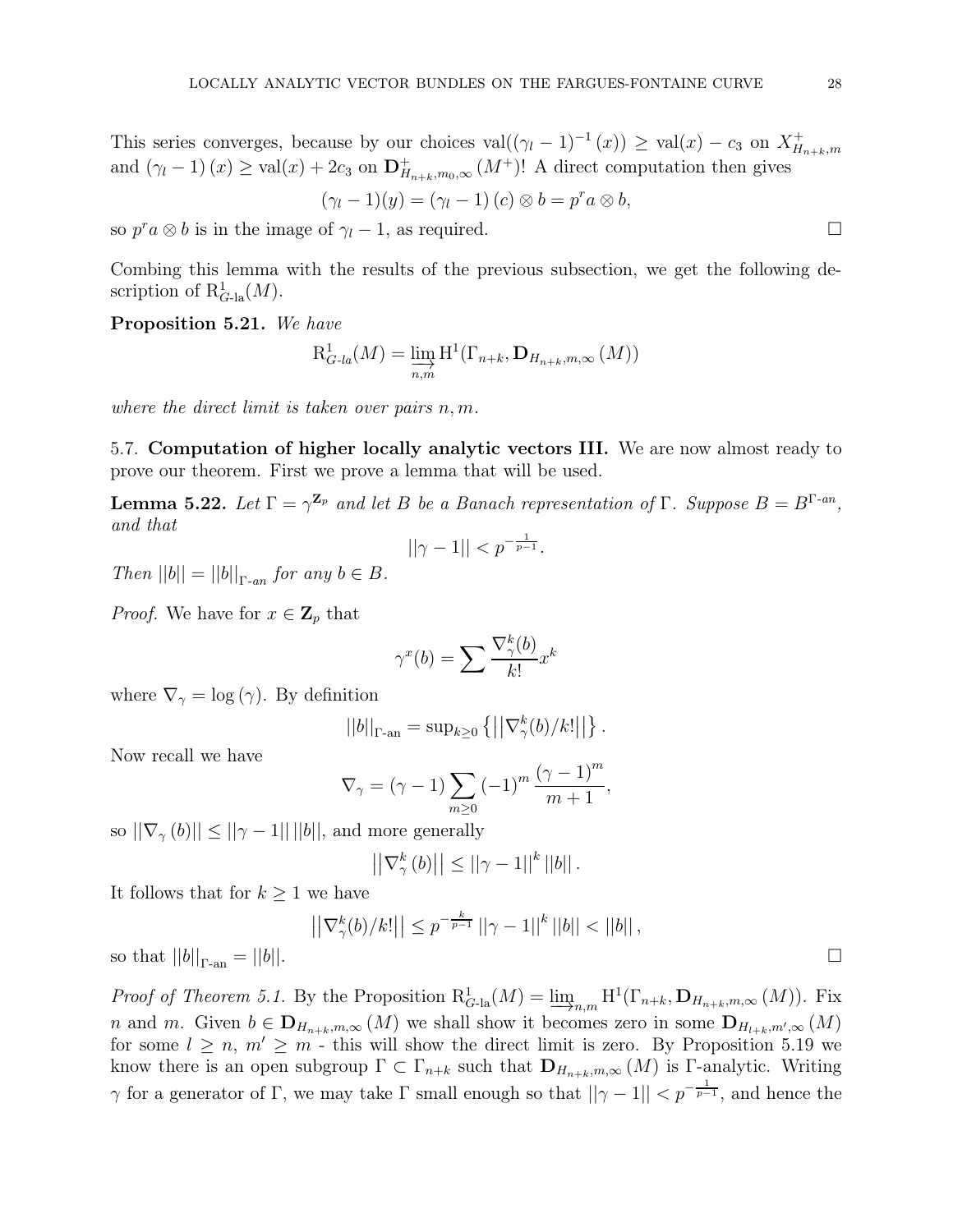previous lemma applies. Thus, writing  $||\cdot||_n$  for the norm on  $\mathbf{D}_{H_{n+k},m,\infty}(M)$  induced from its inclusion into  $M\widehat{\otimes} \mathcal{C}^{\mathrm{an}}(G_n, \mathbf{Q}_p)$ , we have  $||b||_n = ||b||_{\Gamma_{\mathrm{an}}}$  for  $b \in \mathbf{D}_{H_{n+k},m,\infty}(M)$ . We know there is a real number  $D > 0$  such that if  $b \in D_{H_{n+k},m,\infty}(M)$  then

$$
||\nabla_{\gamma}(b)||_{n} = ||\nabla_{\gamma}(b)||_{\Gamma_{\text{an}}} \leq D ||b||_{\Gamma_{\text{an}}} = D ||b||_{n}.
$$

Now choose  $l \geq n$  such that  $\Gamma_l$  has index  $p^t$  in  $\Gamma$ , where t is taken large enough so that

$$
2p^{\frac{1}{p-1}}D \leq p^t.
$$

Let  $\gamma_t = \gamma^{p^t}$  be the generator of  $\Gamma_l$ , and let  $\log_l \in C^{\text{an}}(G_l) : G_l \to G_l/H_l \to \mathbb{Z}_p$  be the logarithm so that  $log_l(\gamma_t) = 1$ . Now let  $m' \geq m$  be large enough so that  $\mathbf{D}_{H_{l+k},m',\infty}(M)$ is defined. Recall that by Lemma 5.14,  $log_l \in D_{H_{l+k},m',\infty}$  $(\widetilde{\Lambda}^+)$ . Let  $\Gamma' \subset \Gamma_{l+k}$  be an open subgroup so that  $\mathbf{D}_{H_{l+k},m',\infty}(M)$  is  $\Gamma'$ -analytic and write  $p^q$  for the index of  $\Gamma'$  in  $\Gamma_{l+k}$ . Finally, write  $\gamma'$  for the generator of Γ'. Again by making Γ' smaller we may assume  $||\gamma' - 1|| < p^{\frac{-1}{p-1}}$ on  $\mathbf{D}_{H_{l+k},m',\infty}(M)$ . We have

$$
\gamma' = (\gamma_t^{p^k})^{p^q} = \gamma^{p^{t+k+q}}.
$$

Let  $z_l = \log_l/p^{k+q} \in \mathbf{D}_{H_{l+k},m',\infty}$  $(\widetilde{\Lambda})$ , the one computes that  $\gamma'(z_l) = z_l + 1$ . Therefore,  $\nabla_{\gamma'}(z_l) = 1$ . Now consider the series

$$
bz_l - \nabla_{\gamma'}(b)\frac{z_l^2}{2!} + \nabla_{\gamma'}^2(b)\frac{z_l^3}{3!} - \dots
$$

in  $\mathbf{D}_{H_{l+k},m',\infty}(M)$ . We claim first it converges with respect to the norm  $||\cdot||_l$  of  $\mathbf{D}_{H_{l+k},m',\infty}(M)$ . Indeed, we have

$$
||z_l||_l = p^{k+q}
$$

and (noting that  $\nabla_{\gamma'}^i = p^{i(t+k+q)} \nabla_{\gamma}^i$ )

$$
\left| \left| \nabla_{\gamma'}^{i}(b) \right| \right|_{l} = p^{-i(t+k+q)} \left| \left| \nabla_{\gamma}^{i}(b) \right| \right|_{l} \leq p^{-i(t+k+q)} \left| \left| \nabla_{\gamma}^{i}(b) \right| \right|_{n}
$$
  

$$
\leq p^{-i(t+k+q)} D^{i} \left| |b| \right|_{n},
$$

so the general term of series has size

$$
\left| \left| \nabla_{\gamma'}^{i}(b) / (i+1)! \cdot z_{l}^{i+1} \right| \right|_{l} \ll p^{-i(t+k+q)} D^{i} p^{i(k+q)} p^{\frac{i}{p-1}}
$$

$$
= (p^{-t} D p^{\frac{1}{p-1}})^{i} \leq 2^{-i},
$$

so the series converges in the in the  $||\cdot||_l$  norm. But then the series must also converge with respect to  $|| \cdot ||_{\Gamma'_{\text{can}}}$  because of our lemma. So if we write y for the sum of the series, it makes sense to speak of the derivative  $\nabla_{\gamma}(y)$ , and one computes that  $\nabla_{\gamma}(y) = b$ . So b is in the image of  $\nabla_{\gamma'} : \mathbf{D}_{H_{l+k},m',\infty}(M) \to \mathbf{D}_{H_{l+k},m',\infty}(M)$ , hence also in the image of  $\gamma'-1$ , which divides  $\nabla_{\gamma'}$ . But  $\gamma' = \gamma_{t+1}^{p^q}$  $t_{t+k}^{\mathcal{P}^*}$  so  $\gamma_{t+k}-1$  divides  $\gamma'-1$ . It follows that b is also in the image of  $\gamma_{t+k}$  – 1. This means that b is 0 in

$$
\mathbf{D}_{H_{l+k},m',\infty}(M)/(\gamma_{t+k}-1) \cong \mathrm{H}^1(\Gamma_{l+k},\mathbf{D}_{H_{l+k},m',\infty}(M))
$$

and we are done!  $\square$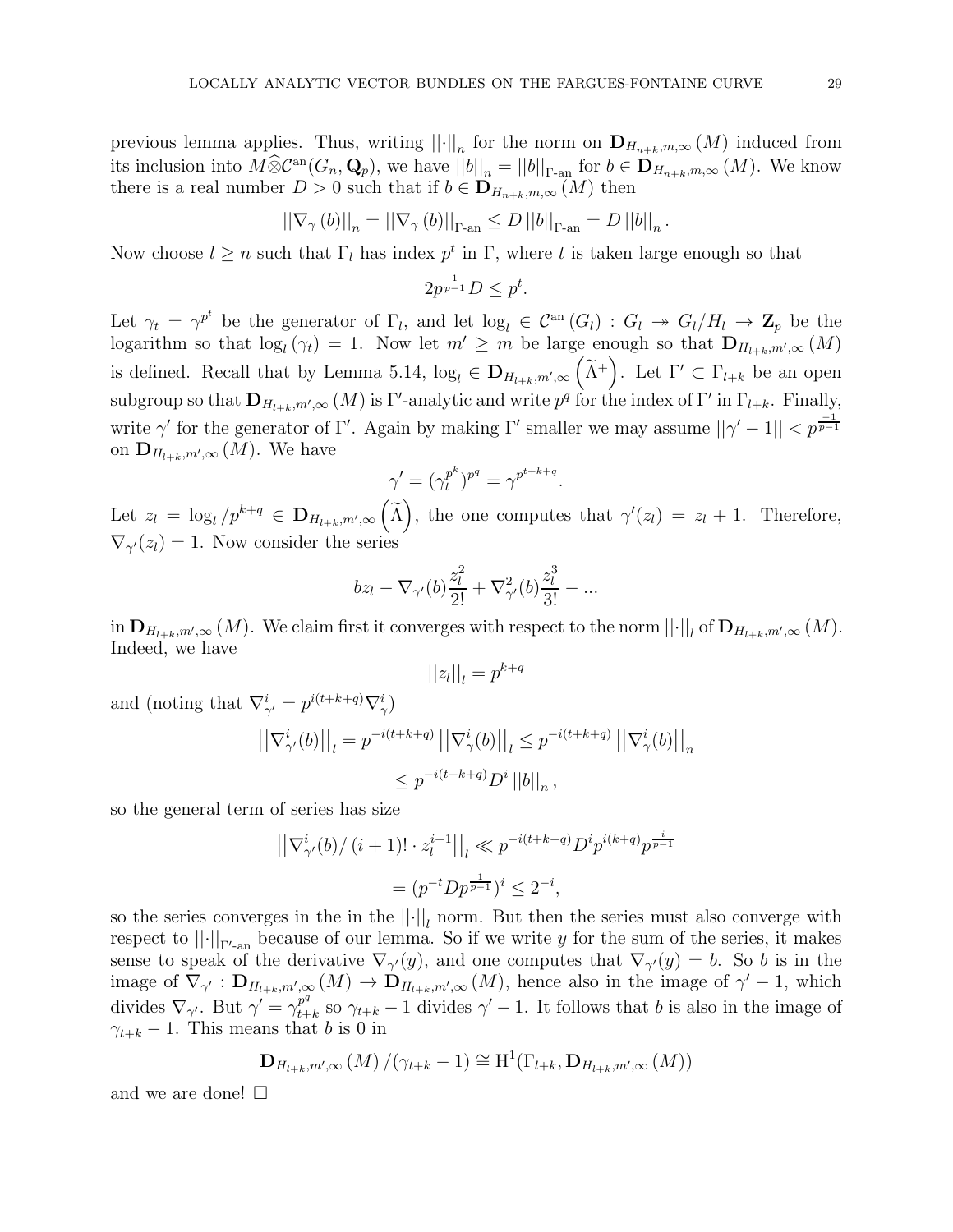<span id="page-29-0"></span>*Remark* 5.23. This argument proves a little bit more. Since the choices of l and m' did not depend on b, each  $\mathbf{D}_{H_{n+k},m,\infty}(M)$  maps in its entirety to 0 in some  $\mathbf{D}_{H_{l+k},m',\infty}(M)$ . This gives the stronger form of (ii) in Theorem 5.1.

### 6. Descent to locally analytic vectors

Work again in the setting of §3 – §4. We shall assume in this section that  $K_{\infty}$  contains an unramified twist of the cyclotomic extension. The purpose of this section is to prove the following theorem.

**Theorem 6.1.** The functor  $\mathcal{E} \mapsto \mathcal{O}_{\mathcal{X}} \otimes_{\mathcal{O}^{\text{la}}_{\mathcal{X}}} \mathcal{E}$  gives rise to an equivalence of categories

{locally analytic vector bundles on  $\mathcal{X}$ }  $\cong$  { $\Gamma$ -vector bundles on  $\mathcal{X}$ }.

The inverse functor is given by  $\mathcal{E} \mapsto \mathcal{E}^{\text{la}}$ .

In the rest of this section, we shall prove that given a Γ-vector bundle  $\tilde{\mathcal{E}}$  on  $\mathcal{X}$ , the natural map

$$
\mathcal{O}_{\mathcal{X}}\otimes_{\mathcal{O}_\mathcal{X}^{\mathrm{la}}} \widetilde{\mathcal{E}}^{\mathrm{la}} \rightarrow \widetilde{\mathcal{E}}
$$

is an isomorphism. This is enough for proving Theorem 6.1. Indeed, if this isomorphism is granted, then in particular it follows from Proposition 2.2 that  $\mathcal{E}^{\text{la}}$  is locally free over  $\mathcal{O}_{\mathcal{X}}^{\text{la}}$ , so that the functor  $\widetilde{\mathcal{E}} \mapsto \widetilde{\mathcal{E}}^{1a}$  is valued in the correct category and is fully faithful. On the other hand, it follows from Example 4.2(2) that it is also essentially surjective.

<span id="page-29-1"></span>6.1. **Computations at the stalk.** Let  $\mathcal{E}$  be a Γ-vector bundle. We have the fiber  $\mathcal{E}_{k(\underline{x}, \infty)}$  at  $x_{\infty}$ , a finite dimensional  $\hat{K}_{\infty}$ -semilinear representation of Γ, and the completed stalk  $\hat{\mathcal{E}}_{x_{\infty}}^{\wedge,+}$ , a finite free  $\mathbf{B}^+_{\text{dR}}(\widehat{K}_{\infty}) = \mathbf{B}^{+,H}_{\text{dR}}$ -module. We define

$$
\mathbf{D}_{\mathrm{Sen}}(\widetilde{\mathcal{E}}) = (\widetilde{\mathcal{E}}_{k(x_\infty)})^{\mathrm{la}}
$$

and

$$
\mathbf{D}_{\mathrm{dif}}^{+}(\widetilde{\mathcal{E}}) = (\widetilde{\mathcal{E}}_{x_{\infty}}^{\wedge,+})^{\mathrm{pa}}.
$$

If V is a p-adic representation and  $\widetilde{\mathcal{E}} = \widetilde{\mathcal{E}}(V)$  as in Example 3.4, and if  $\Gamma = \Gamma_{\text{cyc}}$ , then we recover the classical invariant  $\mathbf{D}_{\text{Sen}}(V)$  according to Théorème 3.2 of [\[BC16\]](#page-43-8). The invariant  $\mathbf{D}_{\text{dif}}^{+}(V)$  is also recovered, see Proposition 3.3 of [\[Po20\]](#page-43-18). It is therefore natural to extend these definitions to arbitrary  $\mathcal E$  and  $\Gamma$  as we have done here.

There is the following decompletion result.

**Theorem 6.2.** (i) The natural map  $K_{\infty} \otimes_{\widehat{K}_{\infty}^{\text{la}}} \mathbf{D}_{\text{Sen}}(\mathcal{E}) \to \mathcal{E}_{k(x_{\infty})}$  is an isomorphism.

(ii) The natural map  $\mathbf{B}^+_{dR}(\hat{K}_{\infty}) \otimes_{\mathbf{B}^+_{dR}(\hat{K}_{\infty})^{\text{pa}}} \mathbf{D}^+_{dR}(\mathcal{E}) \to \mathcal{E}_{x_{\infty}}^{\wedge,+}$  is an isomorphism.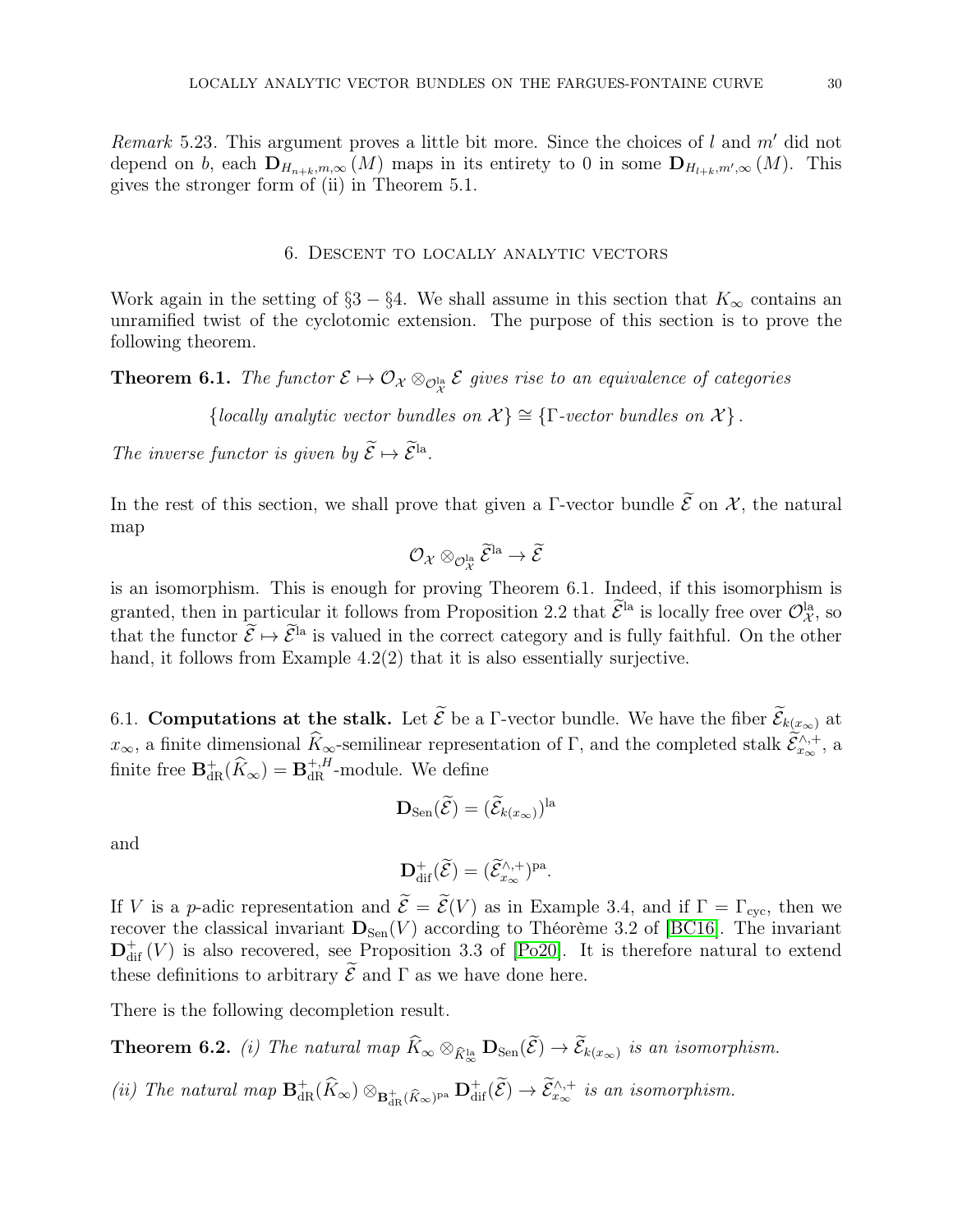*Proof.* The fiber  $\mathcal{E}_{k(x_{\infty})}$  is a finite dimensional  $K_{\infty}$ -semilinear representation of Γ. So (i) follows from Théorème 3.4. of [\[BC16\]](#page-43-8). For (ii), write  $I_{\theta}$  for the maximal ideal of  $\mathbf{B}^+_{dR}(\widehat{K}_{\infty})$ . It suffices to prove that for  $n \geq 1$  the natural map

$$
(*)\quad\mathbf{B}_{\mathrm{dR}}^+(\widehat{K}_{\infty})/I_{\theta}^n\otimes_{(\mathbf{B}_{\mathrm{dR}}^+/I_{\theta}^n)^{\mathrm{la}}}(\widetilde{\mathcal{E}}_{x_{\infty}}/I_{\theta}^n)^{\mathrm{la}}\rightarrow\widetilde{\mathcal{E}}_{x_{\infty}}/I_{\theta}^n
$$

is an isomorphism.

By Theorem 5.1 we have  $R_{1a}^1(I_\theta^{n-1}\tilde{\mathcal{E}}_{x_\infty}/I_\theta^n)=0$ , so by devissage the map

$$
(\widetilde{\mathcal{E}}_{x_{\infty}}/I_{\theta}^{n})^{\text{la}} \to (\widetilde{\mathcal{E}}_{x_{\infty}}/I_{\theta})^{\text{la}} = \mathbf{D}_{\text{Sen}}(\widetilde{\mathcal{E}})
$$

is surjective. It follows from the case  $n = 1$  and Nakayama's lemma that  $(*)$  is surjective too.

For injectivity, we argue as follows. Let  $\overline{e}_1, ..., \overline{e}_d$  be a basis of  $\mathbf{D}_{\text{Sen}}(\mathcal{E})$  over the field  $\widetilde{K}_{\infty}^{\text{la}}$ . By what was just proved, we may choose a lifting  $e_1, ..., e_d$  of this basis to  $(\mathcal{E}_{x_\infty}/I_\theta^n)^{\text{la}}$ . Then  $1 \otimes e_1, ..., 1 \otimes e_d$  generate

$$
{\bf B}_{{\rm dR}}^+(\widehat{K}_{\infty})/I_{\theta}^n\otimes_{{({\bf B}_{{\rm dR}}^+/I_{\theta}^n})^{\rm la}}(\widetilde{\mathcal{E}}_{x_{\infty}}/I_{\theta}^n)^{\rm la}
$$

according to Nakayama's lemma.

Now suppose that

$$
\sum x_i \otimes e_i \in \mathbf{B}_{\mathrm{dR}}^+(\widehat{K}_{\infty})/I_{\theta}^n \otimes_{(\mathbf{B}_{\mathrm{dR}}^+/I_{\theta}^n)^{\mathrm{la}}} (\widetilde{\mathcal{E}}_{x_{\infty}}/I_{\theta}^n)^{\mathrm{la}}
$$

is in the kernel of (\*), so its image is 0 mod  $I_{\theta}^{n}$ . Choose a generator  $\xi$  of  $I_{\theta}$ . Reducing mod I<sub>θ</sub> and using the injectivity of (\*) for  $n = 1$ , we get the relation  $\sum \overline{x}_i \otimes \overline{e}_i = 0$ . As the  $\overline{e}_i$ form a basis, each  $x_i$  must be divisible by  $\xi$ . Writing  $x_i = \xi x'_i$ , we have

$$
\sum x_i \otimes e_i = \sum \xi x_i' \otimes e_i = \xi \sum x_i' \otimes e_i,
$$

so the image of

$$
\sum x_i' \otimes y_i \in \mathbf{B}_{\mathrm{dR}}^+(\widehat{K}_{\infty})/I_{\theta}^{n-1} \otimes_{(\mathbf{B}_{\mathrm{dR}}^+/I_{\theta}^{n-1})^{\mathrm{la}}} (\widetilde{\mathcal{E}}_{x_{\infty}}/I_{\theta}^{n-1})^{\mathrm{la}}
$$

in  $\widetilde{\mathcal{E}}_{x_{\infty}}/I_{\theta}^{n-1}$  is 0. The injectivity now follows from induction.

Theorem 5.1 of §5 allows us to prove the following proposition. In 6.5 below we shall prove a stronger statement.

**Proposition 6.3.** Let I be a closed interval with  $|\log(I)| < \log(p)$  and let  $M_I = H^0(\mathcal{X}_I, \mathcal{E})$ . There are natural isomorphisms  $\mathbf{D}_{\text{Sen}}(\widetilde{\mathcal{E}}) \cong \widetilde{M}_I^{\text{la}}/(I_\theta \widetilde{M}_I)^{\text{la}}$  and  $\mathbf{D}_{\text{dif}}^+(\widetilde{\mathcal{E}}) \cong \varprojlim_n \widetilde{M}_I^{\text{la}}/(I_\theta^n \widetilde{M}_I)^{\text{la}}$ .

*Proof.* As  $I_{\theta}$  is principal,  $I_{\theta} \widetilde{M}_I$  is finite free over  $\widetilde{B}_I$ . By Theorem 5.1, the cohomology  $R_{la}^{1}(I_{\theta}M_{I})$  vanishes. Applying la to the short exact sequence

$$
0 \to I_{\theta} \bar{M}_I \to \bar{M}_I \to \bar{M}_I I_{\theta} \bar{M}_I \to 0
$$

we get  $M_I^{\text{la}}/(I_{\theta}M_I)^{\text{la}} \stackrel{\sim}{\rightarrow} (M_I/I_{\theta}M_I)^{\text{la}} = \mathbf{D}_{\text{Sen}}(\mathcal{E}),$  which gives the first isomorphism. By the same argument  $M_I^{\text{la}}/(I_\theta^n M_I)^{\text{la}} \stackrel{\sim}{\to} (M_I/I_\theta^n M_I)^{\text{la}}$  for  $n \geq 1$ . To get the second isomorphism, take the limit over  $n$ .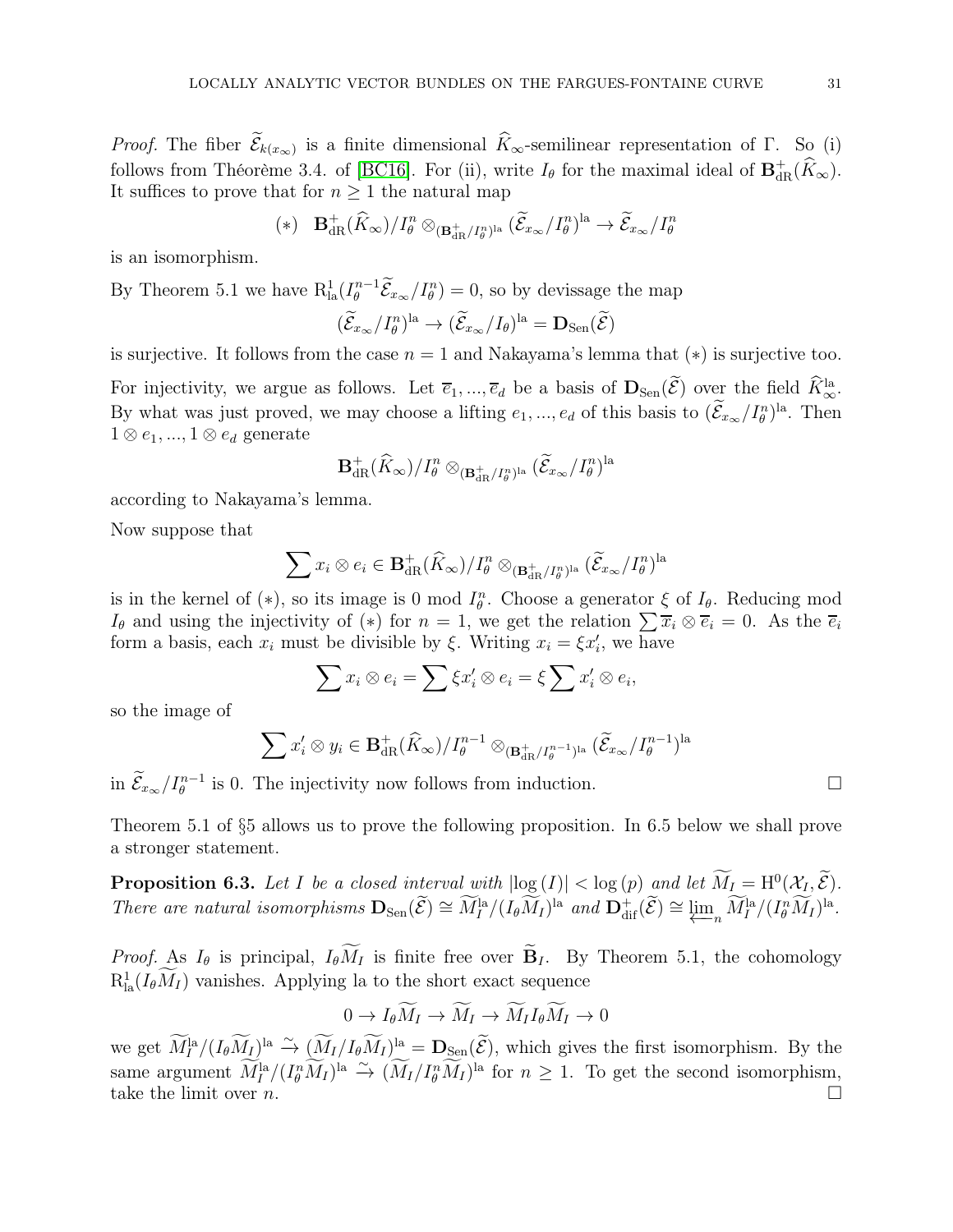<span id="page-31-0"></span>6.2. Descent to locally analytic vectors. In this subsection we will give a proof of Theorem 6.1.

We start with the following key proposition, which builds upon all of the work done in §4, §5 and the previous subsections of §6.

**Proposition 6.4.** Let  $I = [r, (p-1)p^n]$  be an interval with  $n \ge 1$  and  $|\log(I)| < \log(p)$ . Then the natural map

$$
(*) \quad \widetilde{\mathbf{B}}_I \otimes_{\widetilde{\mathbf{B}}_I^{\text{la}}} \widetilde{M}_I^{\text{la}} \to \widetilde{M}_I
$$

is an isomorphism.

Proof. First let us explain how to reduce to the cyclotomic case. After an unramified twist, which causes no obstructions to descent, we may assume  $K_{\text{cyc}} \subset K_{\infty}$ . We then have  $M_I \cong$  $\widetilde{\mathbf{B}}_I \otimes_{\widetilde{\mathbf{B}}_{I,\text{cyc}}} \widetilde{M}_{I,\text{cyc}}$ , and if the conclusion of the proposition holds for the cyclotomic case, we have

$$
\widetilde{M}_I \cong {\widetilde{\bf{B}}}_I \otimes_{{\widetilde{\bf{B}}}_{I,\rm cyc}^{\rm la}} \widetilde{M}_{I,\rm cyc}^{\rm la}.
$$

This shows that  $\widetilde{M}_I$  has a basis of locally analytic vectors and by Proposition 2.1 the map (∗) is an isomorphism.

It remains to establish the proposition in the cyclotomic case where  $\mathbf{B}_I = \mathbf{B}_{I,\text{cyc}}$ . By Proposition 4.1,  $\mathbf{B}_{I,\text{cyc}}$  is flat as a  $\mathbf{B}_{I,\text{cyc}}^{\text{la}}$ -module. Since  $M_{I,\text{cyc}}^{\text{la}}$  is torsionfree as a  $\mathbf{B}_{I,\text{cyc}}^{\text{la}}$ -module, it follows from [\[Sta,](#page-44-3) 15.22.4] that  $B_{I,\text{cyc}} \otimes_{\tilde{B}_{I,\text{cyc}}^{la}} M_{I,\text{cyc}}^{la}$  is also torsionfree. By Theorem 6.2, the completion at  $I_{\theta} \subset \widetilde{\mathbf{B}}_{I,\text{cyc}}$  of  $(*)$  is nothing but the map

$$
{\bf B}_{{\rm dR}}^+\otimes_{{\bf B}_{{\rm dR}}^{+, {\rm pa}}} {\bf D}_{{\rm dif}}^+(\widetilde{\mathcal{E}})\to \widetilde{\mathcal{E}}^{\wedge,+}_{x_\infty},
$$

so by Proposition 6.3, the map (∗) is an isomorphism at least after taking this completion. As  $B_{I,\text{cyc}}$  is a PID, it follows that (\*) is injective with cokernel supported at finitely many maximal ideals. These maximal ideals correspond to a finite set of points on  $\mathcal{X}$ , and this set must form a finite orbit under the action of Γ. But by 10.1.1 of [\[FF18\]](#page-43-12), the only point with finite orbit under the Γ-action is  $x_{\infty}$ ! Thus the cokernel of (\*) is supported at  $I_{\theta}$ . But then it must be 0, as we have just shown the completion at  $I_{\theta}$  is an isomorphism. it must be 0, as we have just shown the completion at  $I_{\theta}$  is an isomorphism.

*Proof of Theorem 6.1.* Let U be an open subaffinoid of  $\mathcal{X}_I$  for  $I = [r,(p-1)p^n]$ . Then we claim that the natural map

$$
\mathcal{O}_{\mathcal{X}}\left(U\right) \otimes_{\mathcal{O}_{\mathcal{X}}^{\text{la}}\left(U\right)} \text{H}^{0}\left(U,\widetilde{\mathcal{E}}^{\text{la}}\right) \to \text{H}^{0}\left(U,\widetilde{\mathcal{E}}\right)
$$

is an isomorphism. Indeed, we have

$$
\mathrm{H}^{0}(U,\widetilde{\mathcal{E}})\cong \mathcal{O}_{\mathcal{X}}(U)\otimes_{\widetilde{\mathbf{B}}_{I,\mathrm{cyc}}}\widetilde{M}_{I,\mathrm{cyc}}\cong \mathcal{O}_{\mathcal{X}}(U)\otimes_{\widetilde{\mathbf{B}}_{I,\mathrm{cyc}}^{\mathrm{la}}}\widetilde{M}_{I,\mathrm{cyc}}^{\mathrm{la}}.
$$

Thus  $H^0(U, \mathcal{E})$  has a basis of locally analytic elements. By Proposition 2.1, we have an isomorphism

$$
\mathcal{O}_{\mathcal{X}}(U) \otimes_{\mathcal{O}_{\mathcal{X}}(U)^{\text{la}}} \mathrm{H}^{0}(U, \widetilde{\mathcal{E}})^{\text{la}} \to \mathrm{H}^{0}(U, \widetilde{\mathcal{E}}),
$$

from which the claim follows.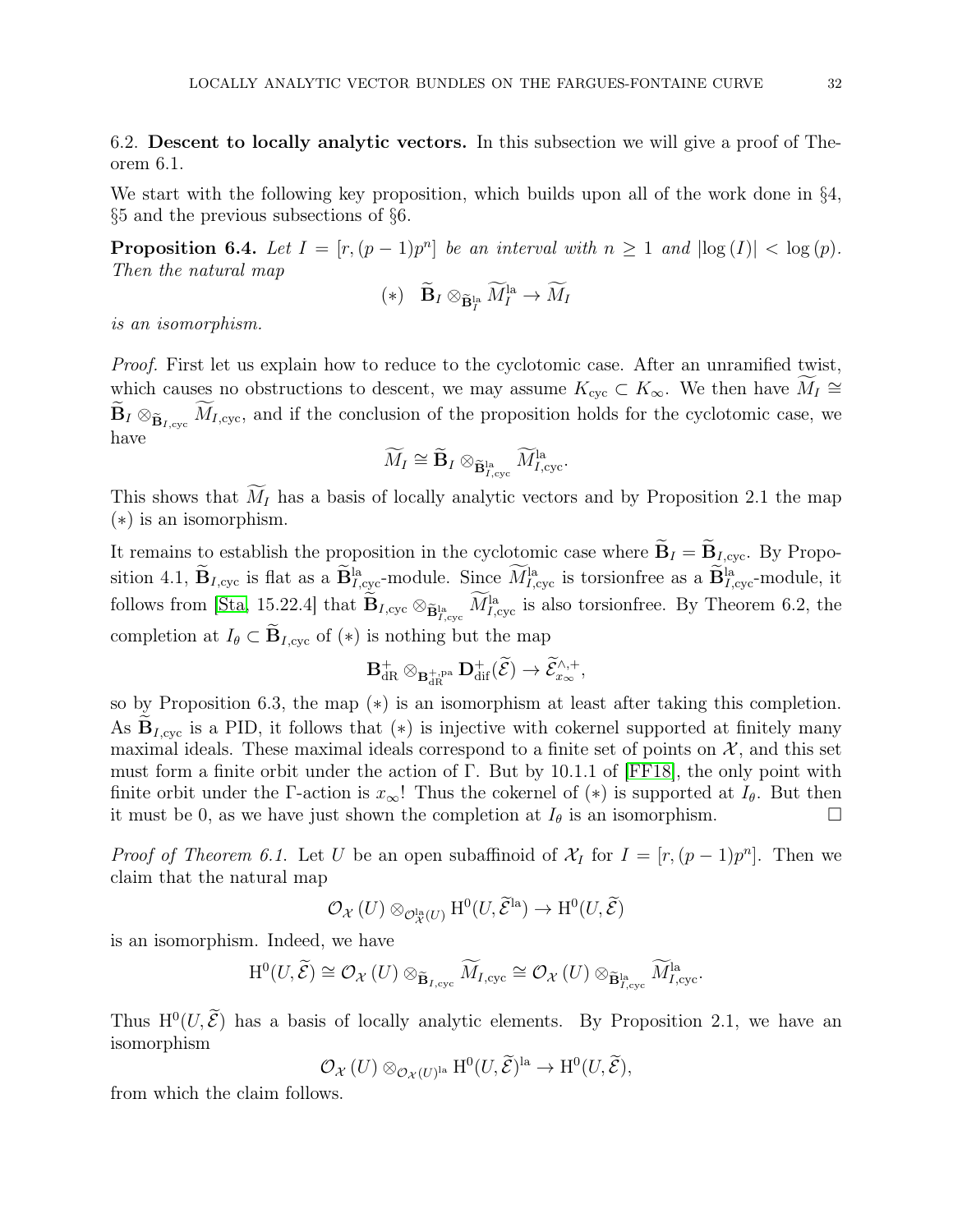Now let  $(\mathcal{O}_{\mathcal{X}} \otimes_{\mathcal{O}_{\mathcal{X}}^{\text{la}}} \mathcal{E}^{\text{la}})^{\circ}$  be the presheaf on  $\mathcal{X}$  sending

$$
U\mapsto \mathcal{O}_{\mathcal{X}}\left(U\right)\otimes_{\mathcal{O}^{\mathrm{la}}_{\mathcal{X}}\left(U\right)}\widetilde{\mathcal{E}}^{\mathrm{la}}\left(U\right).
$$

The  $\mathcal{X}_I$  for various I's of the form  $I = [r,(p-1)p^n]$  with  $|\log(I)| < \log(p)$  give a covering of  $\mathcal{X}$ , so the claim shows that the natural map

$$
(\mathcal{O}_{\mathcal{X}}\otimes_{\mathcal{O}_\mathcal{X}^{\mathrm{la}}}\widetilde{\mathcal{E}}^{\mathrm{la}})^\circ\to\widetilde{\mathcal{E}}
$$

is an isomorphism on stalks. Theorem 6.1 follows.  $\Box$ 

The proof just given essentially shows that  $\mathcal E$  is quasi-coherent. This leads to a simple interpertation of  $D_{\text{Sen}}$  and  $D_{\text{dif}}^{+}$  in terms of  $\mathcal{E}$  as follows. Given a locally analytic vector bundle define

$$
\mathbf{D}_{\text{Sen}}\left(\mathcal{E}\right)=\mathcal{E}_{k(x_{\infty})},
$$

the fiber of  $\mathcal E$  at  $x_{\infty}$ , and

$$
\mathbf{D}^+_{\text{dif}}(\mathcal{E}) = \widehat{\mathcal{E}}^+_{x_{\infty}},
$$

the completed stalk of E at  $x_{\infty}$ . These would not a priori be the same as  $D_{Sen}(\tilde{\mathcal{E}})$  and  $\mathbf{D}^{\dagger}_{\text{dif}}(\tilde{\mathcal{E}})$ , because quotients in general do not commute with locally analytic vectors, but they do in this case.

**Theorem 6.5.** Let  $\mathcal{E} = \mathcal{O}_{\mathcal{X}} \otimes_{\mathcal{O}_{\mathcal{X}}^{\text{la}}} \mathcal{E}$ . There are natural isomorphisms  $\mathbf{D}_{\text{Sen}}(\mathcal{E}) \cong \mathbf{D}_{\text{Sen}}(\mathcal{E})$  and  $\mathbf{D}_\mathrm{dif}^+(\widetilde{\mathcal{E}}) \cong \mathbf{D}_\mathrm{dif}^+(\mathcal{E}).$ 

*Proof.* For  $I = [r, (p-1)p^n]$  with  $|\log(I)| < \log(p)$  write  $M_I = H^0(\mathcal{X}_I, \mathcal{E})$ . For any sufficiently small U containing  $x_{\infty}$ , the proof just given shows that

$$
\mathrm{H}^{0}(U,\mathcal{E})\cong \mathcal{O}_{\mathcal{X}}(U)^{\mathrm{la}} \otimes_{\widetilde{\mathbf{B}}_{I}^{\mathrm{la}}} \widetilde{M}_{I}^{\mathrm{la}}.
$$

<span id="page-32-0"></span>It follows that the quotient  $\mathcal{E}_{x_\infty}/m_{x_\infty}^n \mathcal{E}_{x_\infty}$  of the stalk  $\mathcal{E}_{x_\infty}$  by the n'th power of the maximal idea  $m_{x_{\infty}} \subset \mathcal{O}_{\mathcal{X},x_{\infty}}^{\text{la}}$  is identified with the quotient  $\widetilde{M}_I^{\text{la}}/(I_{\theta}^n \widetilde{M}_I)^{\text{la}}$ . Now use Proposition 6.3.  $\Box$ 

# 7. THE COMPARISON WITH  $(\varphi, \Gamma)$ -MODULES

In this section, we give reminders on  $(\varphi, \Gamma)$ -modules and compare them to locally analytic vector bundles. We keep the notation from §6 and the assumption that  $K_{\text{cyc}}^{\eta} \subset K_{\infty}$  for some η.

<span id="page-32-1"></span>7.1. Galois representations and  $(\varphi, \Gamma)$ -modules. Recall the notations from §3 and let

$$
\widetilde{\mathbf{B}}_{\mathrm{rig}}^{\dagger}=\widetilde{\mathbf{B}}_{\mathrm{rig}}^{\dagger}(\widehat{K}_{\infty})=\varinjlim_{r} \mathrm{H}^{0}(\mathcal{Y}_{[r,\infty)},\mathcal{O}_{\mathcal{Y}})=\varinjlim_{r} \varprojlim_{s\geq r} \mathrm{H}^{0}(\mathcal{Y}_{[r,s]},\mathcal{O}_{\mathcal{Y}})
$$

be the extended Robba ring. The  $(\varphi, \Gamma)$ -actions on  $\mathcal{Y}$  induce actions on  $\mathbf{B}^{\dagger}_{\text{rig}}$ .

**Definition 7.1.** A  $(\varphi, \Gamma)$ -module over  $\mathbf{B}^{\dagger}_{\text{rig}}$  is a finite free  $\mathbf{B}^{\dagger}_{\text{rig}}$ -module with commuting semilinear  $(\varphi, \Gamma)$ -actions such that in some basis Mat  $(\varphi) \in GL_d(\mathbf{B}_{\text{rig}}^{\text{T}})$ .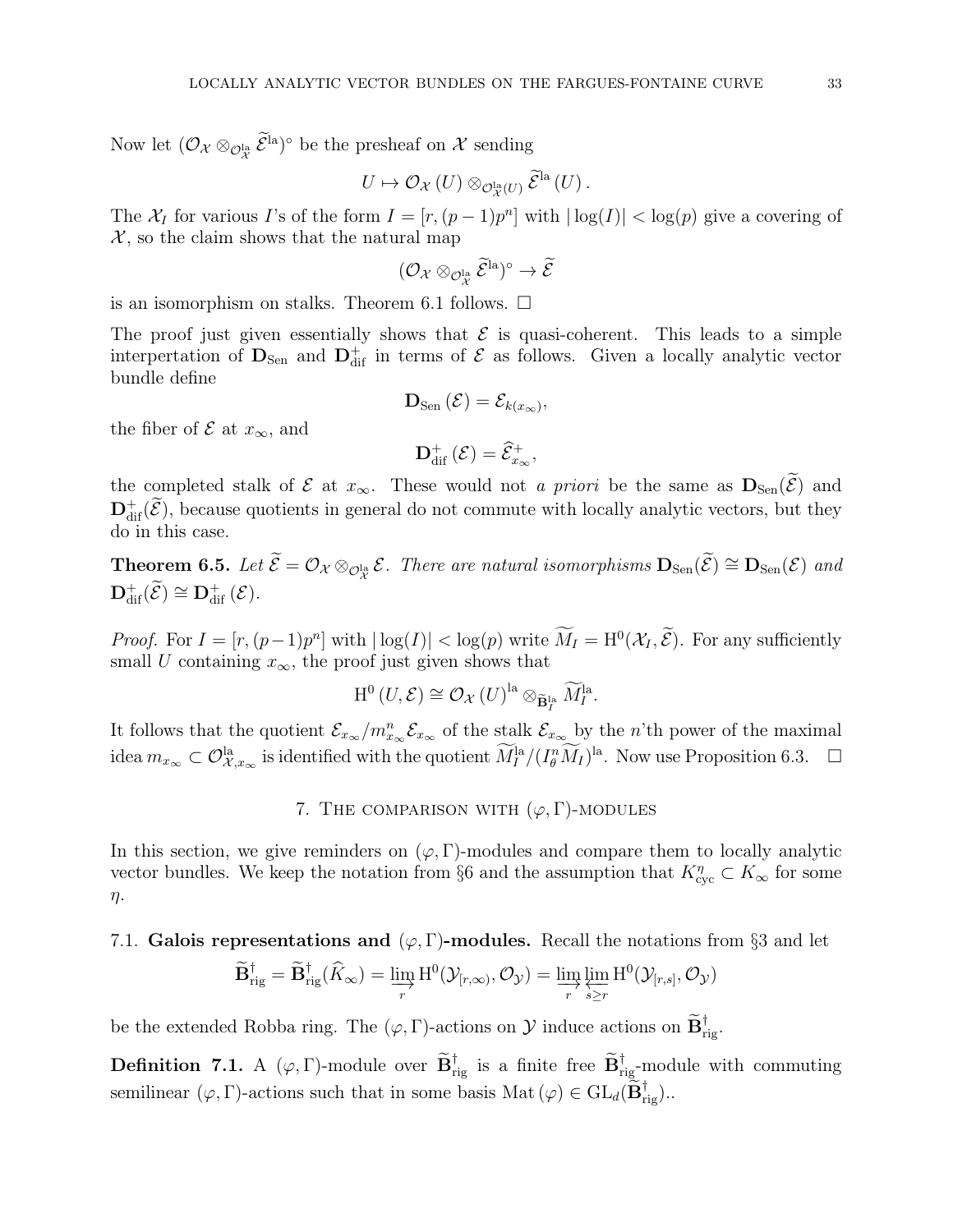We can compare these objects to  $(\varphi, \Gamma)$ -vector bundles using two functors. On the one hand, if M is a  $(\varphi, \Gamma)$ -vector bundle, then  $\overline{M}_{\text{rig}}^{\dagger} = \underline{\lim}_{\substack{\longrightarrow \\ \longrightarrow}} H^0(\mathcal{Y}_{[r,\infty)}, \mathcal{M})$  is a  $(\varphi, \Gamma)$ -module. Here, the nontrivial thing one needs to check is that  $M_{\text{rig}}^{\text{I}}$  is free, and this follows from  $B_{\text{rig}}^{\text{I}}$  being Bézout (Theorem 3.20 of [\[Ke04\]](#page-43-19)).

One the other hand, given a  $(\varphi, \Gamma)$ -module  $M_{\text{rig}}^{\dagger}$  we define a  $(\varphi, \Gamma)$ -vector bundle  $\text{FT}(M_{\text{rig}}^{\dagger})$  as follows. If  $M_{\text{rig}}^{\dagger}$  is a  $(\varphi, \Gamma)$ -module then for every  $r \gg 0$  we have a finite free  $B_{[r,\infty)}$ -semilinear Γ-representation  $\widetilde{M}_{[r,\infty)}$  together with isomorphisms

$$
\varphi^* \widetilde{\mathbf{B}}_{[r,\infty)} \otimes_{\widetilde{\mathbf{B}}_{[r/p,\infty)}} \widetilde{\mathrm{M}}_{[r/p,\infty)} \xrightarrow{\sim} \widetilde{\mathrm{M}}_{[r,\infty)}
$$

as well as identifications

$$
\widetilde{\mathbf{B}}_{\mathrm{rig}}^\dagger \otimes_{\widetilde{\mathbf{B}}_{[r,\infty)}} \widetilde{M}_{[r,\infty)} \xrightarrow{\sim} \widetilde{M}_{\mathrm{rig}}^\dagger.
$$

Using the isomorphisms  $\varphi : \mathbf{B}_{[r,\infty)} \xrightarrow{\sim} \mathbf{B}_{[r/p,\infty)}$  we can then uniquely extend this to all  $r > 0$ by inductivey defining  $\widetilde{M}_{[r/p^n,\infty)}$  through the isomorphisms

$$
\varphi^* \widetilde{\mathbf{B}}_{[r/p^{n-1},\infty)} \otimes_{\widetilde{\mathbf{B}}_{[r/p^n,\infty)}} \widetilde{\mathbf{M}}_{[r/p^n,\infty)} \xrightarrow{\sim} \widetilde{\mathbf{M}}_{[r/p^{n-1},\infty)}.
$$

Setting for every  $r > 0$ 

$$
\mathrm{H}^{0}(\mathcal{Y}_{[r,\infty)},\mathrm{FT}(\widetilde{\mathrm{M}}_{\mathrm{rig}}^{\dagger}))=\widetilde{\mathrm{M}}_{[r,\infty)},
$$

we obtain a  $(\varphi, \Gamma)$ -vector bundle  $\mathrm{FT}(\mathrm{M}^{\dagger}_{\mathrm{rig}})$ .

**Proposition 7.2.** The functors  $M \mapsto \varinjlim_{r} H^{0}(\mathcal{Y}_{[r,\infty)}, \mathcal{M})$  and FT induce an equivalence of categories categories

$$
\left\{(\varphi,\Gamma)\text{-vector bundles on }\mathcal{Y}_{(0,\infty)}\right\}\cong\left\{(\varphi,\Gamma)\text{-modules over }\widetilde{\mathbf{B}}_{\mathrm{rig}}^{\dagger}\right\}.
$$

Proof. This is well known. See for example the discussion after 13.4.3 in [\[SW20\]](#page-44-1). The treatment there is given in the situation where there is no Γ-action present, but the same  $\Box$  proof works in our setting.

The following theorem due to Fontaine and Kedlaya gives the relation of these objects with Galois representations. To formulate it, we need to introduce some terminology. Let  $y$  be the point of  $\mathcal Y$  corresponding to  $p = 0$ . A  $(\varphi, \Gamma)$ -module over over  $\mathbf{B}^{\dagger}_{\text{rig}}$  is called étale if it has a basis for which Mat  $(\varphi) \in GL_d(\mathcal{O}_{\mathcal{Y},y})$ . We also have the notion of a semistable slope 0 vector bundle on  $X$  - we refer the reader to [\[FF18\]](#page-43-12).

Theorem 7.3. The following categories are equivalent.

- 1. Finite dimensional  $\mathbf{Q}_p$ -representations of  $G_K$ .
- 2. Étale  $(\varphi, \Gamma)$ -modules over  $\mathbf{B}^{\dagger}_{\mathrm{rig}}$ .
- 3. Γ-vector bundles on  $X$  which are semistable of slope 0.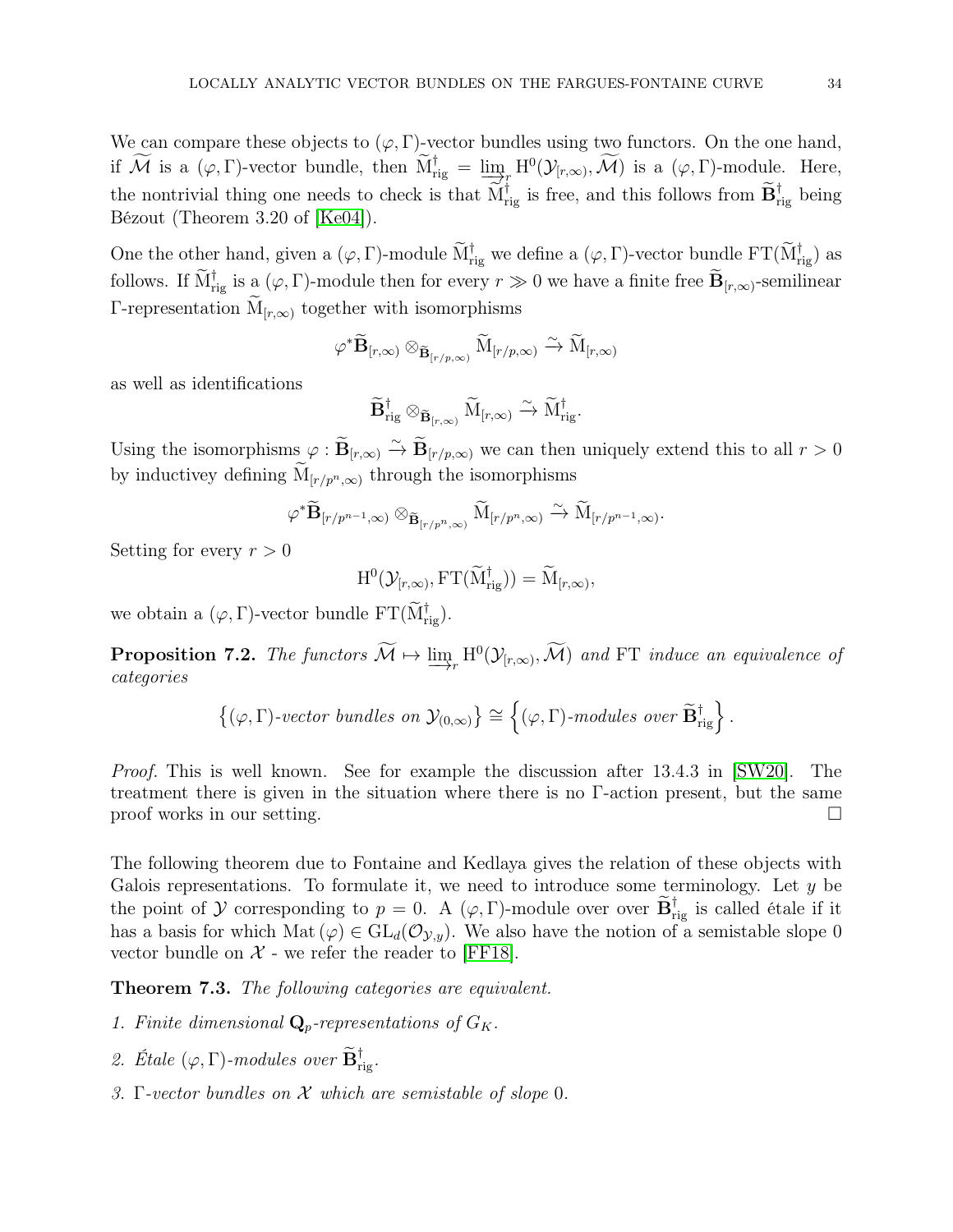*Proof.* The equivalence of 2 and 3 follows from the previous proposition and Proposition 3.3. The category in 1 is equivalent to  $(\varphi, \Gamma)$ -modules over  $\mathbf{B} = \mathcal{O}_{\mathcal{Y},y}[1/p]$ , where  $\mathcal{O}_{\mathcal{Y},y}$  is the p-adic completion of  $\mathcal{O}_{y,y}$ , by the theorem of Fontaine [\[Fo90\]](#page-43-20). Next, by a relatively elementary argument, this category is equivalent to the category of  $(\varphi, \Gamma)$ -modules over  $\mathbf{B}^{\dagger}$ , see for example Theorem 2.4.5 of [\[Ke15\]](#page-43-21) or Theorem 4.3 of [\[dSP19\]](#page-43-22). Finally, one can replace  $\mathbf{B}^{\dagger}$  by  $\mathbf{B}_{\text{rig}}^{\dagger}$  by Proposition 5.11 and Corollary 5.12 of [\[Ke04\]](#page-43-19). See also Proposition 11.2.24 of  $[FF18]$ .  $\Box$ 

<span id="page-34-0"></span>7.2. The comparison with locally analytic vector bundles. Let  $\widetilde{\mathbf{B}}_{\text{rig}}^{\dagger, \text{pa}}$  be the subring of pro-analytic vectors in  $\mathbf{B}^{\dagger}_{\text{rig}}$  for the action of  $\Gamma$ . We have a corresponding version of  $(\varphi, \Gamma)$ modules.

**Definition 7.4.** A  $(\varphi, \Gamma)$ -module  $M_{rig}^{\dagger}$  over  $\widetilde{\mathbf{B}}_{rig}^{\dagger,pa}$  is a finite free  $\widetilde{\mathbf{B}}_{rig}^{\dagger,pa}$ -module with commuting  $\operatorname{semilinear}(\varphi, \Gamma)$ -actions such that in some basis  $\operatorname{Mat}(\varphi) \in \operatorname{GL}_d(\widetilde{\mathbf{B}}_{\operatorname{rig}}^{\dagger,\operatorname{pa}})$ . It is étale if  $\widetilde{\mathbf{B}}_{\operatorname{rig}}^{\dagger} \otimes_{\widetilde{\mathbf{B}}_{\operatorname{rig}}^{\dagger,\operatorname{pa}}}$  $M_{\text{rig}}^{\dagger}$  is so.

The following theorem explains the relationship between  $(\varphi, \Gamma)$ -modules and locally analytic vector bundles.

**Theorem 7.5.** The following categories are all equivalent.

- 1.  $(\varphi, \Gamma)$ -modules over  $\mathbf{B}^{\dagger}_{\text{rig}}$ .
- 2.  $(\varphi, \Gamma)$ -modules over  $\widetilde{\mathbf{B}}_{\mathrm{rig}}^{\dagger, \mathrm{pa}}$ .
- 3.  $(\varphi, \Gamma)$ -vector bundles over  $\mathcal{Y}_{(0,\infty)}$ .
- 4. Locally analytic  $\varphi$ -vector bundles on  $\mathcal{Y}_{(0,\infty)}$ .
- 5. Γ-vector bundles on  $X$ .
- 6. Locally analytic vector bundles on  $\mathcal{X}$ .

*Proof.* The equivalences  $1 \Leftrightarrow 3 \Leftrightarrow 5$  are Proposition 7.2 and Proposition 3.3.  $4 \Leftrightarrow 6$  is similar to Proposition 3.3. The proof of  $5 \Leftrightarrow 6$  was given in Theorem 6.1, and  $3 \Leftrightarrow 4$  can be proved in a similar way. It remains to give an equivalence between 2 and 4. The Frobenius trick functor of §7.1 induces a functor

FT :  $\{(\varphi, \Gamma)$ -modules over  $\widetilde{\mathbf{B}}_{\text{rig}}^{\dagger, \text{pa}}\} \rightarrow \{\text{Locally analytic } \varphi\text{-vector bundles on } \mathcal{Y}_{(0,\infty)}\}.$ 

In the other direction we map a locally analytic  $\varphi$ -vector bundle M to  $\mathcal{M}_{\text{rig}}^{\dagger} = \varinjlim_r H^0(\mathcal{Y}_{[r,\infty)}, \mathcal{M})$ .<br>It is easy to check from the definitions these two are inverses to each other once we know It is easy to check from the definitions these two are inverses to each other once we know that  $M \mapsto M_{\text{rig}}^{\dagger}$  is valued in the correct category. So it remains to prove the following.

**Claim.**  $\mathcal{M}_{\text{rig}}^{\dagger}$  is  $(\varphi, \Gamma)$ -module over  $\widetilde{\mathbf{B}}_{\text{rig}}^{\dagger, \text{pa}}$ .

*Proof of the claim.* We only need to explain why  $\mathcal{M}_{\text{rig}}^{\dagger}$  is a free  $\widetilde{\mathbf{B}}_{\text{rig}}^{\dagger,pa}$ -module. Since we can always descend along unramified extensions, we may assume  $K_{\text{cyc}} \subset K_{\infty}$ . Then  $\mathcal{M}$  and  $\mathcal{M}^{\text{T}}_{\text{rig}}$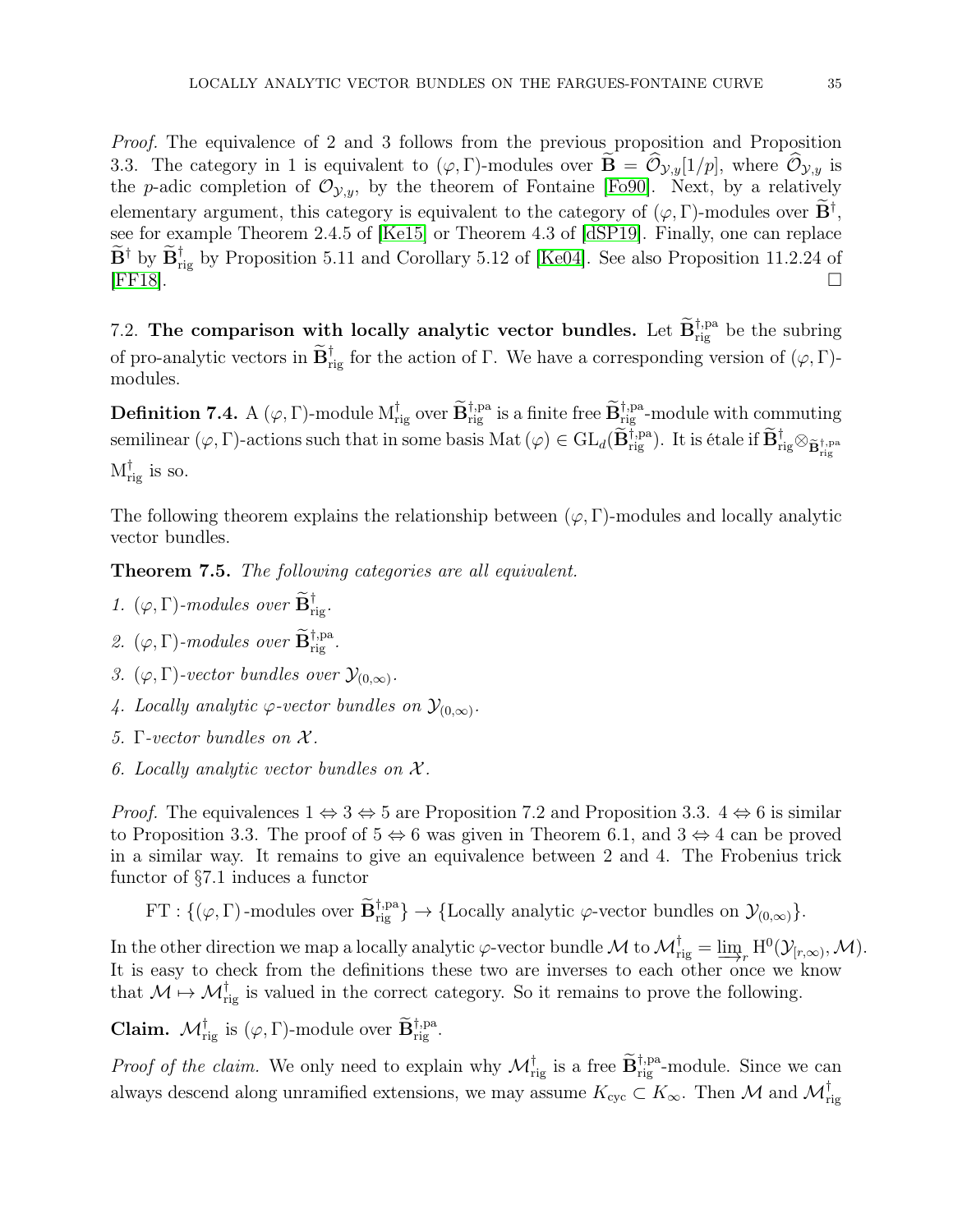are both base changed from their cyclotomic counterparts  $\mathcal{M}^{\text{Gal}(K_{\infty}/K_{\text{cyc}})}$  and  $\mathcal{M}^{\dagger,\text{Gal}(K_{\infty}/K_{\text{cyc}})}_{\text{rig}},$ so we reduce to the cyclotomic case.

To deal with this case, recall the rings  $B_{I,\text{cyc}}$  from §4. The (cyclotomic) Robba ring is defined as

$$
{\bf B}_{\mathrm{rig,cyc}}^\dagger = \varinjlim_r \varprojlim_{s \geq r} {\bf B}_{[r,s],\mathrm{cyc}}.
$$

The maps  $\mathbf{B}_{[r,s],\text{cyc}} \to \mathbf{B}_{I,\text{cyc}}$  of §4 induce an embedding  $\mathbf{B}_{\text{rig,cyc}}^{\dagger} \to \mathbf{B}_{\text{rig,cyc}}^{\dagger} = \mathbf{B}_{\text{rig}}^{\dagger}(K_{\text{cyc}})$ . By Theorem B of [\[Be13\]](#page-43-11) we have

$$
\widetilde{\mathbf{B}}_{\mathrm{rig}}^{\dagger,\mathrm{pa}}=\bigcup_{n\geq 0}\varphi^{-n}(\mathbf{B}_{\mathrm{rig,cyc}}^{\dagger}),
$$

and since each  $\varphi^{-n}(\mathbf{B}^{\dagger}_{\text{rig,cyc}})$  is a Bézout domain, the conclusion follows.

In particular, we recover decompletion result entirely phrased in terms of  $(\varphi, \Gamma)$ -modules:

$$
\{(\varphi, \Gamma) \text{-modules over } \widetilde{\mathbf{B}}_{\text{rig}}^{\dagger} \} \cong \{(\varphi, \Gamma) \text{-modules over } \widetilde{\mathbf{B}}_{\text{rig}}^{\dagger, \text{pa}} \}.
$$

This result recovers the decompletion theorem of Cherbonnier-Colmez [\[CC98\]](#page-43-3) and Kedlaya [\[Ke04\]](#page-43-19).

**Theorem 7.6.** If  $K_{\infty} = K_{\text{cyc}}$ , base extension induces an equivalence of categories

$$
\{(\varphi,\Gamma)\text{-modules over } \mathbf{B}_{\mathrm{rig,cyc}}^{\dagger}\} \cong \{(\varphi,\Gamma)\text{-modules over } \mathbf{B}_{\mathrm{rig,cyc}}^{\dagger}\}.
$$

*Proof.* If M is a  $(\varphi, \Gamma)$ -module over  $\widetilde{\mathbf{B}}_{\text{rig,cyc}}^{\dagger, \text{pa}} = \bigcup_n \varphi^{-n}(\mathbf{B}_{\text{rig,cyc}}^{\dagger})$  then there exists  $n \gg 0$  such that M is defined over  $\varphi^{-n}(\mathbf{B}^{\dagger}_{\text{rig,cyc}})$ . If  $e_1, ..., e_d$  is a basis of M then  $\varphi^{n}(e_1), ..., \varphi^{n}(e_d)$  is a basis defined over  $B^{\dagger}_{\text{rig,cyc}}$ . Therefore the category of  $(\varphi, \Gamma)$ -modules over  $B^{\dagger}_{\text{rig,cyc}}$  is equivalent to the category of  $(\varphi, \Gamma)$ -modules over  $\widetilde{\mathbf{B}}_{\text{rig,cyc}}^{\dagger, \text{pa}}$ . But this latter category is equivalent to  $(\varphi, \Gamma)$ -modules over  $\widetilde{\mathbf{B}}_{\mathrm{rig, cyc}}^{\dagger}$  by the previous theorem.

### <span id="page-35-1"></span><span id="page-35-0"></span>8. LOCALLY ANALYTIC VECTOR BUNDLES AND  $p$ -ADIC DIFFERENTIAL EQUATIONS

8.1. Modifications of locally analytic vector bundles. We first introduce the following category. It is the locally analytic version of Berger's category of B-pairs, see [\[Be08A\]](#page-43-16).

**Definition 8.1.** A locally analytic pair is a pair  $W = (W_e, W_{dR}^+)$  where  $W_e$  is a locally free  $\mathcal{O}_{\mathcal{X}\text{-}\{\infty\}}^{\text{la}} = \mathcal{O}_{\mathcal{X}}^{\text{la}}|_{\mathcal{X}\text{-}\{\infty\}}$ -module with a semilinear  $\Gamma$ -action and  $W_{\text{dR}}^{+} \subset \mathbf{B}_{\text{dR}}^{\text{pa}} \otimes_{\mathcal{O}_{\mathcal{X}\text{-}\{\infty\}}^{\text{la}}}\mathcal{W}_{e}$  is a  $\Gamma$ -stable  $\mathbf{B}_{\text{dR}}^{+,pa}$ -lattice.

Proposition 8.2. The functor from locally analytic vector bundles to locally analytic pairs mapping  $\mathcal E$  to  $(\mathcal E|_{\mathcal X\text{-}\{\infty\}},\mathbf{D}_\text{dif}^+(\mathcal E))$  is an equivalence of categories.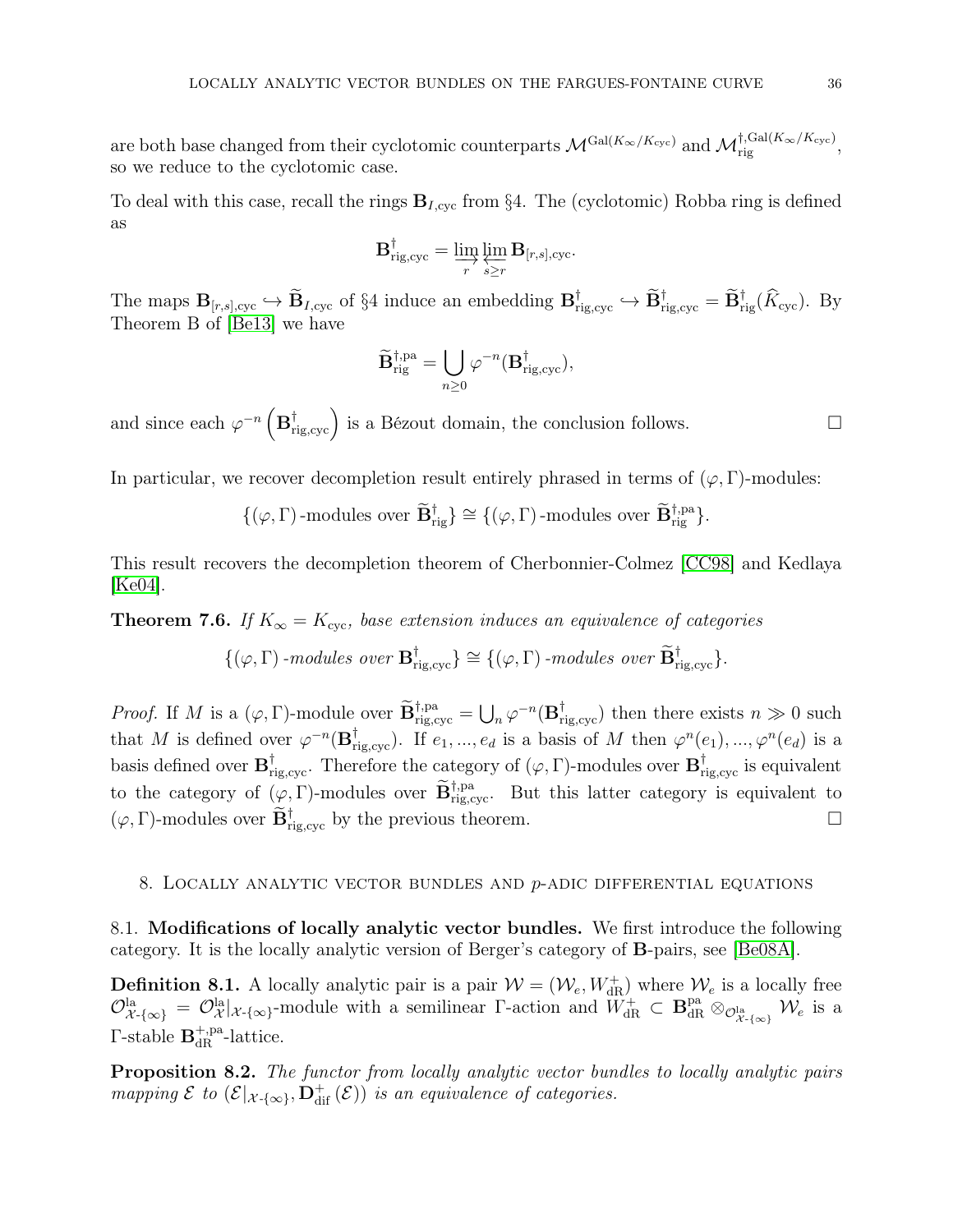*Proof.* There is an obvious functor from the category of locally analytic pairs to the category of B-pairs. This leads to a commutative diagram



The left vertical arrow is an equivalence by Theorem 6.1. The lower horizontal arrow is also an equivalence, as explained in §10.1.2 of [\[FF18\]](#page-43-12). It follows that the functor from locally analytic pairs to B-pairs is essentially surjective. It is also fully faithful by Proposition 2.1. By commutativity of the diagram, the upper horizontal arrow is an equivalence.  $\Box$ 

**Definition 8.3.** Given two locally analytic vector bundles  $\mathcal{E}_1$  and  $\mathcal{E}_2$  we say that  $\mathcal{E}_2$  is a modification of  $\mathcal{E}_1$  if  $\mathcal{E}_1|_{\mathcal{X}\text{-}\{\infty\}} \cong \mathcal{E}_2|_{\mathcal{X}\text{-}\{\infty\}}$ .

Any Γ-stable  $\mathbf{B}_{\text{dR}}^{+,p\text{a}}$ -lattice  $N \subset \mathbf{D}_{\text{dif}}(\mathcal{E})$  defines a modification of  $\mathcal E$  by taking the pair  $\bigl(\mathcal E|_{\mathcal X\text{-}\{\infty\}},N\bigr).$ 

Remark 8.4. We could have also defined this notion of modification in terms of usual **B**-pairs. Our choice of presentation is meant to illustrate that one can speak of modifications without leaving the locally analytic realm.

<span id="page-36-0"></span>8.2. de Rham and  $C_p$ -admissible locally analytic vector bundles. Let  $\mathcal E$  be a locally analytic vector bundle. We say that

• 
$$
\mathcal{E}
$$
 is  $C_p$ -admissible if  $\dim_K \mathcal{E}_{x_\infty}^{\Gamma=1} = \text{rank}(\mathcal{E}).$ 

•  $\mathscr E$  is de Rham if  $\mathbf{D}_{\mathrm{dR}}(\mathcal E) := \dim_K \widehat{\mathcal E}_{x_\infty}^{\Gamma=1} = \mathrm{rank}(\mathcal E).$ 

If V is a p-adic representation and  $\mathcal{E} = \mathcal{E}(V)^{la}$  then  $\mathcal{E}_{x_{\infty}}^{\Gamma=1} = (\mathbf{C}_p \otimes V)^{G_K}$  and  $\mathbf{D}_{dR}(\mathcal{E}) =$  $\mathbf{D}_{dR}(V)$ , so this extends the usual definitions.

In what follows, note that  $D_{dR}(\mathcal{E})$  has a natural filtration induced from the  $I_{\theta}$  filtration on  $\widehat{\mathcal E}_{x_\infty}.$ 

# **Definition 8.5.** Suppose  $\mathcal{E}$  is de Rham.

1.  $\mathcal{N}_{dR}(\mathcal{E})$  is the modification of  $\mathcal{E}$  given by the lattice  $\mathbf{D}_{dR}(\mathcal{E}) \otimes_K \mathbf{B}_{dR}^{+,pa} \subset \mathbf{D}_{dif}(\mathcal{E})$ . It is  $C_p$ -admissible.

<span id="page-36-1"></span>2.  $\mathcal{M}_{dR}(\mathcal{E})$  is the locally analytic  $\varphi$ -vector bundle corresponding to  $\mathcal{N}_{dR}(\mathcal{E})$ .

8.3. The surfaces  $\mathcal{Y}_{\text{log},L}$  and  $\mathcal{X}_{\text{log},L}$ . In §10.3 of [\[FF18\]](#page-43-12), Fargues and Fontaine define a scheme  $X_{\text{log}}$ . It is a line bundle over the schematic Fargues-Fontaine curve  $X_{\text{FF}} = X_{\text{FF}}(\mathbf{C}_p)$ with a natural projection  $\pi: X_{\text{log}} \to X$ ; further, it has a  $G_K$ -action and  $\pi$  is  $G_K$ -equivariant.

We let  $\mathcal{X}_{\text{log}}$  be the analytification of  $X_{\text{log}}$ . If L is a finite extension of K, we set

$$
\mathcal{X}_{\log,L} := \mathcal{X}_{\log}/\text{Gal}(\overline{K}/L_{\infty}).
$$

Similarly, write  $\mathcal{Y}_{\text{log}} = \mathcal{Y}_{(0,\infty)} \times_{\mathcal{X}} \mathcal{X}_{\text{log}}$  and  $\mathcal{Y}_{\text{log},L} = \mathcal{Y}_{\text{log}}/\text{Gal}(\overline{K}/L_{\infty})$ ; then  $\mathcal{Y}_{\text{log},L}/\varphi = \mathcal{X}_{\text{log},L}$ . These spaces have an action of  $Gal(L_{\infty}/L)$ , an open subgroup of  $\Gamma$ .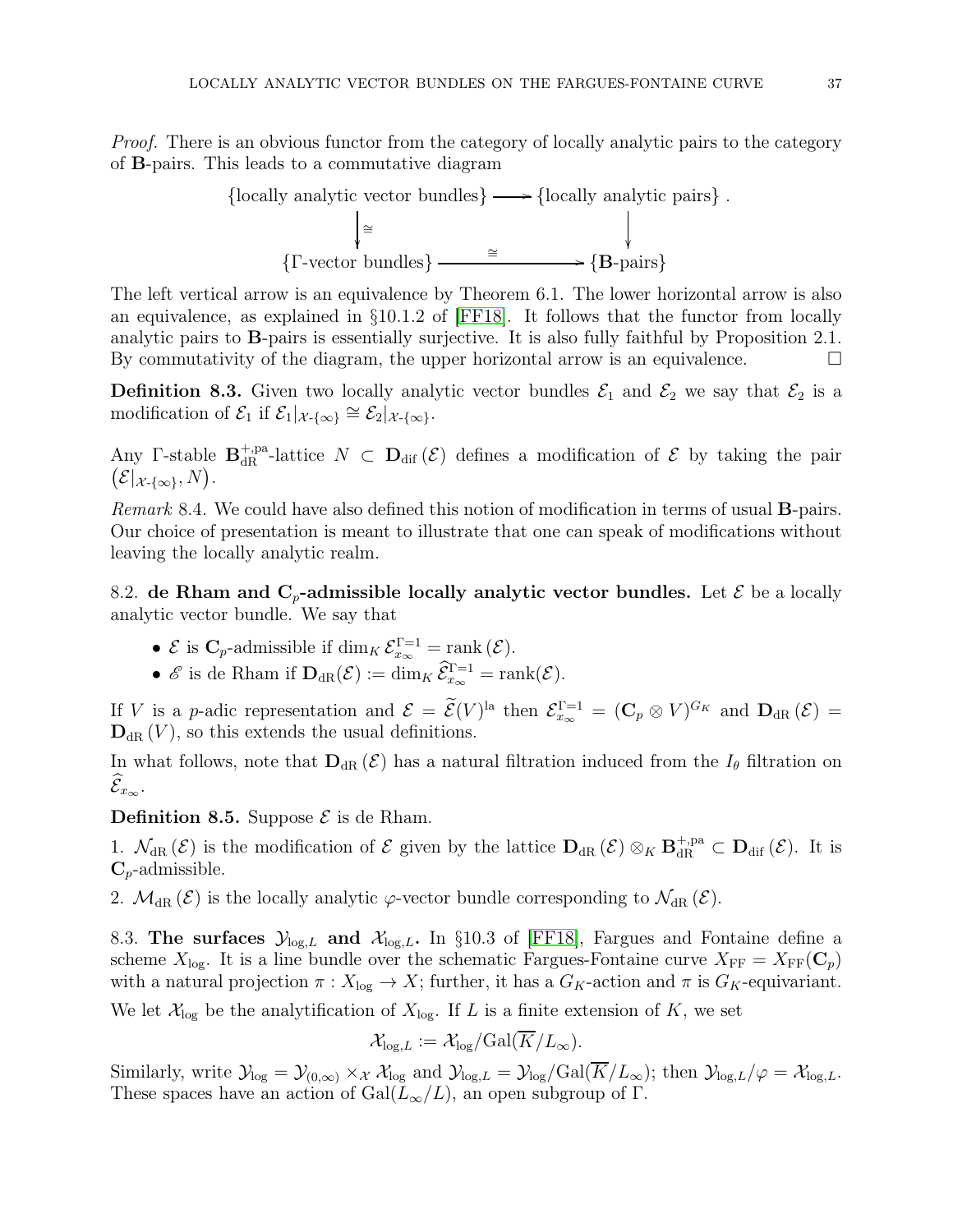Write  $p_L$  (resp.  $p_{\log,L}$ ) for the projection maps  $\mathcal{Y}_L \to \mathcal{Y}$  or  $\mathcal{X}_L \to \mathcal{X}$  (resp.  $\mathcal{Y}_{\log,L} \to \mathcal{Y}$ or  $\mathcal{X}_{\log,L} \to \mathcal{X}$ ). If  $I \subset (0,\infty)$  is closed interval, let  $\mathcal{Y}_{\log,L,I} = p_{\log,L}^{-1}(\mathcal{Y}_I)$  and similarly  $\mathcal{X}_{\log,L,I} = p_{\log,L}^{-1}(\mathcal{X}_I)$  for  $\mathcal X$  if  $I$  is sufficiently small.

Define

$$
\widetilde{\mathbf{B}}_{\log,L,I} = \mathrm{H}^0(\mathcal{Y}_{\log,L,I}, \mathcal{O}_{\mathcal{Y}_{\log,L}}).
$$

As explained in loc. cit., there is a natural  $G_K$ -equivariant morphism of sheaves

$$
d: \mathcal{O}_{X_{\log}} \to \Omega^1_{X_{\log}/X} \cong \pi^* \mathcal{O}_X(-1)
$$

which induces an  $\mathcal{O}_{\mathcal{X}}$ -linear morphism

$$
N:\mathcal{Y}_{\text{log}}\to\mathcal{Y}_{\text{log}}\otimes\Omega^1_{\mathcal{Y}_{\text{log}}/\mathcal{Y}_{(0,\infty)}}.
$$

This then further induces an  $\mathbf{B}_{L,I}$ -linear differential operator  $N : \mathbf{B}_{\log,L,I} \to \mathbf{B}_{\log,L,I}$ . If  $T \in \widetilde{\mathbf{B}}_{\log,L,I}$  is such that  $N(T) = 1$  then  $\mathbf{B}_{\log,L,I} = \mathbf{B}_{L,I}[T]$  and  $N = d/dT$ . Such a T exists: if  $\varpi$  is any nonunit  $\varpi \in \widetilde{L}_{\infty}^{\times}$  and  $\varpi^{\flat} = (\varpi, \varpi^{1/p}, \ldots)$ , take  $T = \log[\varpi^{\flat}].$ 

**Lemma 8.6.** There exists  $T \in \mathbf{B}^{\text{la}}_{\log,L,I}$  with  $N(T) = 1$ . Consequently,  $\mathbf{B}^{\text{la}}_{\log,L,I} = \mathbf{B}^{\text{la}}_{L,I}[T]$ .

*Proof.* The second claim follows from the first using Proposition 2.1. To find such an element T, consider the exact sequence

$$
0 \to \widetilde{{\mathbf B}}_{L,I} \to \widetilde{{\mathbf B}}_{\log,L,I}^{N^{2=0}} \overset{N}{\to} \widetilde{{\mathbf B}}_{L,I} \to 0.
$$

After taking locally analytic vectors the sequence stays exact by Theorem 5.1. Thus the sequence

$$
0 \to \widetilde{\mathbf{B}}_{L,I}^{\mathrm{la}} \to \widetilde{\mathbf{B}}_{\mathrm{log},L,I}^{\mathrm{la},N^{2=0}} \overset{N}{\to} \widetilde{\mathbf{B}}_{L,I}^{\mathrm{la}} \to 0
$$

is exact. This means we can lift 1 to an element  $T \in \text{with } N(T) = 1$ , as required.

**Proposition 8.7.** Suppose  $\varphi^{\mathbf{Z}}(x_{\infty}) \cap \mathcal{Y}_{I} \neq \emptyset$ .

(i) If M is a finite extension of L contained in  $L_{\infty}$ , then  $\widetilde{\mathbf{B}}_{\text{log},L,I}^{\text{Gal}(L_{\infty}/M)}=M_0$  where  $M_0$  is the maximal unramified extension of  $\mathbf{Q}_p$  contained in M.

(ii) 
$$
\widetilde{\mathbf{B}}_{\text{log},L,I}^{\text{la,Lier}=0} = L'_0
$$
, the maximal unramified extension of  $\mathbf{Q}_p$  contained in  $L_{\infty}$ .

Proof. (i) follows from [\[FF18,](#page-43-12) 10.3.15] and (ii) follows from (i).

One way to construct de Rham locally analytic vector bundles is as follows. Write  $\mathrm{Mod}^{\mathrm{Fil},\varphi,N}_{\mathbf{Q}_p^{\mathrm{un}}} (G_K)$ for the category of finite dimensional vector spaces D over  $\mathbf{Q}_p^{\text{un}}$  together with a semilinear action of  $\varphi$ , a monodromy operator N with  $\varphi N = pN\varphi$ , a filtration on  $D \otimes_{\mathbf{Q}^{\text{un}}_{p}} K^{\text{un}}$  and a discrete action of  $G_K$  on D which respects the filtration. For example, if V is a potentially semistable representation then  $\mathbf{D}_{\mathrm{pst}}(V)$  is an object of  $\mathrm{Mod}_{\mathbf{Q}_p^{\mathrm{un}}}(G_K)$ .

There is a functor

$$
\mathcal{E}: \text{Mod}_{\mathbf{Q}_{p}^{\text{un}}}(G_{K}) \to \{\text{de Rham locally analytic vector bundles}\}
$$

$$
\Box
$$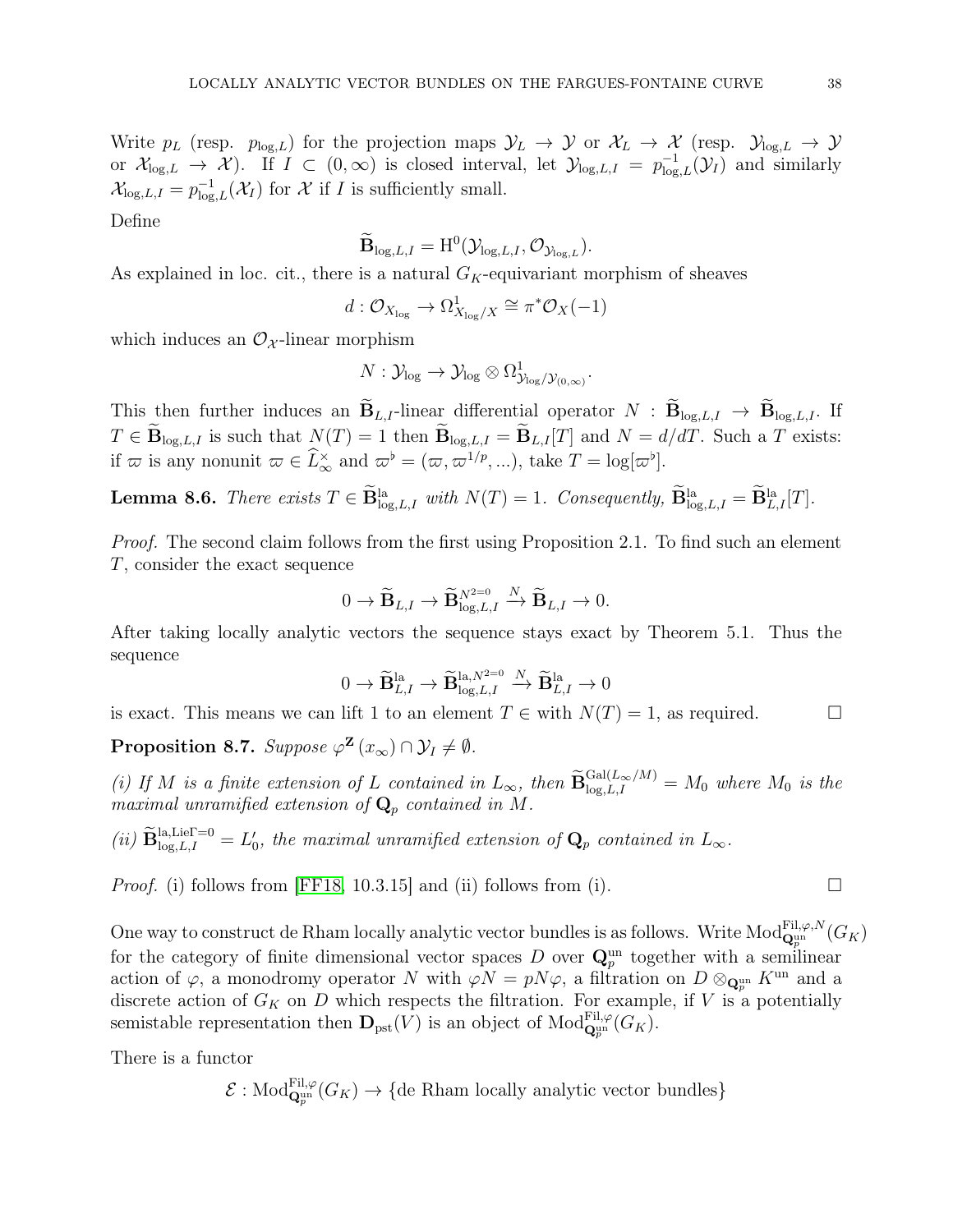defined as follows: given  $D \in \text{Mod}_{\mathbf{Q}_p^{\text{un}}}(G_K)$ , choose L such that D is defined over L, i.e.  $D = \mathbf{Q}_p^{\text{un}} \otimes_{L_0} D_0$ . Such an L exists because the action of  $G_K$  is discrete. Then  $\mathcal{E}(D)$  is defined to be the locally analytic vector bundle corresponding to the pair

$$
((\mathcal{O}_{\mathcal{Y}_{\log,L}-p_{\log,L}^{-1}(\infty)}^{\mathrm{la}}\otimes_{L_{0}}D)^{\varphi=1,N=0,\mathrm{Gal}(L_{\infty}/K_{\infty})},\mathrm{Fil}^{0}(\mathbf{B}_{\mathrm{dR}}^{H_{L},\mathrm{pa}}\otimes_{L_{0}}D_{0})^{\mathrm{Gal}(L_{\infty}/K_{\infty})}).
$$

It is de Rham because

$$
D \subset \mathbf{B}_{\mathrm{dR}}^{H_K, \mathrm{pa}} \otimes \mathrm{Fil}^0(\mathbf{B}_{\mathrm{dR}}^{H_L, \mathrm{pa}} \otimes_{L_0} D_0)^{\mathrm{Gal}(L_\infty/K_\infty)}
$$

is fixed by an open subgroup of  $\Gamma$ . If we choose any larger L we get the same pair, so the construction  $D \mapsto \mathcal{E}(D)$  is independent of the choice of L.

<span id="page-38-0"></span>8.4. Sheaves of smooth functions. In this subsection we introduce certain sheaves of functions on  $\mathcal{X}$ . All of these can be defined equally well for  $\mathcal{Y}_{(0,\infty)}$ .

**Definition 8.8.** We define the following sheaves of functions on  $\mathcal{X}$ .

(i) Smooth functions:  $\mathcal{O}_{\mathcal{X}}^{\text{sm}} = \mathcal{O}_{\mathcal{X}}^{\text{la,Lie}}$ <sup>1=0</sup>  $\chi^{\text{flat, Lie1 = 0}}$ .

- (ii) For  $[L:K] < \infty$ , L-smooth functions:  $\mathcal{O}_{\mathcal{X}}^{L\text{-sm}} = p_{L,*} (p_L^* \mathcal{O}_{\mathcal{X}}^{\text{la}})^{\text{Lie}\Gamma=0}$ .
- (iii) For  $[L:K] < \infty$ , L log-smooth functions:  $\mathcal{O}_{\mathcal{X}}^{L\text{-}\mathrm{lsm}} = p_{\log,L,*} (p_{\log,L}^* \mathcal{O}_{\mathcal{X}}^{\mathrm{la}})^{\mathrm{Lie}\Gamma=0}$ .
- (iv) Potentially smooth functions:  $\mathcal{O}_{\mathcal{X}}^{\text{psm}} = \underline{\lim}_{[L:K]<\infty} \mathcal{O}_{\mathcal{X}}^{L\text{-sm}}$ .
- (v) Potentially log-smooth functions:  $\mathcal{O}_{\mathcal{X}}^{\text{plsm}} = \underline{\lim}_{[L:K]<\infty} \mathcal{O}_{\mathcal{X}}^{L\text{-lsm}}.$

The following proposition has been essentially explained to us by Kedlaya.

**Proposition 8.9.** Let U be a connected open affinoid subset of  $\mathcal{X}$ .

(i) The sections of each of  $\mathcal{O}_\mathcal{X}^{\text{sm}}$ ,  $\mathcal{O}_\mathcal{X}^{L-\text{sm}}$  and  $\mathcal{O}_\mathcal{X}^{\text{psm}}$  $\mathcal{X}^{\text{psm}}$  at U is a field which injects (noncanonically) into  $\mathbf{C}_p$ .

(ii) If  $x_{\infty} \in U$  then there are canonical injections  $H^0(U, \mathcal{O}_{\mathcal{X}}^{\text{sm}}) \hookrightarrow K_{\infty}$ ,  $H^0(U, \mathcal{O}_{\mathcal{X}}^{L-\text{sm}}) \hookrightarrow L_{\infty}$ and  $\mathrm{H}^{0}(U, \mathcal{O}_{\mathcal{X}}^{\mathrm{psm}}) \hookrightarrow \overline{K}$ .  $\lambda$ 

(iii) If  $x_{\infty} \in U$  and  $U = \mathcal{X}_I$ , we have  $\mathrm{H}^0(\mathcal{X}_I, \mathcal{O}_{\mathcal{X}}^{\mathrm{sm}}) = K'_0$ ,  $\mathrm{H}^0(\mathcal{X}_I, \mathcal{O}_{\mathcal{X}}^{L-\mathrm{sm}}) = L'_0$  and  $\mathrm{H}^{0}(\mathcal{X}_I, \mathcal{O}^{\mathrm{psm}}_{\mathcal{X}}$  $\chi^{\text{psm}}$ ) =  $K_0^{\text{un}}$ .

(iv) We have  $\mathcal{O}_{\mathcal{X},x_\infty}^{\text{sm}} = K_\infty$ ,  $\mathcal{O}_{\mathcal{X},x_\infty}^{L-\text{sm}} = L_\infty$  and  $\mathcal{O}_{\mathcal{X},x_\infty}^{\text{psm}} = \overline{K}$ .

*Proof.* Each of the assertions (i)-(iv) for  $\mathcal{O}_\mathcal{X}^{\text{psm}}$  $\chi^{\text{psm}}$  follows from the corresponding assertion for  $\mathcal{O}_\mathcal{X}^{L\text{-sm}}$ . We shall give below arguments proving (i)-(iv) for  $\mathcal{O}_\mathcal{X}^{\text{sm}}$ ; the proofs for  $\mathcal{O}_\mathcal{X}^{L\text{-sm}}$  are the same once K is replaced by  $L$ .

After passing to an open subgroup of Γ, we may assume Γ stabilizes U. By Theorem 8.8 of [\[Ke16\]](#page-43-23), the ring  $\mathcal{O}_{\mathcal{X}}(U)$  is a Dedekind domain. Each rank 1 point x of U defines a maximal ideal of  $\mathcal{O}_{\mathcal{X}}(U)$ , so  $f \in \mathcal{O}_{\mathcal{X}}(U)$  can belong to only finitely many of these points. If  $f \in \mathcal{O}_{\mathcal{X}}(U)$ is killed by LieΓ then f is fixed by a finite subgroup of Γ, so these finitely many maximal ideals must form a finite orbit under the Γ-action. But the only rank 1 point with finite orbit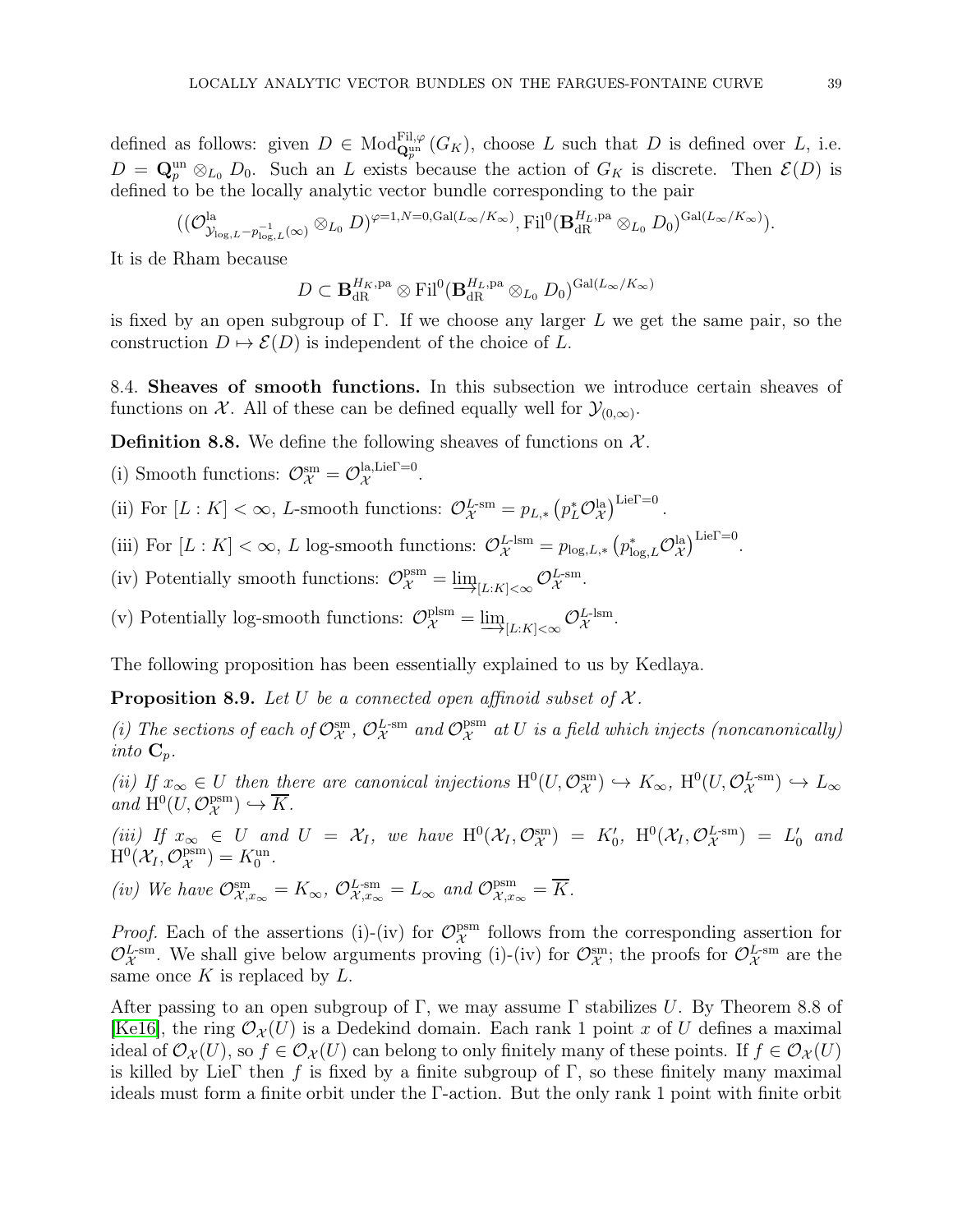is the point  $x_{\infty}$ , again by 10.1.1 of [\[FF18\]](#page-43-12). So every  $f \in \mathcal{O}_{\mathcal{X}}^{\rm sm}(U)$  either vanishes only at  $x_{\infty}$ or is invertible.

If  $x_{\infty} \notin U$ , this proves that  $\mathcal{O}_{\mathcal{X}}^{\text{sm}}(U)$  is a field. In particular, it injects into the residue field of each rank 1 point, and there is a dense subset of X with residue field a subfield of  $\mathbb{C}_p$ . This proves (i) in this case. On the other hand, if  $x_{\infty} \in U$  then there is a Γ-equivariant embedding of  $\mathcal{O}_{\mathcal{X}}^{\text{la}}(U)$  into  $\mathbf{B}^+_{\text{dR}}(\widehat{K}_{\infty})^{\text{la}}$  which gives an embedding of  $\mathcal{O}_{\mathcal{X}}^{\text{sm}}(U)$  into  $\mathbf{B}^+_{\text{dR}}(\widehat{K}_{\infty})^{\text{la},\text{Lie}^{\text{Te}}} = K_{\infty}$ . This simultaenously proves (i) and (ii) for  $\mathcal{O}_{\mathcal{X}}^{sm}$ .

Next, (iii) follows immediately from Proposition 8.7. For (iv), we have already shown that  $\mathcal{O}_{\mathcal{X},x\infty}^{\text{sm}}(U) \subset K_{\infty}$  for each U which contains  $x_{\infty}$ , so  $\mathcal{O}_{\mathcal{X},x\infty}^{\text{sm}} \subset K_{\infty}$ . To show the converse inclusion, use the henselian property of local rings of adic spaces [\[Mo19,](#page-43-24) III.6.3.7] to show first that  $K_{\infty} \subset \mathcal{O}_{\mathcal{X},x_{\infty}}$ . It then follows that  $K_{\infty} \subset \mathcal{O}_{\mathcal{X},x_{\infty}}^{sm}$ , which concludes the proof.  $\Box$ 

We raise a few questions to which we expect a positive answer but have not answered in this article.

Question 8.10. 1. We can show that  $\overline{K} \subset \mathcal{O}_{\mathcal{X}}^{\text{psm}}$  if x is any rank 1 point. Indeed, any untilt of  $\mathbf{C}_p^{\flat}$  is algebraically closed, and one can use this to show that the completed local rings  $\mathbf{B}_{\text{dl}}^{+}$  $_{\mathrm{dR},x}$ contain  $\overline{K}$ . This implies by the same argument that  $\overline{K} \subset \mathcal{O}_{\mathcal{X},x}$ . But every element of  $\overline{K}$  has finite degree over  $K_0$ , which is fixed by  $G_K$ . This implies that every  $x \in K$  is fixed by an open subgroup  $G_K$  so  $\overline{K} \subset \mathcal{O}_{\mathcal{X},x}^{\text{psm}}$ .

Is it true that  $\overline{K} = \mathcal{O}_{\mathcal{X},x}^{\text{psm}}$  for any rank 1 point  $x^{\circ}$ 

2. Is it true that for every connected open affinoid  $U \subset \mathcal{X}$ , the field  $\mathcal{O}_{\mathcal{X}}^{\text{psm}}(U)$  is a finite extension of  $K_0^{\text{un } 2}$  In particular, this would imply a positive answer to question 1.

3. Is it true that  $\mathcal{O}_{\mathcal{X}}^{L\text{-sm}} = \mathcal{O}_{\mathcal{X}}^{L\text{-ism}}$  (and hence  $\mathcal{O}_{\mathcal{X}}^{\text{psm}} = \mathcal{O}_{\mathcal{X}}^{\text{plsm}}$  $\mathcal{L}^{\text{plsm}}(U)$  *If*  $x_{\infty} \in U$  then  $\mathcal{O}_{\mathcal{X}}^{L\text{-sm}}(U) =$  $\mathcal{O}_\mathcal{X}^{L\text{-}\mathrm{lsm}}(U)$ . This can be seen by using the embedding into  $\mathbf{B}^+_{\mathrm{dR}}$  as in the proof of Proposition 8.7.

<span id="page-39-0"></span>8.5. The solution functor. In this subsection, we assume  $\mathcal E$  is a de Rham locally analytic vector bundle. Given L finite over K, we define the sheaves of solutions on  $\mathcal{X}$ :

1.  $\mathrm{Sol}_L(\mathcal{E}) := p_{L,\ast}(p_L^{\ast}\mathcal{N}_{\mathrm{dR}}(\mathcal{E}))^{\mathrm{Lie}\Gamma=0}$ , a module over  $\mathcal{O}_{\mathcal{X}}^{L\text{-sm}}$ ,

2.  $\text{Sol}_{\text{log},L}(\mathcal{E}) := p_{\log,L,*}(p_{\log,L}^*\mathcal{N}_{\text{dR}}(\mathcal{E}))^{\text{Lie}\Gamma=0}$ , a module over  $\mathcal{O}_{\mathcal{X}}^{L\text{-lsm}}$ ,

3. Sol $(\mathcal{E}) := \varinjlim_{[L:K] < \infty}$  Sol<sub>log, L</sub> $(\mathcal{E})$ , a module over  $\mathcal{O}_{\mathcal{X}}^{\text{plsm}}$ pism<br> $\mathcal{X}$ .

We have similar versions of these sheaves on  $\mathcal{Y}_{(0,\infty)}$ , denoted by  $\text{Sol}_*^{\varphi}(\mathcal{E})$  for  $* \in \{L, \{\log, L\}, \emptyset\}$ . Since the  $\varphi$  action on  $\mathcal{Y}_{\text{log},L}$  is Γ-equivariant, there are natural identifications  $\text{Sol}_*(\mathcal{E}) =$  $(\mathrm{Sol}_*^{\varphi}(\mathcal{E}))^{\varphi=1}$  and  $\mathrm{Sol}_*^{\varphi}(\mathcal{E}) \cong \mathcal{O}_{\mathcal{Y}_{(0,\infty)}}^{\bullet} \otimes_{\mathcal{O}_{\mathcal{X}}} \mathrm{Sol}_*(\mathcal{E})$  where  $(*, \bullet) = \{(L, L\text{-sm}), (\{\log, L\}, L\text{-lsm}), (\emptyset, \mathrm{plsm})\}.$ 

To make the link with  $\mathcal E$  clear, we shall need the following form of the p-adic monodromy theorem due to André [\[An02\]](#page-43-25), Kedlaya [\[Ke04\]](#page-43-19) and Mebkhout [\[Me02\]](#page-43-26).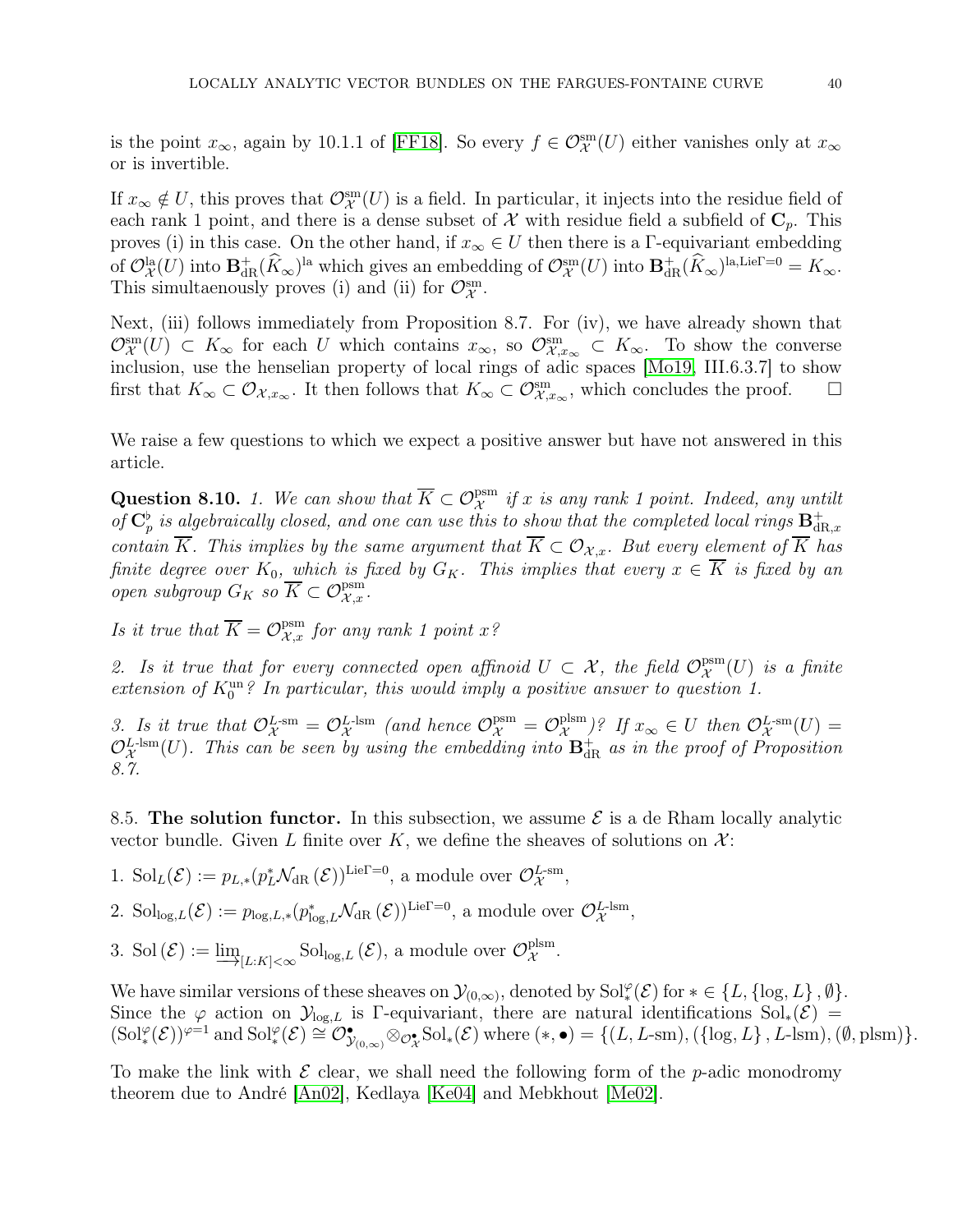**Proposition 8.11.** There exists a finite extension L over K such that if U is an open subset of  $\mathcal{Y}_{[r,\infty)}$  for some  $r \gg 0$  then the natural map

$$
\mathcal{O}_{\mathcal{Y}_{\log,L}}^{\mathrm{la}}(p_{\log,L}^{-1}U)\otimes_{\mathcal{O}_{\mathcal{Y}_{(0,\infty)}^{\mathrm{L,1sm}}}(U)}\mathrm{Sol}_{\log,L}^{\varphi}(\mathcal{E})(U)\rightarrow \mathcal{O}_{\mathcal{Y}_{\log,L}}^{\mathrm{la}}(p_{\log,L}^{-1}U)\otimes_{\mathcal{O}_{\mathcal{Y}_{(0,\infty)}^{\mathrm{la}}}(U)}\mathcal{M}_{\mathrm{dR}}(\mathcal{E})(U).
$$

is an isomorphism. Consequently, if  $U \subset \mathcal{X}_I$  for some I then

$$
\mathcal{O}_{\mathcal{X}_{\log,L}}^{\mathrm{la}}(p_{\log,L}^{-1}U) \otimes_{\mathcal{O}_{\mathcal{X}}^{L-\mathrm{lsm}}(U)} \mathrm{Sol}_{\log,L}(\mathcal{E})(U) \xrightarrow{\sim} \mathcal{O}_{\mathcal{X}_{\log,L}}^{\mathrm{la}}(p_{\log,L}^{-1}U) \otimes_{\mathcal{O}_{\mathcal{X}}^{\mathrm{la}}(U)} \mathcal{N}_{\mathrm{dR}}(\mathcal{E})(U).
$$

*Proof.* Let  $\mathbf{D}_{\text{rig}}^{\dagger}$  be the  $(\varphi, \Gamma)$ -module corresponding to  $\mathcal{M}_{\text{dR}}(\mathcal{E})$ . By the *p*-adic monodromy theorem, we know there is an isomorphism

$$
\widetilde{\mathbf{B}}_{\mathrm{log},L}^{\dagger,\mathrm{pa}}\otimes_{L_{0}'}(\widetilde{\mathbf{B}}_{\mathrm{log},L}^{\dagger,\mathrm{pa}}\otimes_{\widetilde{\mathbf{B}}_{\mathrm{rig},K}^{\dagger,\mathrm{pa}}}\widetilde{\mathbf{D}}_{\mathrm{rig}}^{\dagger,\mathrm{pa}})^{\mathrm{Lie}\Gamma=0}\xrightarrow{\sim}\widetilde{\mathbf{B}}_{\mathrm{log},L}^{\dagger,\mathrm{pa}}\otimes_{\widetilde{\mathbf{B}}_{\mathrm{rig},K}^{\dagger,\mathrm{pa}}}\widetilde{\mathbf{D}}_{\mathrm{rig}}^{\dagger,\mathrm{pa}}
$$

in the cyclotomic setting (see [\[Be08B,](#page-43-4) III.2.1]). More generally, we may descend along unramified extensions to give it in the twisted cyclotomic case, and by base changing we get it in our setting as well as per the usual argument.

It follows that for  $r \gg 0$  we also have an isomorphism

$$
\widetilde{\mathbf{B}}^{\mathrm{pa}}_{\log,[r,\infty),L}\otimes_{L_0'} (\widetilde{\mathbf{B}}^{\mathrm{pa}}_{\log,[r,\infty),L}\otimes_{\widetilde{\mathbf{B}}^{\mathrm{pa}}_{[r,\infty),K}} \widetilde{\mathbf{D}}^{\mathrm{pa}}_{[r,\infty)})^{\mathrm{Lie}\Gamma=0} \xrightarrow{\sim} \widetilde{\mathbf{B}}^{\mathrm{pa}}_{\log,[r,\infty),L}\otimes_{\widetilde{\mathbf{B}}^{\mathrm{pa}}_{[r,\infty),K}} \widetilde{\mathbf{D}}^{\mathrm{pa}}_{[r,\infty)}.
$$

Pulling back along Frobenius, we obtain this isomorphism for any r. Then by finding  $r \gg 0$ so that  $U \subset \mathcal{Y}_{[r,\infty)}$ , we can base change the isomorphism along the map  $\widetilde{\mathbf{B}}_{\log,[r,\infty),L}^{\text{pa}} \to$  $\mathcal{O}^{\text{la}}_{\mathcal{Y}_{\log,L}}(p_{\log,L}^{-1}U)$  to conclude.

Note that whether we need to adjoin log and/or perform a finite extension  $L$  of  $K$  depends exactly on whether  $\mathcal E$  becomes crystalline or semistable after restricting  $G_K$  to  $G_L$ . Applying this observation and taking  $Lie\Gamma = 0$  of both sides of the proposition, we obtain the following.

**Theorem 8.12.** The sheaf Sol $(\mathcal{E})$  is a locally free  $\mathcal{O}_{\mathcal{X}}^{\text{plsm}}$  $\mathcal{X}^{\text{pism}}$ -module of rank equal to rank $(\mathcal{E})$ . More precisely:

i. If  $\mathcal E$  becomes crystalline after restricting  $G_K$  to  $G_{L'}$  for some  $L \subset L' \subset L_{\infty}$  then  $\text{Sol}_L(\mathcal E)$ is a locally free  $\mathcal{O}_\mathcal{X}^{\tilde{L}\text{-sm}}$ -module of rank equal to  $\text{rank}(\mathcal{E})$ , and there is a natural isomorphism

 $\mathcal{O}_{\mathcal{X}_L}^{\mathrm{la}} \otimes_{\mathcal{O}_{\mathcal{X}}^{L-\mathrm{sm}}} \mathrm{Sol}_L(\mathcal{E}) \xrightarrow{\sim} \mathcal{O}_{\mathcal{X}_L}^{\mathrm{la}} \otimes_{\mathcal{O}_{\mathcal{X}}^{\mathrm{la}}} \mathcal{N}_{\mathrm{dR}}\left(\mathcal{E}\right).$ 

ii. If  $\mathcal E$  becomes semistable after restricting  $G_K$  to  $G_{L'}$  for some  $L \subset L' \subset L_\infty$  then  $\text{Sol}_{\log,L}(\mathcal E)$ is a locally free  $\mathcal{O}_X^{L\text{-}lsm}$ -module of rank equal to  $\text{rank}(\mathcal{E})$ , and there is a natural isomorphism

$$
\mathcal{O}_{\mathcal{X}_{\log,L}}^{\mathrm{la}} \otimes_{\mathcal{O}_\mathcal{X}^{\mathrm{L-1sm}}} \mathrm{Sol}_{\log,L}(\mathcal{E}) \overset{\sim}{\to} \mathcal{O}_{\mathcal{X}_{\log,L}}^{\mathrm{la}} \otimes_{\mathcal{O}_\mathcal{X}^{\mathrm{la}}} \mathcal{N}_{\mathrm{dR}}\left(\mathcal{E}\right).
$$

**Lemma 8.13.** For each sufficiently small open connected affinoid U of  $\mathcal{Y}_{(0,\infty)}$  which contains an element of  $\varphi^{\mathbf{Z}}(x_{\infty})$ , and for L large enough so that  $G_L$  stablizes U, there is a natural  $G_L\text{-}embedding \ H^0(U,\mathrm{Sol}^\varphi_{\log,L}(\mathcal{E})) \hookrightarrow L_\infty \otimes_K \mathbf{D}_{\mathrm{dR}}(\mathcal{E}).$ 

*Proof.* Taking the completed stalk at a  $\varphi$ -translate of  $x_{\infty}$ , we obtain an injection

$$
\mathcal{O}_{\mathcal{Y}_{\log,L}}^{\mathrm{la}}(p_{\log,L}^{-1}U)\otimes_{\mathcal{O}_{\mathcal{Y}_{(0,\infty)}}^{\mathrm{la}}(U)}\mathcal{M}_{\mathrm{dR}}(\mathcal{E})(U)\hookrightarrow \widehat{L}_{\infty}^{\mathrm{la}}\otimes_{\widehat{K}_{\infty}^{\mathrm{la}}}\mathbf{D}_{\mathrm{dif}}\left(\mathcal{E}\right).
$$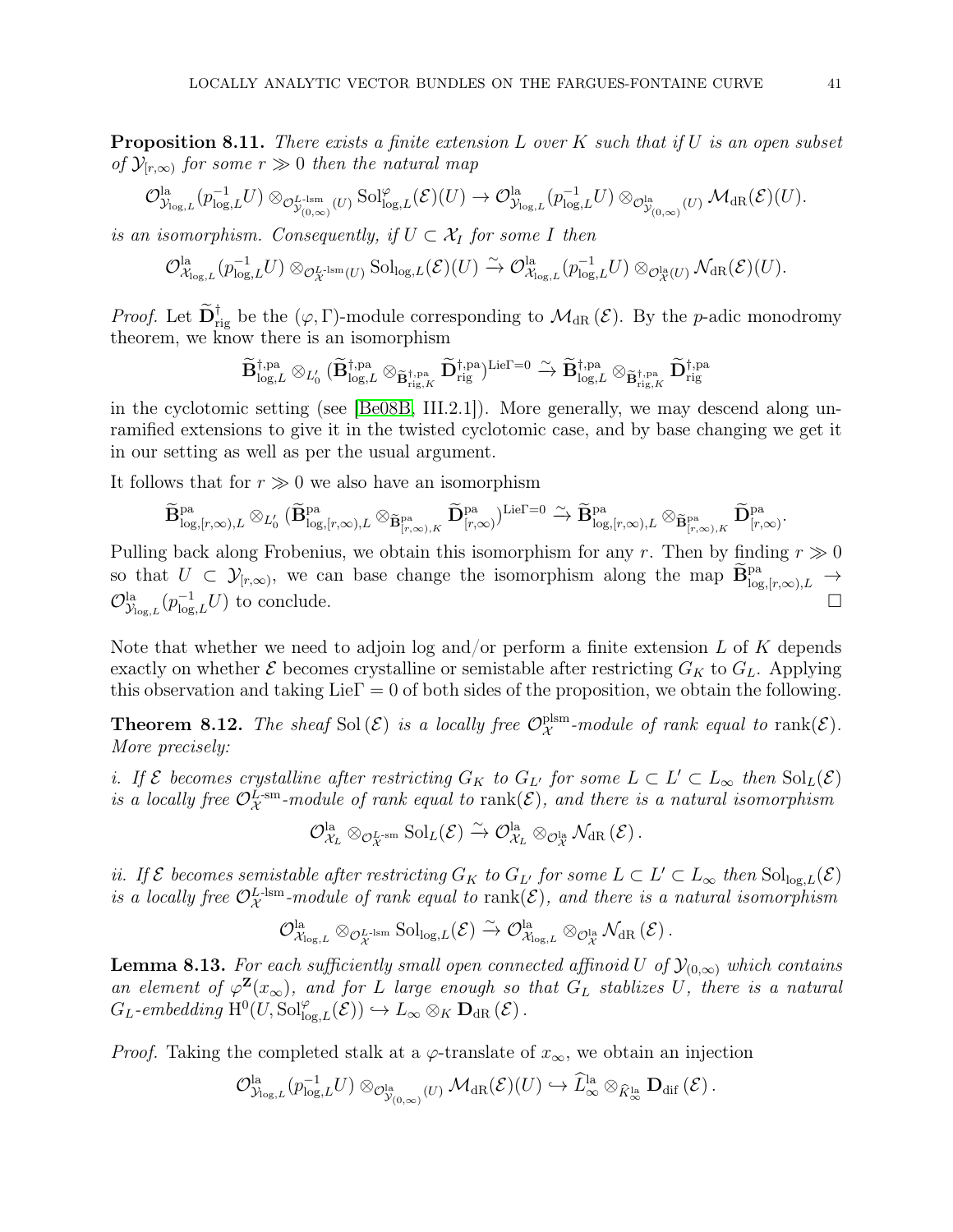On the other hand, Proposition 8.7 gives an isomorphism

$$
\mathcal{O}_{\mathcal{Y}_{\log,L}}^{\mathrm{la}}(p_{\log,L}^{-1}U)\otimes_{\mathcal{O}_{\mathcal{Y}_{(0,\infty)}^{L-\mathrm{lsm}}}(U)}\mathrm{Sol}_{\log,L}^{\varphi}(\mathcal{E})(U)\xrightarrow{\sim} \mathcal{O}_{\mathcal{Y}_{\log,L}}^{\mathrm{la}}(p_{\log,L}^{-1}U)\otimes_{\mathcal{O}_{\mathcal{Y}_{(0,\infty)}^{L}}^{\mathrm{la}}(U)}\mathcal{M}_{\mathrm{dR}}(\mathcal{E})(U).
$$

Applying Lie $\Gamma = 0$  to the composition of these maps gives the desired embedding.  $\Box$ 

We can now give an interpertation of the stalk at  $x_{\infty}$ :

Proposition 8.14. There following are each naturally isomorphic to each other.

- 1. The stalk  $Sol(\mathcal{E})_{x_{\infty}}$ .
- 2. The stalk  $\text{Sol}(\mathcal{E})_y^{\varphi}$  for any  $y \in \varphi^{\mathbf{Z}}(x_{\infty})$ .
- 3.  $\overline{K} \otimes_K \mathbf{D}_{\text{dR}} (\mathcal{E}).$

In particular, Sol $(\mathcal{E})_{x_{\infty}}$  is naturally a filtered  $\overline{K}$ -representation of  $G_K$  of dimension rank( $\mathcal{E}$ ) and  $G_K$ -fixed points  $\mathbf{D}_{dR}(\mathcal{E})$ .

Proof. It is clear 1 and 2 are isomorphic. By the previous lemma, we have a natural embedding of  $Sol(\mathcal{E})_y$ , and hence of  $Sol(\mathcal{E})_{x_\infty}$  into  $\overline{K} \otimes_K \mathbf{D}_{dR}(\mathcal{E})$ . By Theorem 8.12,  $Sol(\mathcal{E})_{x_\infty}$ is a finite free module of rank equal to  $\dim_K \mathbf{D}_{\mathrm{dR}}(\mathcal{E})$  over  $\mathcal{O}_{\mathcal{X},x_\circ}^{\mathrm{plsm}}$  $\lim_{\mathcal{X},x_{\infty}}$ . But by Proposition 8.7  $\mathcal{O}_{\mathcal{X},x_\infty}^{\text{plsm}} = \overline{K}$  so this embedding must be an isomorphism.

Finally, we consider the global solutions to the differential equation, namely

$$
D(\mathcal{E}) = H^0(\mathcal{Y}_{(0,\infty)}, \text{Sol}^{\varphi}(\mathcal{E})) = H^0(\mathcal{Y}_{(0,\infty)}, \mathcal{O}_{\mathcal{Y}_{(0,\infty)}}^{\text{plsm}} \otimes_{\mathcal{O}_{\mathcal{X}}^{\text{plsm}}} \text{Sol}(\mathcal{E})).
$$

**Proposition 8.15.**  $D(\mathcal{E})$  is naturally an object of  $\text{Mod}_{\mathbf{Q}_p^{\text{un}}}(G_K)$  and  $\text{dim}_{\mathbf{Q}_p^{\text{un}}}D(\mathcal{E}) = \text{rank}(\mathcal{E})$ .

*Proof.* We know each  $H^0(\mathcal{Y}_{(0,\infty)},\text{Sol}_{\text{log},L}^{\varphi}(\mathcal{E}))$  is an  $L'_0$  vector space for U sufficiently small (independentely of L), so  $D(\mathcal{E})$  is a  $\mathbf{Q}_p^{\text{un}}$ -vector space. The filtration is induced from the embedding  $H^0(\mathcal{Y}_{(0,\infty)},\mathrm{Sol}^{\varphi}(\mathcal{E})) \longrightarrow \mathrm{Sol}(\mathcal{E})_{x_{\infty}} \cong \overline{K} \otimes_K \mathbf{D}_{dR}(\mathcal{E})$ . The  $\varphi$ -action is induced from the map  $\varphi: \mathcal{Y}_{(0,\infty)} \to \mathcal{Y}_{(0,\infty)}$ . The monodromy operator N is induced from the equivariant connection  $p_{\log,L}^* \mathcal{M}_{\mathrm{dR}}(\mathcal{E}) \to p_{\log,L}^* \mathcal{N}_{\mathrm{dR}}(\mathcal{E}) \otimes \Omega_{\mathcal{Y}_{\log}/\mathcal{Y}_{(0,\infty)}}^1$ . Finally,  $G_K$  acts on the smooth elements in  $p_{\log,L}^* \mathcal{M}_{\text{dR}}(\mathcal{E})$ , and this action is discrete because every element is killed by Lie $\Gamma$ , hence by an open subgroup of Gal $(L_{\infty}/L)$ . To compute the dimension use Theorem 8.12.  $\Box$ 

Using this language, Berger's theorem ([\[Be08B,](#page-43-4) Théoréme III.2.4]) admits the following interpertation.

**Theorem 8.16.** The functors  $D \mapsto \mathcal{E}(D)$  and  $\mathcal{E} \mapsto D(\mathcal{E})$  are mutual inverses and induce an equivalence of categories

Mod<sub>Q<sub>p</sub><sup>Fil</sup>,
$$
\varphi
$$
,<sup>N</sup>( $G_K$ )  $\cong$  {*de Rham locally analytic vector bundles*}.</sub>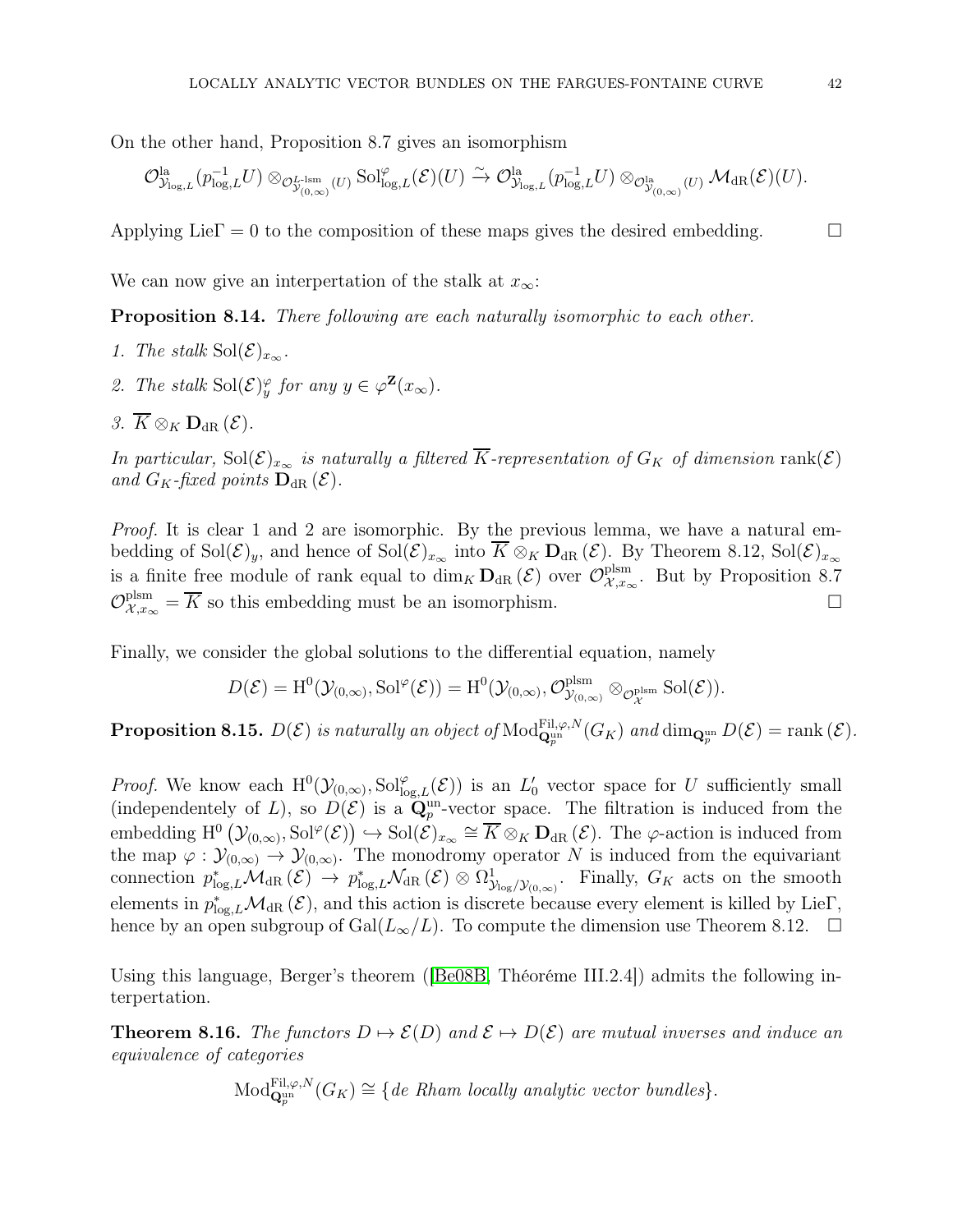Remark 8.17. If  $\mathcal E$  is the locally analytic vector bundle associated to a p-adic representation  $V$ , we see that the global-to-local map

$$
H^0(\mathcal{Y}_{(0,\infty)},\mathrm{Sol}^\varphi(\mathcal{E})) \hookrightarrow \mathrm{Sol}(\mathcal{E})_{x_\infty}
$$

is nothing but the more familiar map

$$
\mathbf{D}_{\mathrm{pst}}(V) \hookrightarrow \overline{K} \otimes_K \mathbf{D}_{\mathrm{dR}}(V).
$$

Question 8.18. Theorem 8.17 allows us to consider objects of  $\mathrm{Mod}^{\mathrm{Fil},\varphi,N}_{\mathbf{Q}_p^{\mathrm{un}}}(G_K)$  as global solutions to p-adic differential equations. The filtration is coming from the behavious of orders of vanishing at  $x_{\infty} = 0$ , while the  $(\varphi, N, G_K)$ -structure comes from some sort of monodromy of the map  $\varprojlim_L \mathcal{Y}_{\log,L} \to \mathcal{X}$ . In our description the space  $\varprojlim_L \mathcal{Y}_{\log,L}$  behaves as a substitute<br>for a universal cover of X It would be interesting if it can be replaced by a more literal for a universal cover of  $\mathcal X$ . It would be interesting if it can be replaced by a more literal cover of X for which the  $(\varphi, N, G_K)$ -actions can be interperted as monodromy actions. One could even speculate that in an appropriate sense, the analytic fundamental group of  $\mathcal{X}(\mathbb{C}_p)_{\overline{K}}$ should be a tame Weil group with its two dimensions reflecting the  $\varphi$  and N operators.

We conclude with an example.

**Example 8.19.** Take  $\alpha \in \mathbb{Z}_p^{\times}$ , and given  $g \in \text{Gal}(\overline{\mathbf{Q}}_p/\mathbf{Q}_p)$  let  $\xi_{\alpha}(g) \in \mathbf{Z}_p$  be the element such that  $\zeta_{p^n}^{\xi_\alpha(g)} = g(\alpha^{1/p^n})/\alpha^{1/p^n}$  for each  $n \ge 1$ . The Kummer extension

$$
0 \to \mathbf{Q}_p(\chi_{\text{cyc}}) \to V = V_\alpha \to \mathbf{Q}_p \to 0
$$

is given by mapping in a basis  $e, f$  the element g to the matrix

$$
\left(\begin{array}{cc} \chi_{\operatorname{cyc}}(g) & \xi_\alpha(g) \\ 0 & 1 \end{array}\right)
$$

.

The associated locally analytic vector bundle  $\mathcal E$  sits in an exact sequence

$$
0 \to \mathcal{O}_{\mathcal{X}}^{\text{la}}(\chi_{\text{cyc}}) \to \mathcal{E} \to \mathcal{O}_{\mathcal{X}}^{\text{la}} \to 0.
$$

We have

$$
\mathcal{N}_{\mathrm{dR}}\left(\mathcal{E}\right)=\mathcal{O}^{\mathrm{la}}_{\mathcal{X}}x\oplus\mathcal{O}^{\mathrm{la}}_{\mathcal{X}}y\cong\mathcal{O}^{\mathrm{la}}_{\mathcal{X}}(1)\oplus\mathcal{O}^{\mathrm{la}}_{\mathcal{X}}
$$

where at a neighborhood of  $x_{\infty}$  we have  $x = t^{-1}e$  and  $y = -\log[\alpha^{\flat}]t^{-1}e + f$ . Thus

$$
\mathrm{H}^{0}(\mathcal{Y}_{(0,\infty)},\mathrm{Sol}^{\varphi}_{\mathbf{Q}_{p}}(\mathcal{E}))=\mathrm{H}^{0}(\mathcal{O}^{\mathrm{sm}}_{\mathcal{Y}_{(0,\infty)}}x\oplus \mathcal{O}^{\mathrm{sm}}_{\mathcal{Y}_{(0,\infty)}}y)
$$

 $= \mathbf{Q}_p x \oplus \mathbf{Q}_p y.$ 

The action of  $\varphi$  is given by  $\varphi(x) = p^{-1}x$  and  $\varphi(y) = y$ . This gives the underlying  $\varphi$ -module of  $\mathbf{D}_{\mathrm{cris}}(V)$ .

To get the filtration, we consider the stalk of  $Sol_{\mathbf{Q}_p}(\mathcal{E})$  at  $x_{\infty}$ . Observe that  $Fil^0$  consists exactly of these smooth sections which do not have a pole at  $x_{\infty}$ . As  $\log[\alpha^{\flat}] \equiv \log_p \alpha \mod t$ , we have  $\text{Fil}^0\text{Sol}_{\mathbf{Q}_p}(\mathcal{E})_{x_\infty} = \mathbf{Q}_{p,\text{cyc}}(x \log_p \alpha + y)$  and so the filtration on  $\mathbf{D}_{\text{cris}}(V)$  is given by

$$
\mathrm{Fil}^{-1} = \mathbf{D}_{\mathrm{cris}}(V) \supset \mathrm{Fil}^0 = \mathbf{Q}_p(x \log_p \alpha + y) \supset \mathrm{Fil}^1 = 0.
$$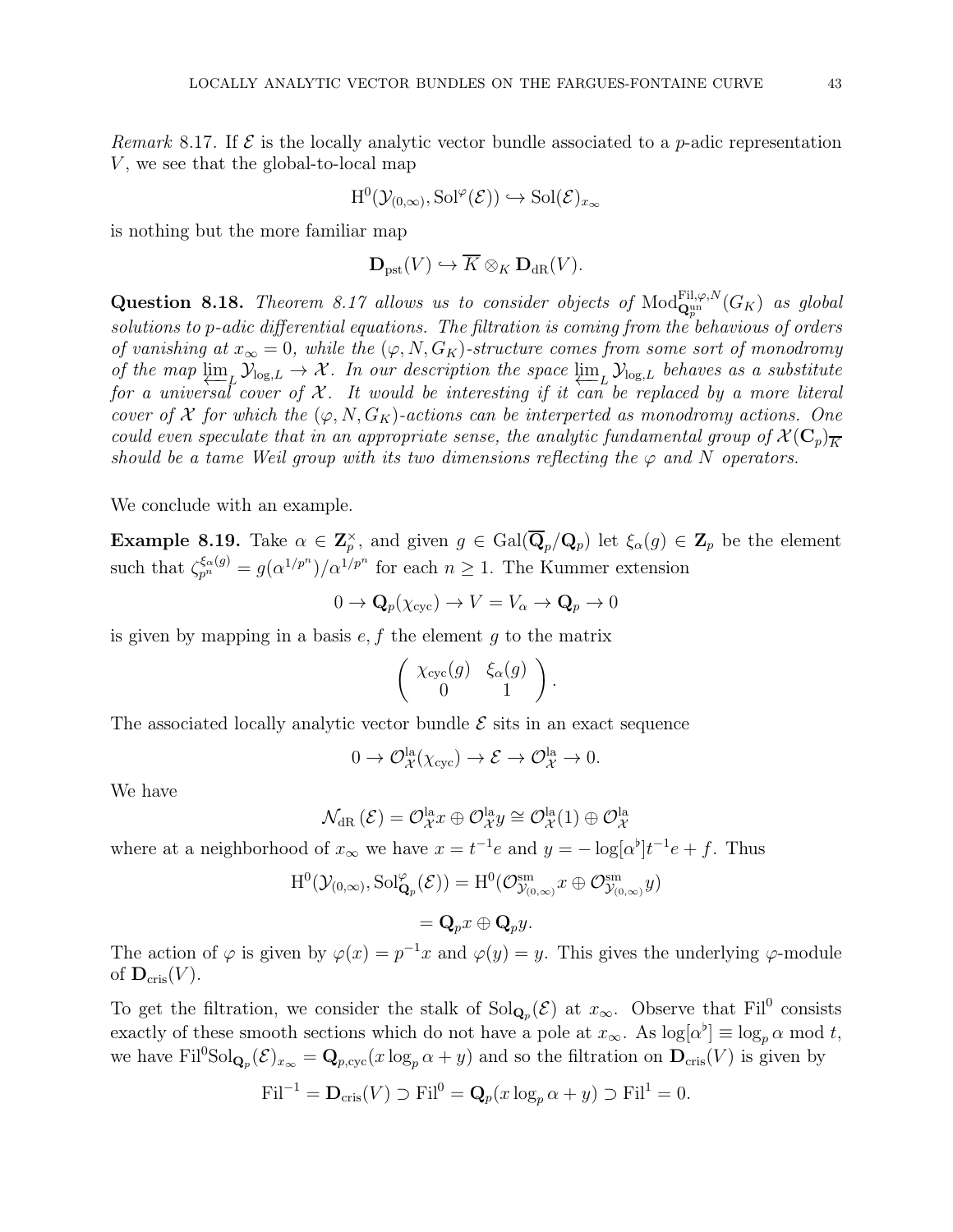### <span id="page-43-0"></span>**REFERENCES**

- <span id="page-43-25"></span>[An02] André Y., Filtrations de Hasse-Arf et monodromie p-adique. Invent. Math. 148 (2002), no. 2, 285–317.
- <span id="page-43-16"></span>[Be08A] Berger L., Construction de (ϕ, Γ)-modules: représentations p-adiques et B-paires, Algebra Number Theory 2 (2008), no. 1, 91--120.
- <span id="page-43-4"></span>[Be08B] Berger L., Équations différentielles p-adiques et  $(\varphi, N)$ -modules filtrés, Astérisque No. 319 (2008), 13--38.
- <span id="page-43-11"></span>[Be13] Berger L., *Multivariable Lubin-Tate*  $(\varphi, \Gamma)$ -modules and filtered  $\varphi$ -modules, Math. Res. Lett. 20 (2013), no. 3, 409--428.
- <span id="page-43-14"></span>[Be21] Berger L., Errata for my articles. perso.ens-lyon.fr/laurent.berger/articles.php. (2021).
- <span id="page-43-5"></span>[BC08] Berger L., Colmez P., Familles de représentations de de Rham et monodromie p-adique, Astérisque No. 319 (2008), 303--337.
- <span id="page-43-8"></span>[BC16] Berger L., Colmez P., Théorie de Sen et vecteurs localement analytiques, Ann. Sci. École Norm. Sup. 49 (2016), no. 4, 947--970.
- <span id="page-43-3"></span>[CC98] Cherbonnier F., Colmez P., Représentations p-adiques surconvergentes, Invent. Math. 133 (1998), no. 3, p. 581–611.
- <span id="page-43-15"></span>[Co02] Colmez P., Espaces de Banach de dimension finie, J. Inst. Math. Jussieu 1 (2002), no. 3, p. 331–439.
- <span id="page-43-17"></span>[Co08] Colmez P., Espaces Vectoriels de dimension finie et représentations de de Rham, Astérisque 319 (2008), 117–186.
- <span id="page-43-1"></span>[Co10] Colmez P., Représentations de  $GL_2(\mathbf{Q}_p)$  et  $(\varphi, \Gamma)$ -modules, Astérisque 330 (2010), 281–509.
- <span id="page-43-22"></span>[dSP19] de Shalit E., Porat G., *Induction and restriction of*  $(\varphi, \Gamma)$ -modules, Muenster J. Math., vol. 12 (2019), 215-237.
- <span id="page-43-12"></span>[FF18] Fargues L, Fontaine J. M., Courbes et fibrés vectoriels en théorie de Hodge p-adique, Société mathématique de France (2018).
- <span id="page-43-20"></span>[Fo90] Fontaine J.M., Représentations p-adiques des corps locaux. I, The Grothendieck Festschrift, Vol. II, 249-309, Progr. Math., 87, Birkhäuser Boston, Boston, MA (1990)
- <span id="page-43-2"></span>[Fo04] Fontaine J.M., Arithmétique des représentations galoisiennes p-adiques Astérisque, 295 (2004), pp.1-115.
- <span id="page-43-19"></span>[Ke04] Kedlaya K., A p-adic local monodromy theorem, Ann. of Math. (2) 160 (2004), no. 1, p. 93–184.
- <span id="page-43-21"></span>[Ke15] Kedlaya K., New methods for  $(\varphi, \Gamma)$ -modules. Research in the Mathematical Sciences, 1-31 (2015).
- <span id="page-43-23"></span>[Ke16] Kedlaya KS. Noetherian properties of Fargues-Fontaine curves. International Mathematics Research Notices, 2544-2567.
- <span id="page-43-13"></span>[KL13] Kedlaya K., Liu R. Relative p-adic Hodge theory: foundations, arXiv preprint [arXiv:1301.0792.](http://arxiv.org/abs/1301.0792) (2013).
- <span id="page-43-26"></span>[Me02] Mebkhout Z., Analogue p-adique du théoréme de Turrittin et le théoréme de la monodromie padique. Invent. math. 148 (2002), 319–351
- <span id="page-43-24"></span>[Mo19] Morel S. Adic spaces. Lecture Notes. https://web. math. princeton. edu/~ smorel/adic\_notes. pdf.
- <span id="page-43-9"></span>[Pa21] Pan L., On locally analytic vectors of the completed cohomology of modular curves, arXiv preprint [arXiv:2008.07099](http://arxiv.org/abs/2008.07099) (2021).
- <span id="page-43-18"></span>[Po20] Porat G., Lubin-Tate theory and overconvergent Hilbert modular forms of low weight, arXiv preprint [arXiv:2010.14574.](http://arxiv.org/abs/2010.14574) (2020).
- $[Pol9]$  Poyeton L. Extensions de Lie p-adiques et  $(\varphi, \Gamma)$ -modules. Doctoral dissertation, Université de Lyon (2019).
- <span id="page-43-6"></span>[RJRC21] Rodrigues Jacinto J., Rodríguez Camargo J. E., Solid locally analytic representations of p-adic Lie groups, arXiv preprint [arXiv:2110.11916](http://arxiv.org/abs/2110.11916) (2021).
- <span id="page-43-7"></span>[RC22] Rodríguez Camargo J. E., Locally analytic completed cohomology of Shimura varieties and overconvergent BGG maps, arXiv preprint [arXiv:2205.02016](http://arxiv.org/abs/2205.02016) (2022).
- <span id="page-43-10"></span>[Sch11] Schneider P., p-adic Lie groups, Grundlehren der Mathematischen Wissenschaften [Fundamental Principles of Mathematical Sciences], vol. 344, Springer, Heidelberg, 2011.